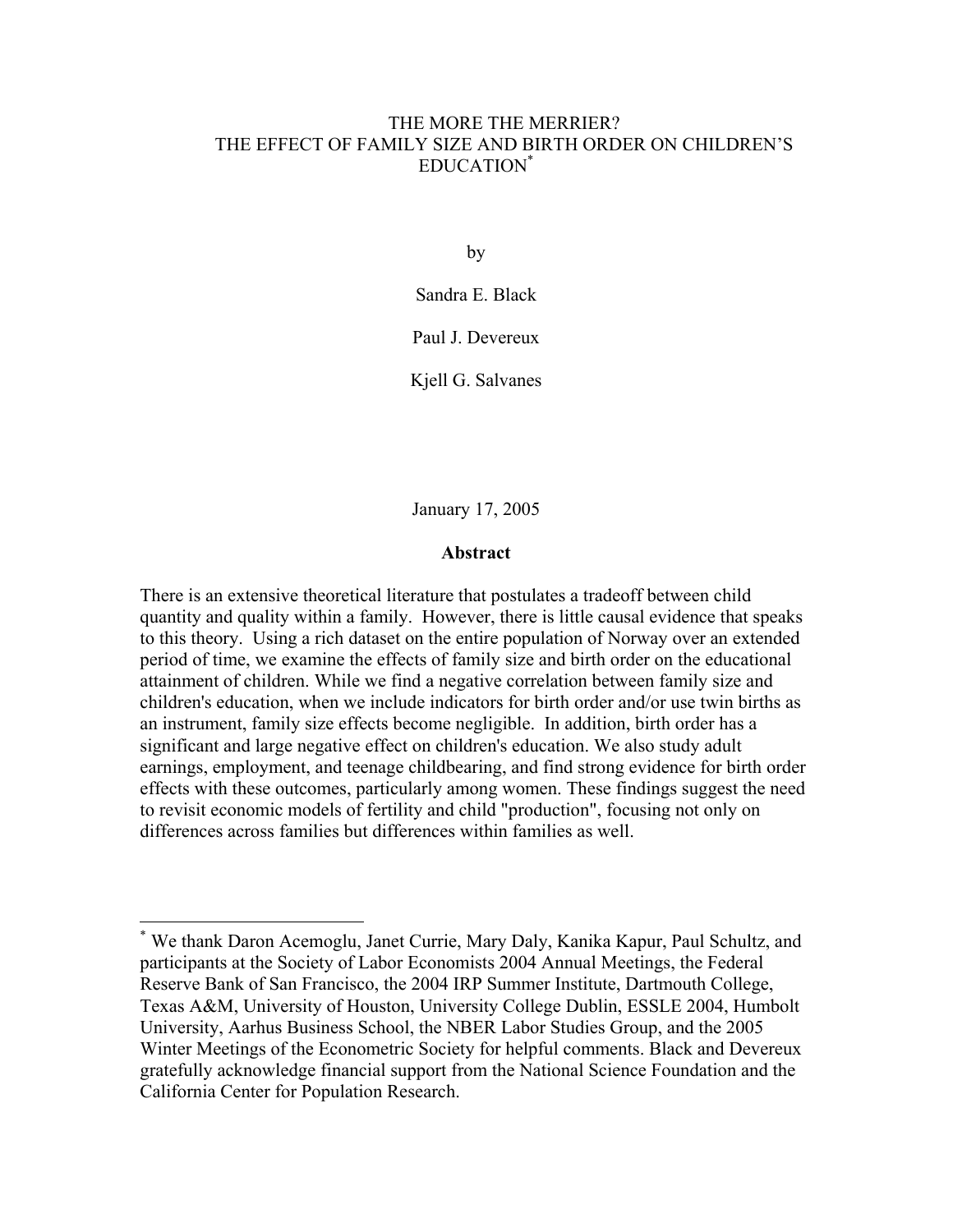### **I. Introduction**

Economists have long been interested in understanding the factors that determine child outcomes. However, despite years of research, evidence on the components of the "production function" for children is still quite limited. Family environment is widely believed to be a primary component, but it is difficult to parcel this out into specific characteristics.

Among the perceived inputs in the production of child quality is family size. Greater family size may negatively affect child outcomes through resource dilution or because the average maturity level in the household is lower. One could also imagine a positive relationship between family size and child quality if children stabilize marriages or decrease the probability that both parents work outside the home.

One popular economic model is the quantity-quality model introduced by Becker [1960] and expanded in Becker and Lewis [1973]; this theory was introduced to explain the observed negative correlation between family income and family size; it is often cited and is used as the basis for many macro growth models.<sup>1</sup> A key element of the quantityquality model is an interaction between quantity and quality in the budget constraint that leads to rising marginal costs of quality with respect to family size; this generates a tradeoff between quality and quantity.<sup>2</sup> But is this tradeoff real? Casual evidence suggests children from larger families have lower average education levels. However, is it true that having a larger family has a causal effect on the "quality" of the children? Or

 1 See Becker and Barro [1988] and Doepke [2003].

<sup>&</sup>lt;sup>2</sup> Rosenzweig and Wolpin [1980] explicitly derive the assumptions under which an exogenous increase in family size should have a negative effect on child quality. They, like Becker and Lewis, treat quality as unvarying within a family.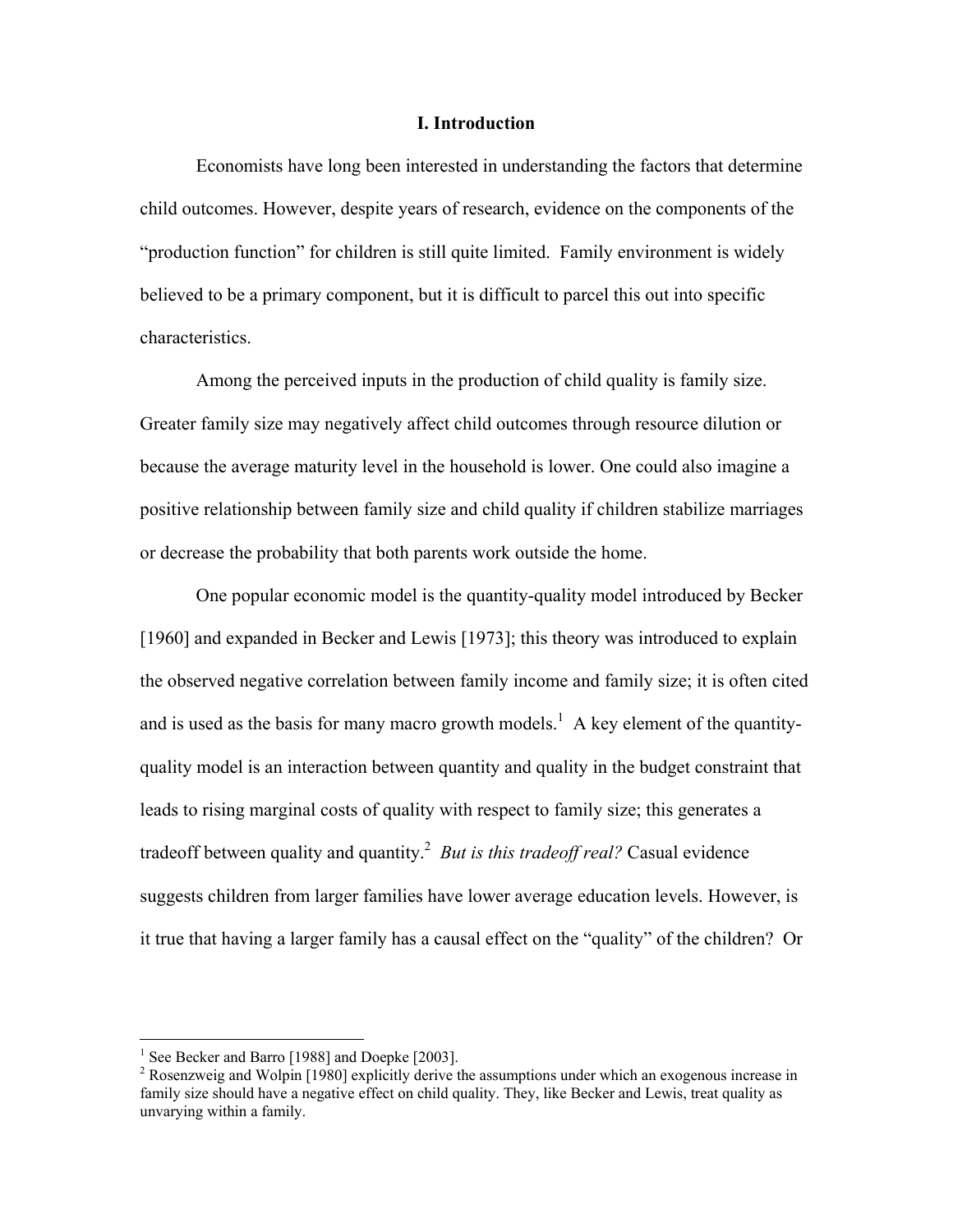is it the case that families who choose to have more children are (inherently) different, and the children would have lower education regardless of family size?

This paper first attempts to isolate the causal effect of family size on children's outcomes by using data on the entire population of Norway and looking at the effect of an exogenous increase in the size of a family on children's educational attainment. Our dataset includes several labor market outcomes in addition to education, covers an extended period of time, and allows us to match adult children to their parents and siblings; as a result, we are able to overcome many limitations of earlier research resulting from small sample sizes or limited information on children's outcomes after the children have left home. In addition, we have plausibly exogenous variation in family size (induced by the birth of twins) to identify the causal effect.

Like most previous studies, we find a negative correlation between family size and children's educational attainment. However, when we include indicators for birth order, the effects of family size are reduced to almost zero. These results are robust to a number of specifications, including the use of twins as an instrumental variable for family size. The evidence suggests that family size itself has little impact on the quality of each child but more likely impacts only the marginal children through the effect of birth order. The implications of these findings are quite different from the causal effect of family size on child quality implied by the simple quality/quantity model and may suggest a reconsideration of the determinants of child outcomes.

Given that birth order effects appear to drive the observed negative relationship between family size and child education, we next turn our attention to birth order. There are a number of theories that can predict birth order effects; among these are optimal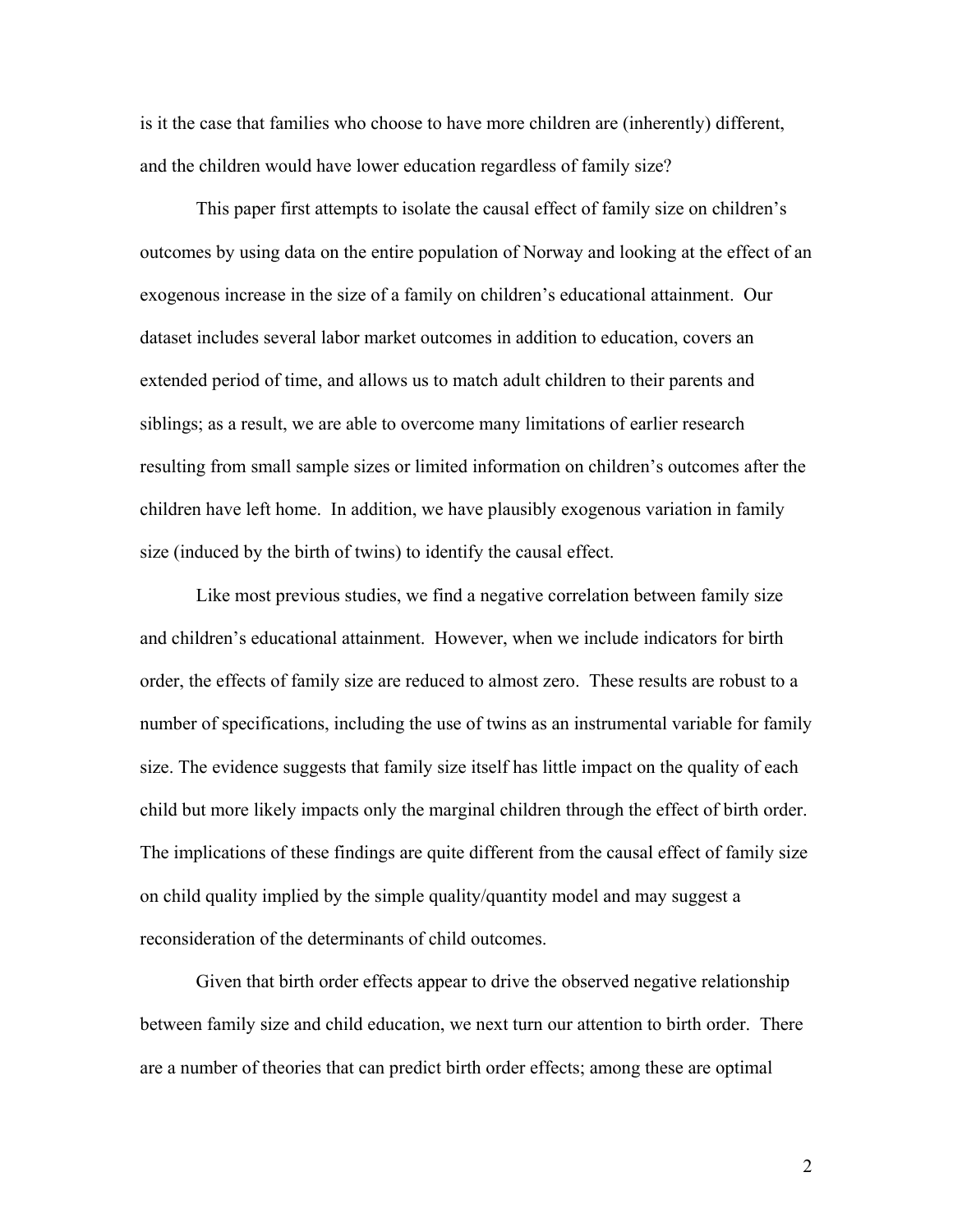stopping models, physiological differences, and dilution of parental resources when young (both financial and time). Previously, birth order effects have proven very difficult to credibly estimate due to rigorous data requirements [Blake, 1989]. Our unique dataset allows us to overcome these data problems; unlike the previous literature, we are able to look both across families and within families using family fixed effects models to deal with unobserved family-level heterogeneity. We find that birth order effects are strong, regardless of our estimation strategy. Moreover, the effects appear to be of similar magnitude across families of different sizes.

We augment the education results by using earnings, full-time employment status, and whether the individual had a birth as a teenager (among women) as additional outcome variables. Consistent with our earlier findings, we find little support for significant family size effects and strong evidence for birth order effects with these outcomes, particularly for women. Later-born women have lower earnings (whether employed full-time or not), are less likely to work full-time, and are more likely to have their first birth as a teenager. In contrast, while later-born men have lower full-time earnings, they are not less likely to work full-time.

The paper unfolds as follows. Section 2 describes our data. Section 3 describes the empirical literature on the effects of family size and then presents our methodology and results. Section 4 describes our birth order results. Section 5 presents family size and birth order estimates for various subgroups of the sample. Section 6 presents results for other outcomes such as earnings, employment, and teenage pregnancy. Finally, Section 7 concludes.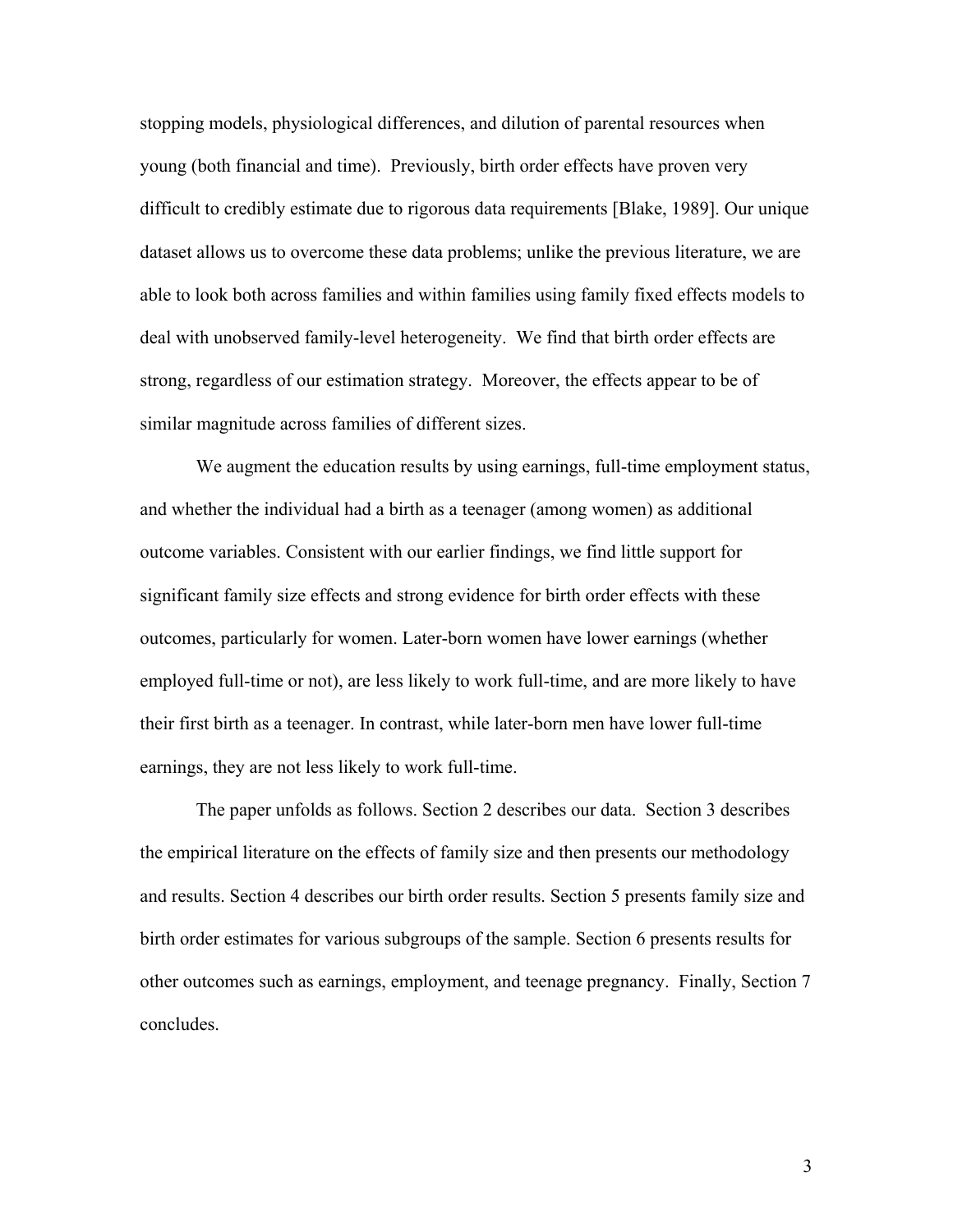#### **II. Data**

Our data are from matched administrative files that cover the entire population of Norway who were aged 16-74 at some point during the 1986 to 2000 interval.<sup>3</sup> To be included in our sample, parents must appear in this dataset in at least one year, so we do not observe any parents older than 74 in 1986. The data also contain identifiers that allow us to match these individuals to their children, who also must appear in the administrative dataset at least once in the 1986-2000 period.<sup>4</sup> We restrict our sample to children who are at least 25 years of age in 2000 to ensure that almost all have completed their education.<sup>5</sup> Given that we observe year of birth, we are able to construct indicators for the birth order of each child. Data on twin status is also available from Statistics Norway. We use twins to construct our instrumental variables but drop twins from our estimating samples. $<sup>6</sup>$  A twin birth occurs in approximately 1.5 percent of families.</sup>

Our family size measure is completed family size. We have two sources of this information: we have data on both the total number of children born to each mother (from the Families and Demographics file from Statistics Norway) as well as a count of the number of children who are sixteen or over in the 1986-2000 interval. These numbers agree in 84 percent of cases. The primary reason for disagreement is families with children who are too young to be in the 1986-2000 data (14 percent of cases). We restrict

 $3$  The documentation for these data is available in Møen, Salvanes and Sørensen [2004].

<sup>&</sup>lt;sup>4</sup> When matching children to parents, we match using the mother's identifier, as almost all children over this period would have grown up with their mother. However, for a small proportion of children (2 percent) the father differs across children in the family, and for a larger proportion (16 percent) the father of some of the children is unknown to Statistics Norway (so the father may be different across children). We have verified that all results are robust to excluding families in which the father identifier differs across children or is missing for some children.

 $5$  Only 4.6 percent of our sample is still in school in 2000. As a check on this censoring problem, we have re-estimated all specifications using a sample of individuals aged at least 30 in 2000 and found very similar results.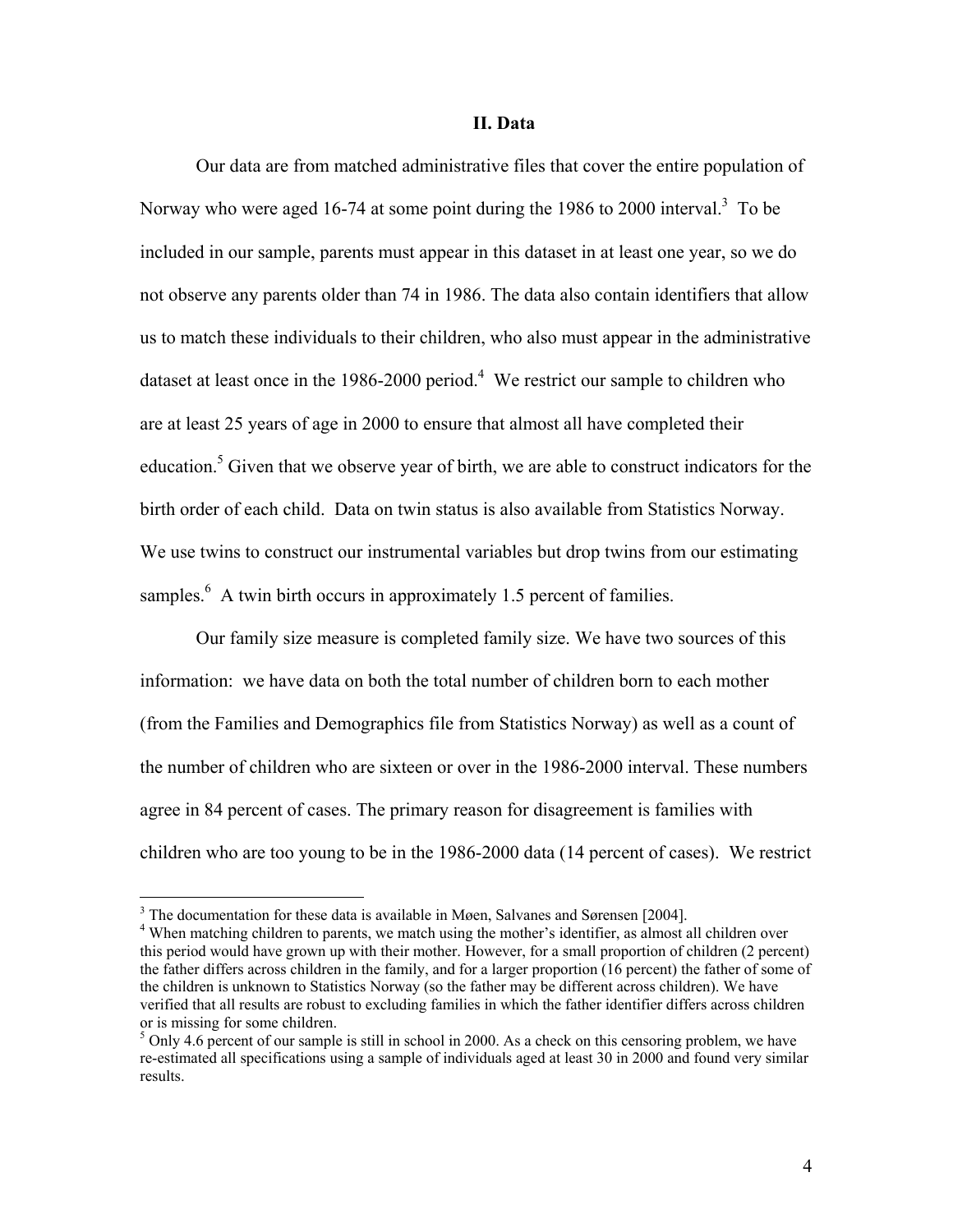our sample to families in which the mother and all children are alive and observed in our data at some point between 1986 and 2000. By doing this, we exclude families with children younger than 16 in 2000. This makes it fairly certain that we have completed family size, as it is unlikely that a child of 25 who has no siblings aged less than 16 will subsequently have another sibling. Also, it allows us to accurately calculate birth order and the spacing measures we use. We also exclude a small number of families in which a birth is reported as occurring before the mother was 16 or after the mother was 49.

Educational attainment is reported annually by the educational establishment directly to Statistics Norway, thereby minimizing any measurement error due to misreporting. The education register started in 1970; we use information from the 1970 Census for individuals who completed their education before then. Thus, the register data are used for all but the earliest cohorts of children who did not get any additional education after 1970. Census data are self reported but the information is considered to be very accurate; there are no spikes or changes in the education data from the early to the later cohorts. We drop the small number of children who have missing education data (0.8 percent of cases).

Table I presents summary statistics for our sample and Table II shows the distribution of family sizes in our sample. About 18 percent of families have one child, 41 percent have 2, 27 percent have 3, 10 percent have 4, and about 5 percent have 5 or more.

# II. A. Relevant Institutional Detail

 $\frac{1}{6}$  $6$  Results were not sensitive to this exclusion. We dropped twins because of the ambiguities involved in defining birth order for twins.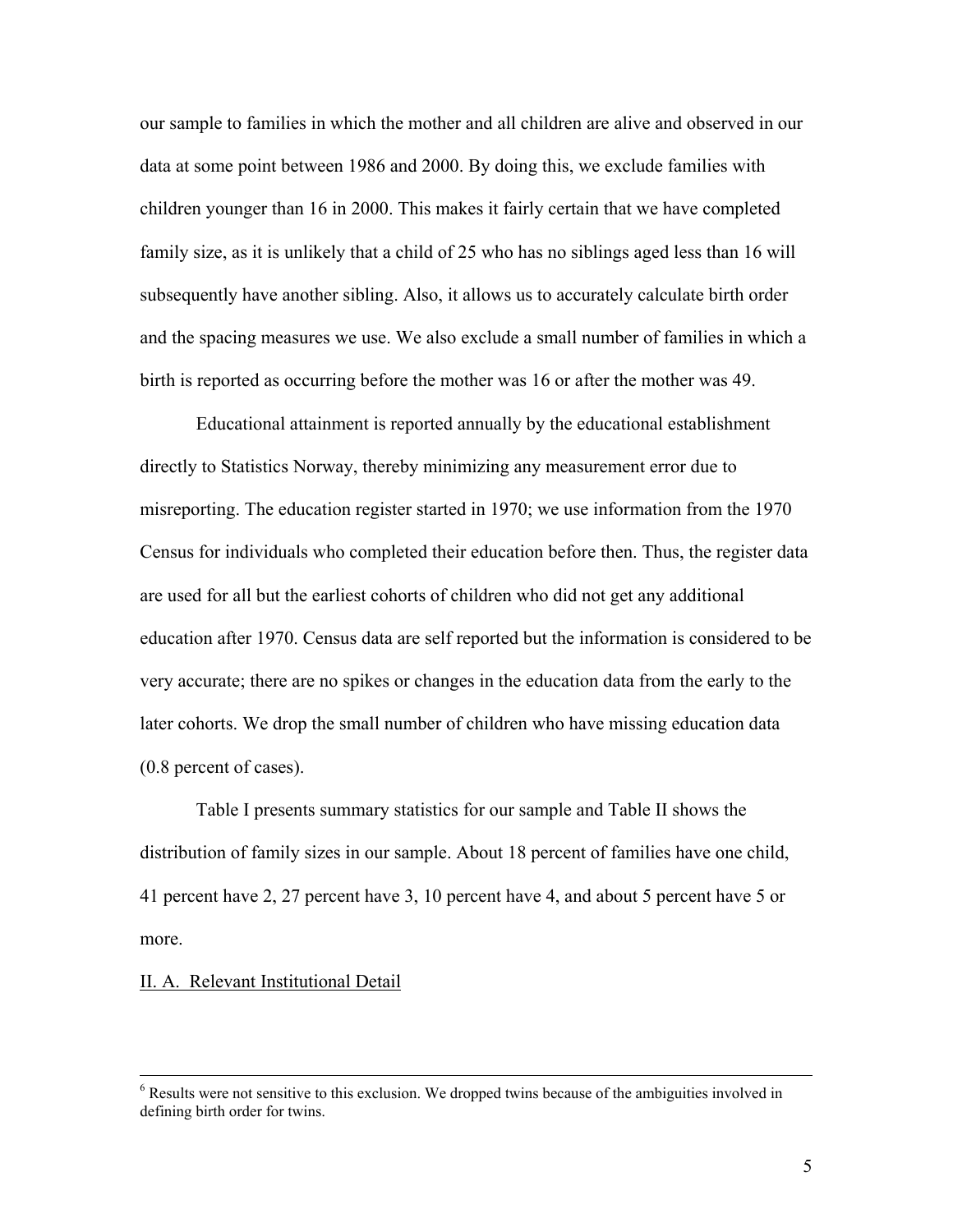The Norwegian education system has long been publicly provided and free to all individuals. In 1959, the Norwegian Parliament legislated a mandatory school reform that was implemented between 1959 and 1972 with the goal of both increasing compulsory schooling (from 7 to 9 years) and to standardize access and curriculum across regions. In 1997 compulsory schooling was increased to 10 years by reducing the school start age from 7 to 6. Education continues to be free through college. Levels and patterns of educational attainment in Norway are similar to those in the United States. As can be seen in Table III, about 39 percent of children in our sample complete less than 12 years of schooling, 29 percent complete exactly 12 years, and 32 percent complete more than 12 years. In Norway, many students engage in education that is vocational in nature in lieu of a more academic high school track. We treat all years of education equally in measuring education. $<sup>7</sup>$ </sup>

 The birth control pill was introduced in Norway in the late 1960s and so was unavailable to most cohorts of parents in the sample we study [Noack and Ostby, 1981]. Abortion was not legalized in Norway until 1979 so was not relevant to any of the cohorts we study. Government-provided daycare did not begin until the 1970s and so was only available to the later cohorts of children in our sample.<sup>8</sup>

#### **III. Family Size**

The empirical literature on the effects of family size on child outcomes generally supports a negative relationship between family size and child "quality" (usually

 $\overline{a}$ 

<sup>&</sup>lt;sup>7</sup> See Aakvik, Salvanes and Vaage [2004] for a useful description of the Norwegian educational system. <sup>8</sup> Later in the paper, we compare the relationship between family size and education for earlier and later cohorts to see if it changed due to these institutional differences.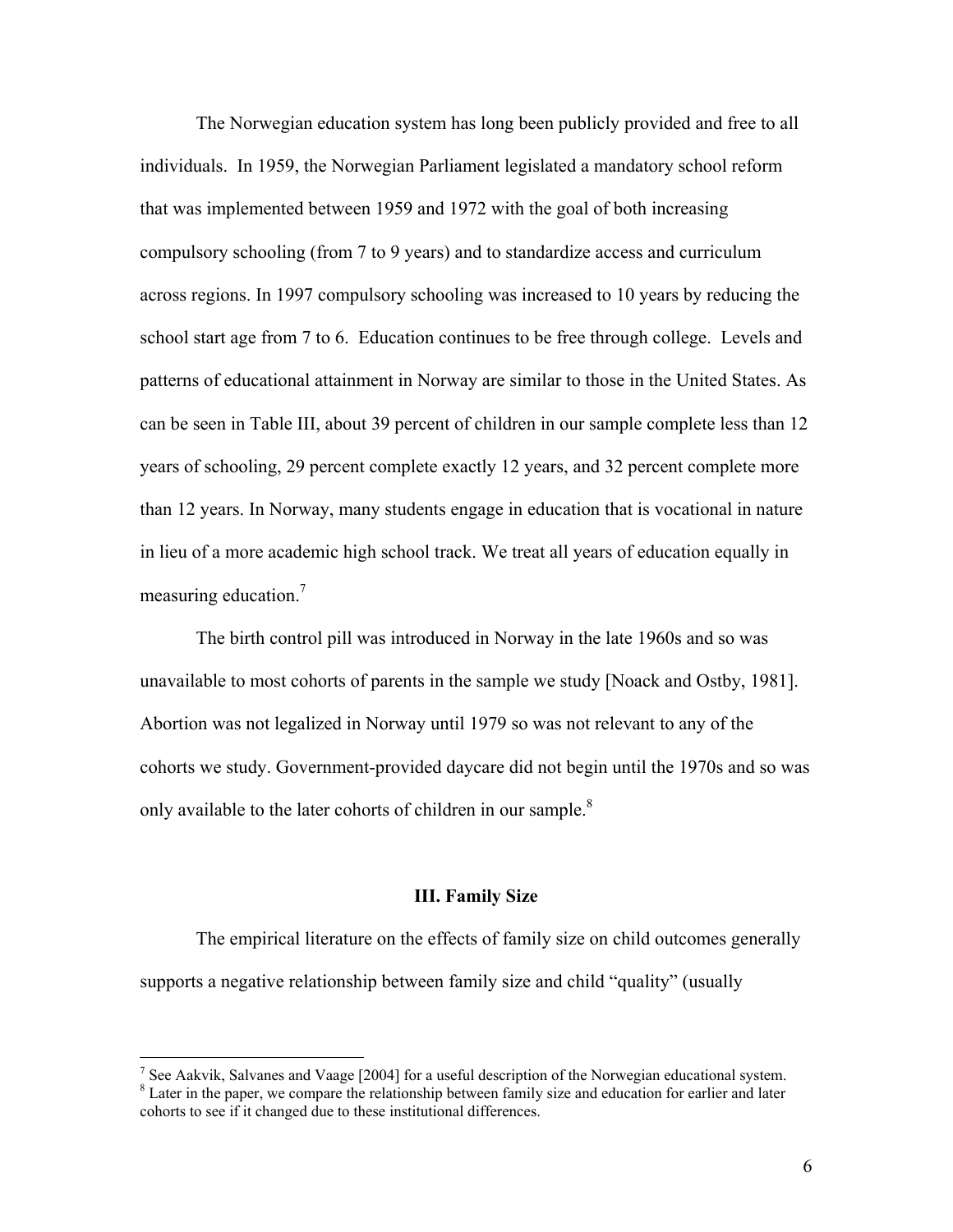education), even after controlling for socio-economic factors.<sup>9</sup> However, few of these findings can be interpreted as causal; family size is endogenously chosen by parents and hence may be related to other unobservable parental characteristics that affect child outcomes.

In addition to the issues of endogeneity, the literature suffers from significant data limitations. Typically the studies do not have large representative datasets and do not study outcomes of economic interest, such as completed education and earnings. Additionally, the absence of information on birth order often means that birth order effects are confounded with family size effects. While the literature is extensive, we discuss below some of the studies that attempt to deal with some or all of these problems.

Rosenzweig and Wolpin [1980], Lee [2003], and Conley [2004] all attempt to use exogenous variation in family size to determine the causal relationship between family size and child "quality". 10 Rosenzweig and Wolpin [1980], using data from India, and Lee [2003], using data from Korea, examine the effect of increases in fertility induced by twin births and sex of the first child, respectively, on child quality. Rosenzweig and Wolpin find that increases in fertility decrease child quality, while Lee finds that, if anything, larger families result in more educational expenditures per child. However, in both cases the sample sizes are small (25 twin pairs for Rosenzweig and Wolpin, approximately 2000 families for Lee), the estimates imprecise, and any family size effect could be confounded by the omission of birth order controls.

In one of the most thorough studies to date, Conley [2004] uses U.S. Census data from 1980 and 1990 to examine the effect of family size on private school attendance and

<sup>&</sup>lt;sup>9</sup> See Blake [1989] and the numerous studies cited therein.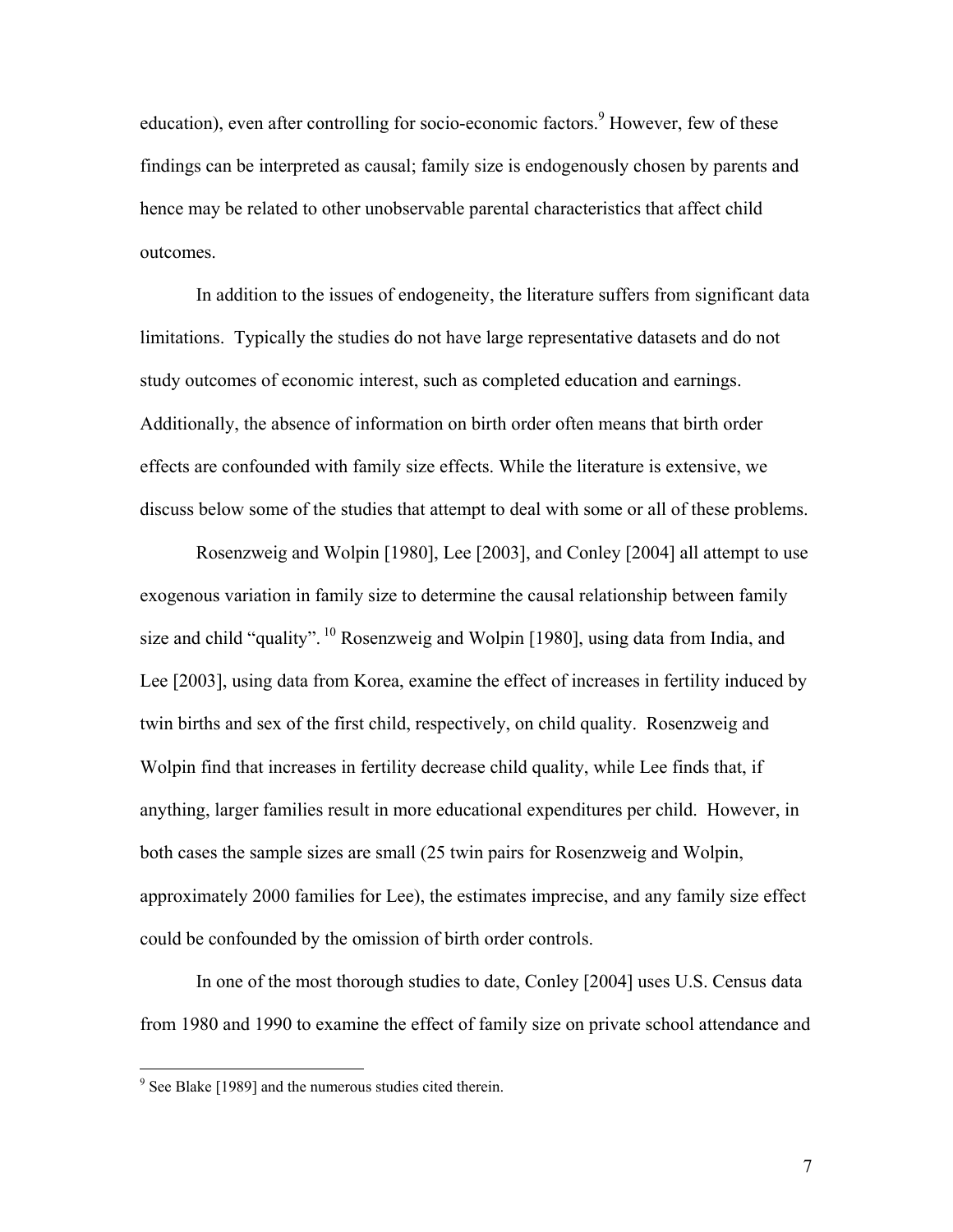the probability a child is "held back". To identify the causal effect of family size, he uses the idea that parents who have two same-sex children are more likely to have a third child than equivalent parents with two opposite sex children.<sup>11</sup> Using this as his instrument, Conley finds a significant negative effect of family size on private school attendance and an insignificant positive effect on whether a child is held back; when he analyzes the effects separately for first-born children and later children, he finds the effects are significant only for later-born children. However, his work is limited by the absence of better data; because of the structure of the Census data, he only has access to intermediate outcomes that may be weak proxies for outcomes later in life, and he does not know the structure of the family for families in which some individuals do not live in the household. Also, a recent literature suggests that sex composition may have direct effects on child outcomes (Dahl and Moretti [2004], Butcher and Case [1994]; Conley [2000]; Deschenes [2002] all find some evidence of sex-composition effects. However, Kaestner [1997] and Hauser and Kuo [1998] find no evidence for such effects). Such effects imply that sex composition may not be a valid instrument for family size.  $12$ 

We take two approaches to distinguish the causal effect of family size on children's education. First, we include controls for family background characteristics and birth order to see how much of the estimated effect of family size on child education can

 $10$  There is also a literature examining the effect of family size on parental outcomes. See, for example, Bronars and Grogger [1994] and Angrist and Evans [1998].

 $11$  Goux and Maurin [2004] also use this instrument with French data and find no significant effect of family size on the probability of being held back. However, this result is difficult to interpret as they also include a variable measuring overcrowding in the home.

 $12$  Another strategy applied in the literature is to use siblings and difference out family level fixed effects. Guo and VanWey [1999] use data from the NLSY to evaluate the impact of family size on test scores. Although they are able to replicate the OLS pattern of a negative relationship between family size and children's outcomes, the authors find little support for this relationship when they do the within-sibling or within-individual analysis. However, this strategy requires strong assumptions about parental decisionmaking, relies on very small samples, and is identified from very small differences in family size. Phillips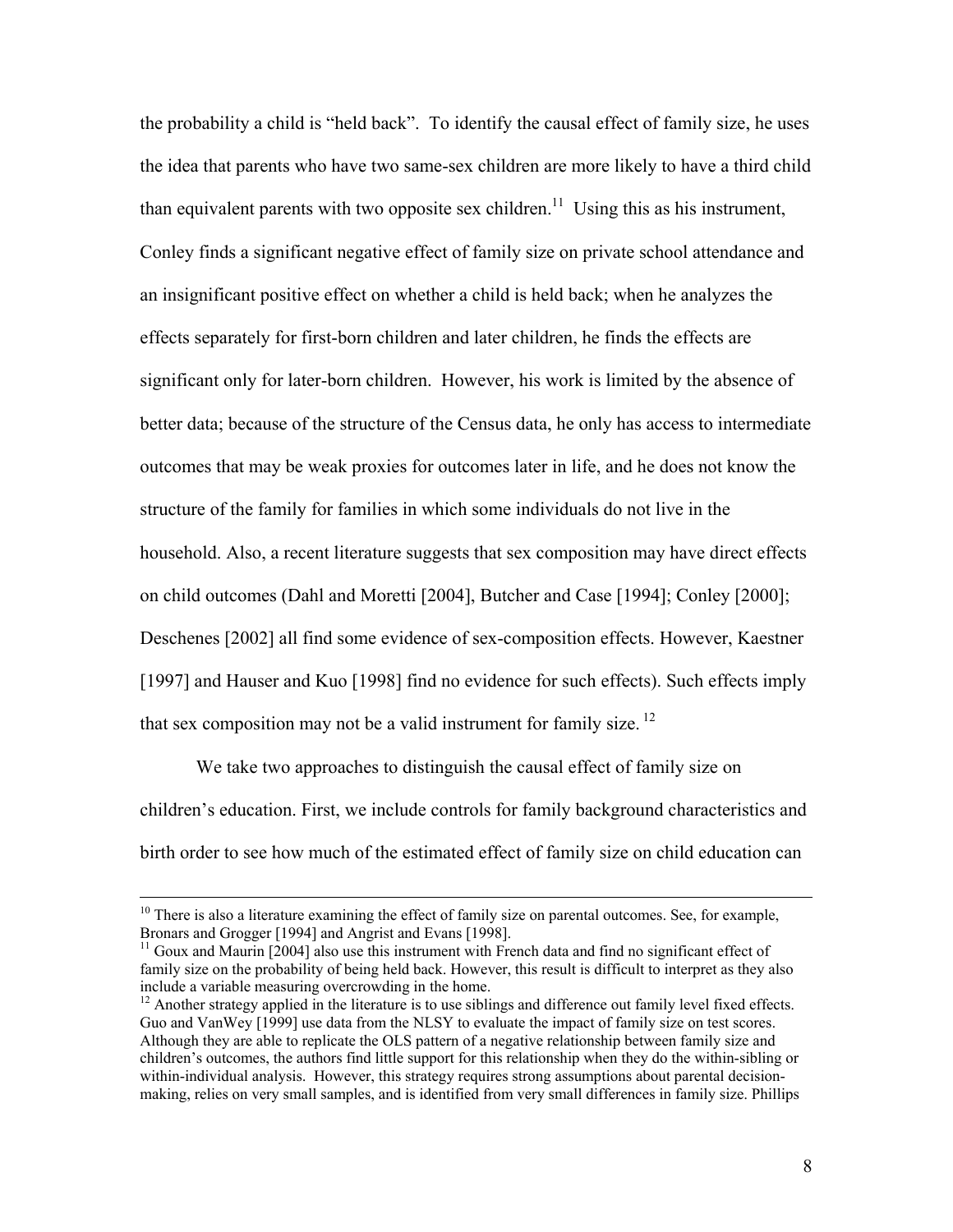be instead attributed to these observable factors. Our second approach implements two stage least squares (2SLS) using the birth of twins as a source of exogenous variation in family size.

 In Table III we show the mean educational attainment and the distribution of education in the family by family size. There are two very clear patterns. First, only children have much lower education than the average child in 2 or 3 child families. Second, from family sizes of 2 to 10+, we see a monotonic relationship that greater family size accompanies lower average educational attainment. This observed negative relationship is generally found throughout the literature.<sup>13</sup> Table III also shows that the family size effects are present throughout the education distribution. Although in estimation we focus on years of education, we have verified that similar results are found throughout the distribution.

# III. A. Regression Results

The unconditional relationship between family size and education is only suggestive; for example, it could simply represent cohort effects, as we know that family sizes have declined over time as educational attainment has increased. To better understand the relationship, we regress education of children on family size, cohort indicators (one for each year of birth), mother's cohort indicators (one for each year of birth), and a female indicator.

 <sup>[1999]</sup> provides as thoughtful critique of this work, pointing out that, though suggestive, there are a number of factors that could explain these results even if there is an effect of family size on children's outcomes. 13 The negative effect of being an only child is sometimes found in the literature. See, for example, Hauser and Kuo [1998].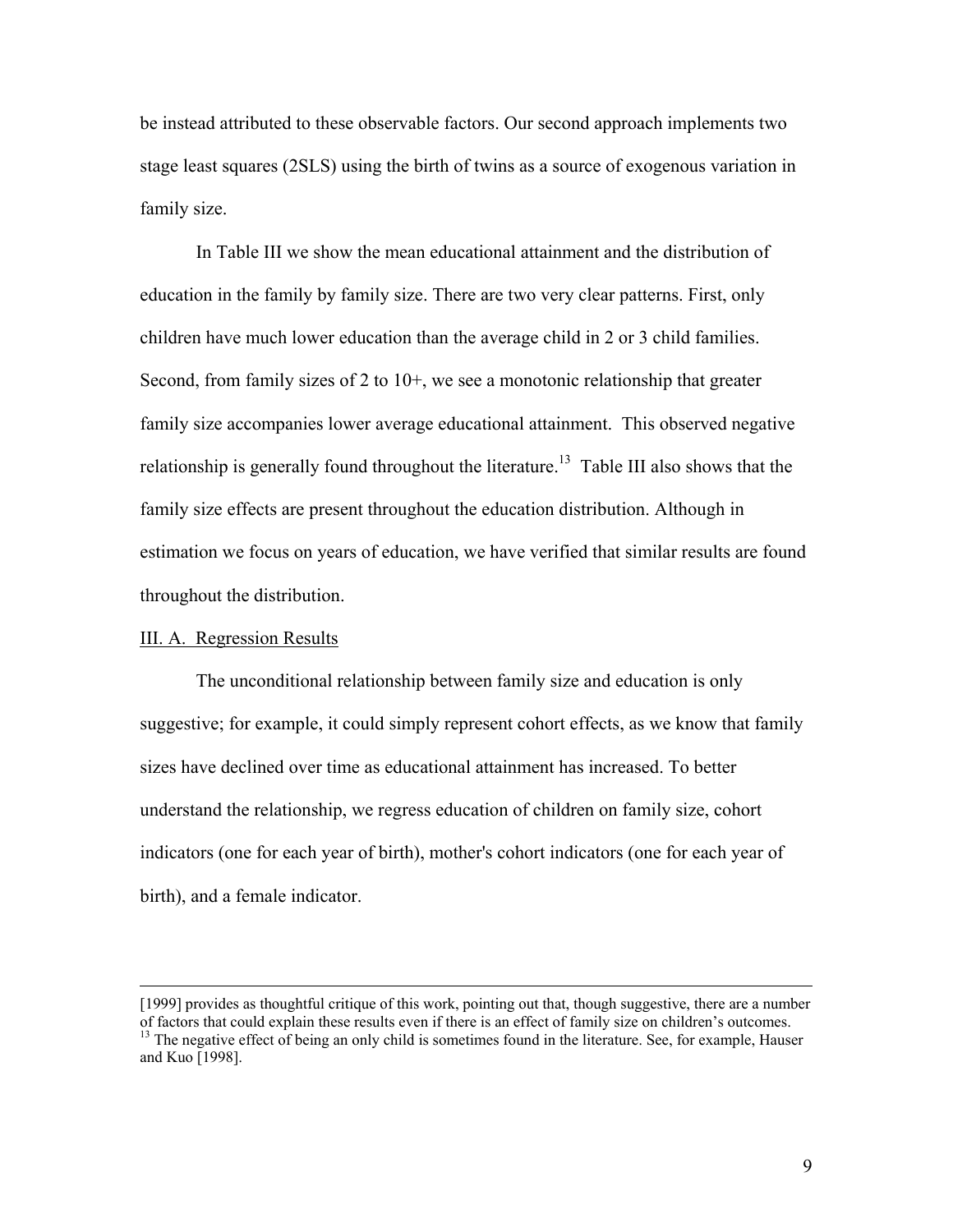The estimates are reported in Columns 1 and 2 of Table IV.<sup>14</sup> In the first column, we report estimates for a linear specification of family size. The highly significant coefficient of -0.18 implies that, on average, adding one child to completed family size reduces average educational attainment of the children by just less than one fifth of a year.<sup>15</sup> We get similar results when we allow a more flexible form and add indicators for family size, although we now observe the negative only child effect seen in the summary statistics; only children have a quarter of a year (.27 years) less schooling on average than children in 2-child families.  $16$  Although it is difficult to find comparable estimates for the United States, Blake [1989], with a slightly different specification, reports coefficients of about  $-20$  for the United States.<sup>17</sup>

#### III. B. Controlling for Family Background Characteristics

 $\overline{a}$ 

In Table 3, we see that parental education has the same family size pattern as child education. Thus, in Columns 3 and 4 of Table IV, we report the analogous estimates when we add indicator variables for father's and mother's education level (one for each year of education), and father's cohort (one for each birth year).<sup>18</sup> Adding these controls cuts the family size effects approximately in half -- the effect of the linear term is now - 0.095. Note, however, that even these smaller effects are still quite large as is clear from the coefficients on the family size dummy variables (Column 4) -- children in families of

<sup>&</sup>lt;sup>14</sup> All reported results are estimated at the individual level. We also tried weighting so that each family is given equal weight, thereby placing more emphasis on smaller families; the conclusions were unaffected by using these weights.

 $15$  In this regression, as in all others in the paper, the reported standard errors allow for arbitrary correlation between errors for any two children in the same family.<br><sup>16</sup> Because very few families have more than 10 children, we have placed all families with 10 or more

children in the same category.

 $17$  Blake's specification includes controls for fathers SEI, farm background, age, family intactness, and father's education.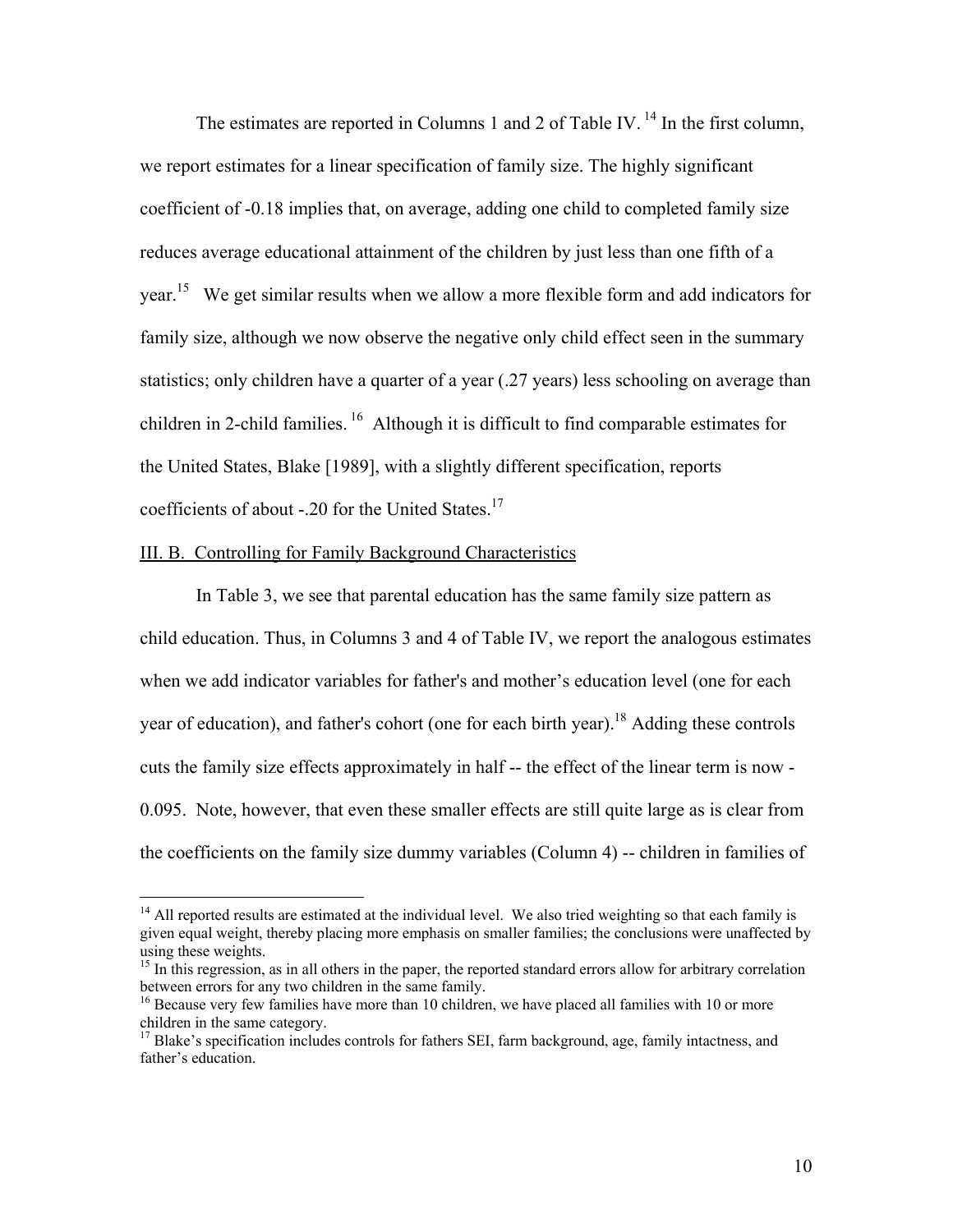5 or more have on average approximately 0.4 of a year less schooling than children in two child families.

# III. C. Controlling for Birth Order

 In the estimates so far, we may be confounding the effects of family size with those of birth order. We next add nine birth order dummy variables representing second child, third child, etc. with the final dummy variable equaling one if the child is the tenth child or greater. The excluded category is first child. These results are reported in Columns 5 and 6 of Table IV. The family size effects are reduced to close to zero the coefficient on the linear term is now -0.01 — with the addition of the birth order dummies. Although statistically significant, this small number suggests that family size has very little effect on educational attainment. This impression is strengthened by the small coefficients on the family size dummy variables, many of which are now statistically insignificant. This is particularly interesting given that our priors are that the family size coefficients are likely biased upwards (in absolute terms) due to the negative relationship between omitted family characteristics (such as income) and family size.<sup>19</sup> We have also tried estimating the regression by birth order and find small effects of family size at each birth order, suggesting again that family size effects are very weak once birth order is controlled for.

### III. D. Using Twins as an Instrument for Family Size

<sup>&</sup>lt;sup>18</sup> Information on fathers is missing for about 16 percent of the sample. Rather than drop these observations, we include a separate category of missing for father's cohort and father's education. As mentioned earlier, the results are robust to dropping cases with missing father information.

<sup>&</sup>lt;sup>19</sup> Unfortunately, we do not have good measures of family income for the period over which the children are growing up. However, there is substantial evidence of a negative relationship between income and family size in Norway. See Skrede [1999].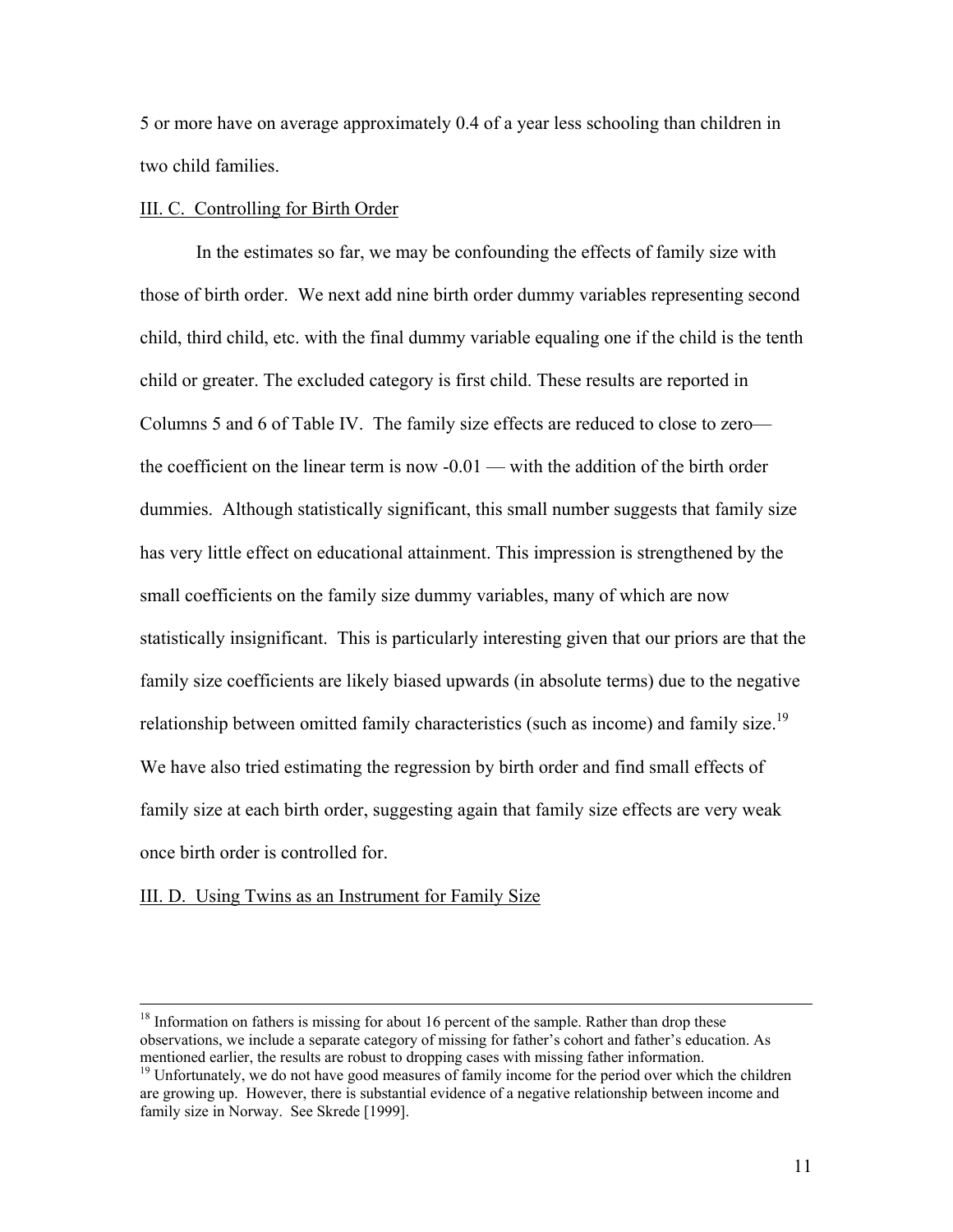Rosenzweig and Wolpin [1980] first discuss the idea of using twin births as unplanned and therefore exogenous variation in family size. In their model, parents have an optimal number of children. The birth of twins can vary the actual family size from the desired size, and it is this arguably exogenous variation that is used to estimate the effects of family size on child outcomes. Our general estimation strategy is as follows:

$$
ED = \beta_0 + \beta_1 FAMSIZE + X\beta_2 + \varepsilon \tag{1}
$$

$$
FAMSIZE = \alpha_0 + \alpha_1 TWIN + X\alpha_2 + \upsilon \tag{2}
$$

In this case, ED is the education of the child and FAMSIZE is the total number of children in the family. X is the full vector of control variables used in Columns 5 and 6 of Table IV. Equation (2) represents the first stage of the two stage least squares estimation, where Equation (1) is the second stage.

The TWIN indicator is equal to 1 if the nth birth is a multiple birth and equal to 0 if the nth birth is a singleton. We restrict the sample to families with at least n births and study the outcomes of children born before the nth birth.<sup>20</sup> In practice, we estimate the specification for values of n between 2 and 4. By restricting the sample to families with at least n births, we make sure that, on average, preferences over family size are the same in the families with twins at the nth birth and those with singleton births. In addition, we avoid the problem that families with more births are more likely to have at least one twin birth. By restricting the sample to children born before birth n, we avoid selection problems that arise because families who choose to have another child after a twin birth may differ from families who choose to have another child after a singleton birth. This

<sup>&</sup>lt;sup>20</sup> Due to their small sample size, Rosenzweig and Wolpin [1980] use the ratio of the number of twin births to the total number of births of the mother as their instrument for completed family size. This approach is problematic, as the denominator is, at least partly, a choice variable for the mother. Thus, their instrument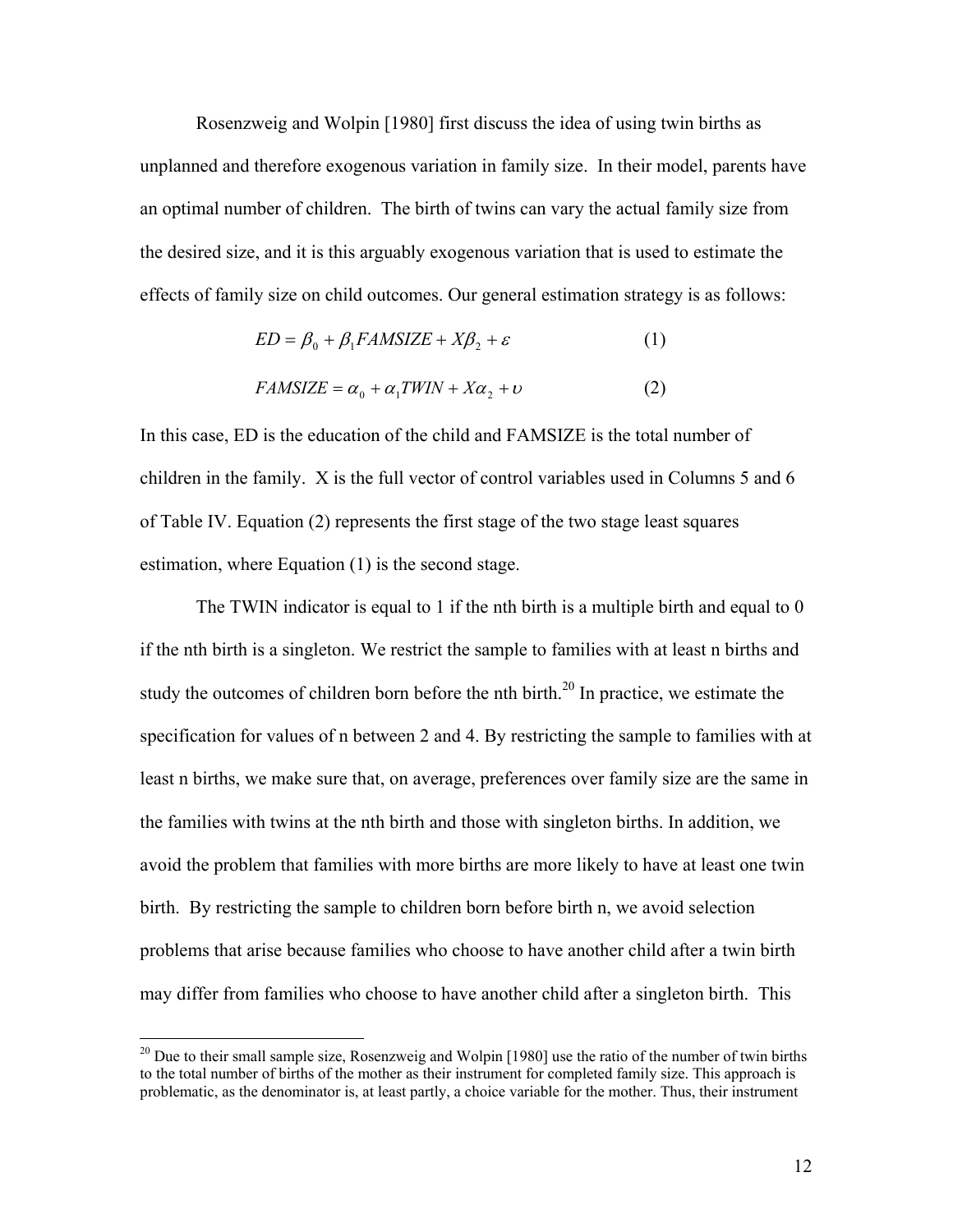also allows us to avoid the problem that a twin birth both increases family size and shifts downwards the birth order of children born after the twins.<sup>21</sup>

# III. E. Validity of Twins Instrument

In order for our IV estimates to be consistent, it must be that the instrument is uncorrelated with the error term in equation (1). One concern is that the occurrence of a twin birth may not be random and may be related to unobservable family background characteristics. By definition, this is untestable, but we do examine whether the probability of twins is related to observed characteristics such as mother's and father's education by estimating linear probability models of the probability of a twin birth at each parity using the full set of control variables. F tests indicate that the hypothesis that the coefficients on mother's education are jointly zero and that the coefficients on father's education are jointly zero cannot be rejected at even the 10 percentsignificance level. Given the enormous sample sizes, these results strongly suggest that twinning probabilities are not related to parents' education. $^{22}$ 

Although we include controls for year-of-birth of both mother and child (and hence implicitly, age of mother at birth controls), these relate to the age of the child under study and not to the age of the child from the potential twin birth. It is well-established that twin probabilities increase with maternal age at birth (Jacobsen, Pearce, and Rosenbloom [1999]; Bronars and Grogger [1994]). As a check, we have included the age

is still likely to be correlated with preferences of the parents over number of children. Our methodology avoids this problem.

<sup>&</sup>lt;sup>21</sup> Rosenzweig and Wolpin [1980] use outcomes of all children and so their estimates suffer from this problem. In a later paper, Rosenzweig and Wolpin [2000], they recommend using whether or not the first born child is a twin as an instrument in this type of context. This approach would also suffer from the confluence of family size and birth order effects.

 $22$  Given the youngest children in our sample were born in 1975, modern fertility drugs which make multiple births more likely are not relevant to our sample.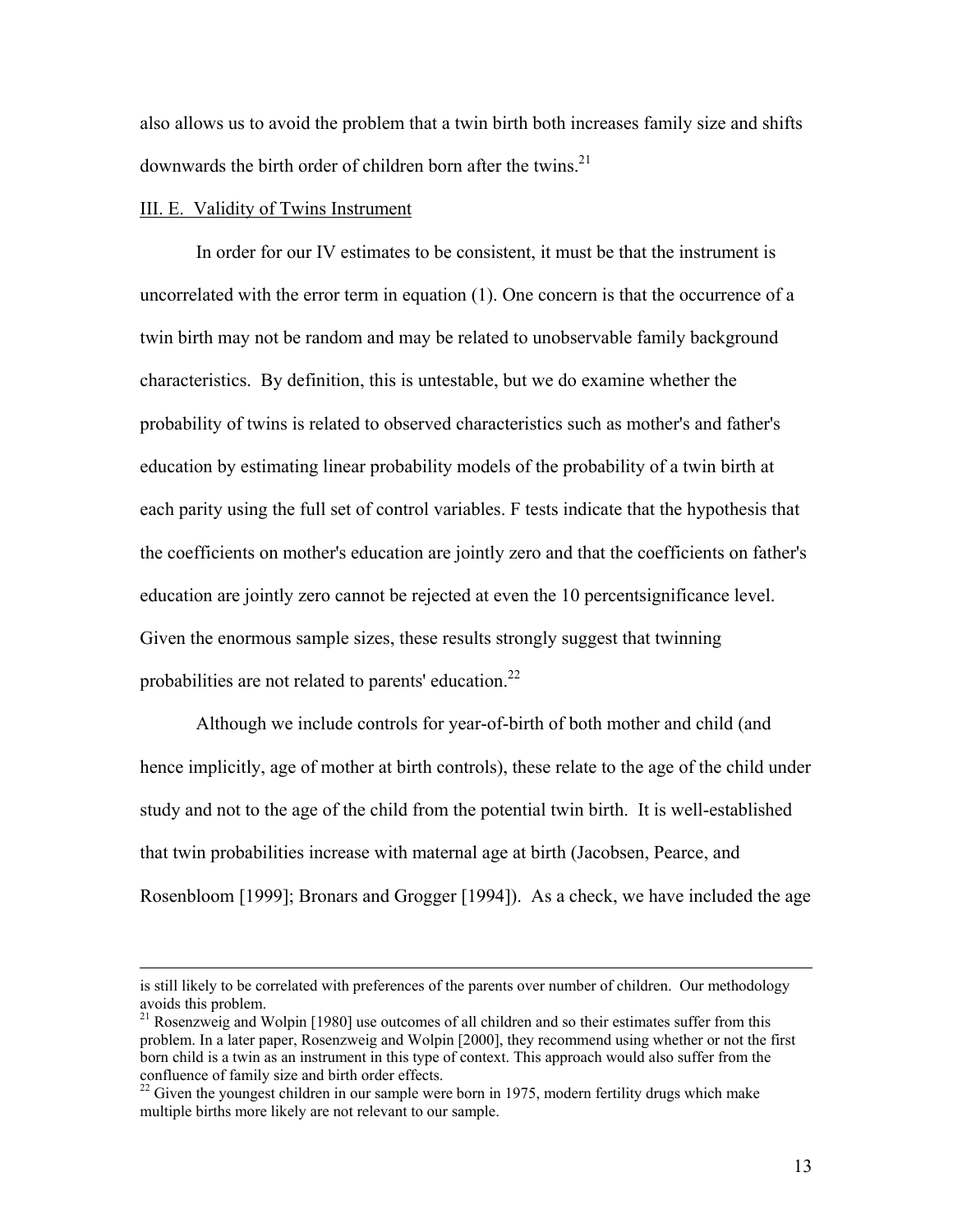of the mother at the time of the potential twin birth as a control; this has very little effect on our estimates.

 Another concern is that the birth of twins may have a direct effect on sibling outcomes beyond just increasing family size. Although inherently untestable, we did examine one possible mechanism through which twins might affect outcomes of earlier children: spacing. We found that, in families without twins, early children tended to have lower education if the two immediately following siblings are more closely spaced together. If this result can be extrapolated to the case of twins, in which the space is zero, it implies that the effect of a twin birth is both to increase family size and to adversely affect prior children through spacing. Thus, the 2SLS estimates of the effects of family size are probably biased towards finding negative effects of family size itself. More generally, to the extent that twins are not excludable and have a negative direct effect on the educational attainment of the other children in the family (perhaps because they are more likely to be in poor health), our estimates of the effect of family size using the twins instrument will be biased toward finding negative effects.

#### III. F. Results Using Twins

The 2SLS estimates are presented in Table V, along with the first stage coefficients and the OLS estimates using the same sample. The first stage is very strong and suggests that a twin birth increases completed family size by about 0.7 to 0.8. As expected, twins at higher parity have a larger effect on family size, presumably because they are more likely to push families above their optimal number of children. The t statistics from the first stage are typically around 60, indicating that there are no concerns about weak instruments in this application.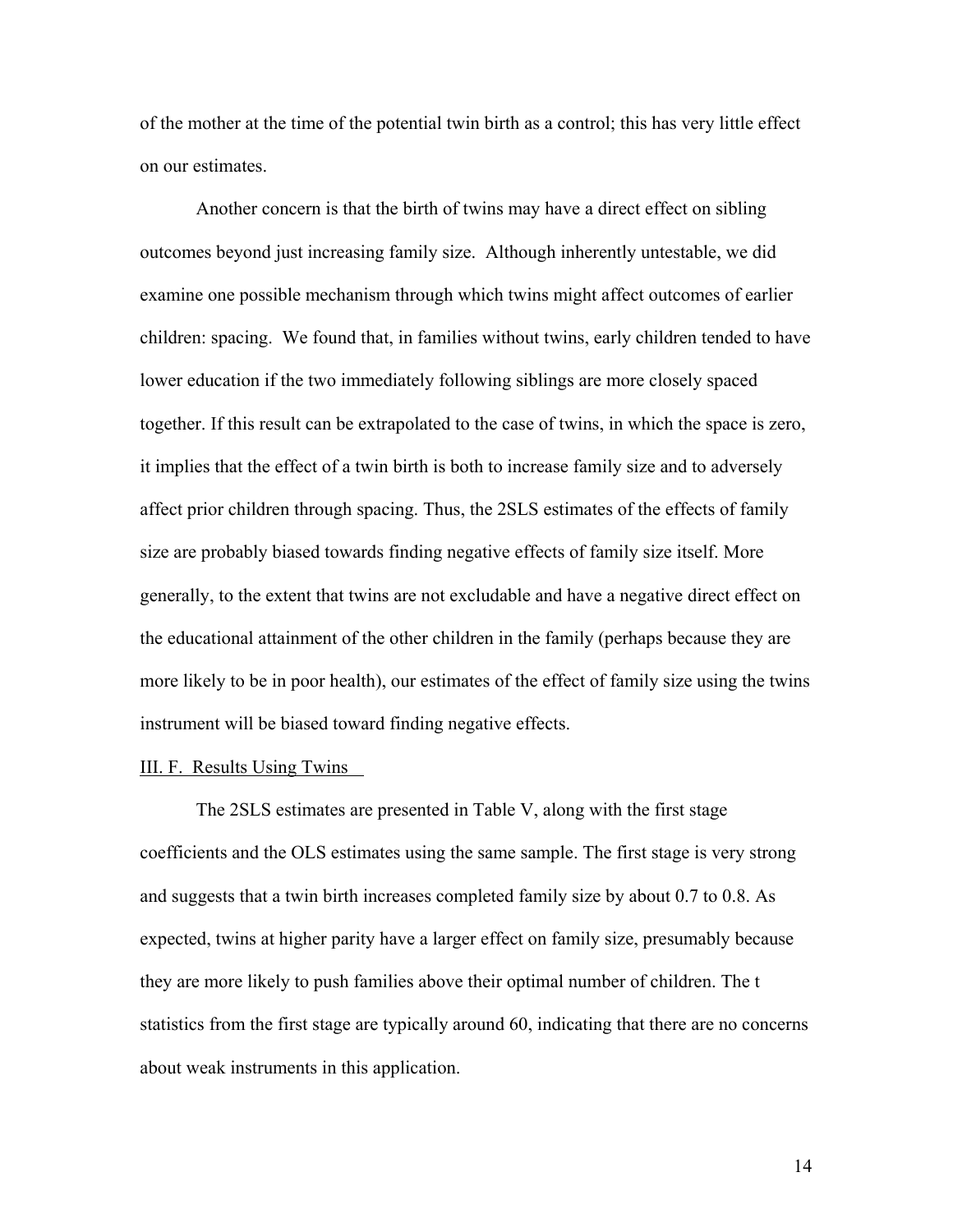The 2SLS estimate of the effect on the first child of changes in family size induced by the second birth being a twin birth is 0.038 (0.047). This implies no large adverse effects of increased family size on educational outcomes (the lower bound of the 95 percent confidence interval is -.055). The equivalent estimate for families that have at least 3 births is -0.016 (0.044), and for families that have at least 4 births it is -0.024 (0.059). The lower bound of the 95 percent confidence intervals for these estimates are - .101, and -.140, respectively. Taken together, these three estimates are all less negative than the OLS estimates and the first is precisely enough estimated to rule out large negative effects of family size on education. These results are consistent with the evidence in Table IV that family size has a negligible effect on children's outcomes once one controls for birth order.

#### III. G. Using Same-Sex as an Instrument for Family Size

 As described earlier, there is some question whether sex composition of siblings has an independent effect on children's outcomes. However, for completeness, we describe results using this instrument here. We study the outcomes of the first two children and use as the instrument whether or not these two children are the same sex. The first stage is strong – a coefficient of 0.086 with a standard error of 0.002. The second stage estimate is 0.28 (0.06), implying that increased family size leads to significantly higher educational outcomes for children. We do not find the magnitude of this estimate credible and suspect that there are independent positive effects on outcomes of having a sibling of the same sex. Future research of our own will examine the direct effects of family sex composition on children's outcomes.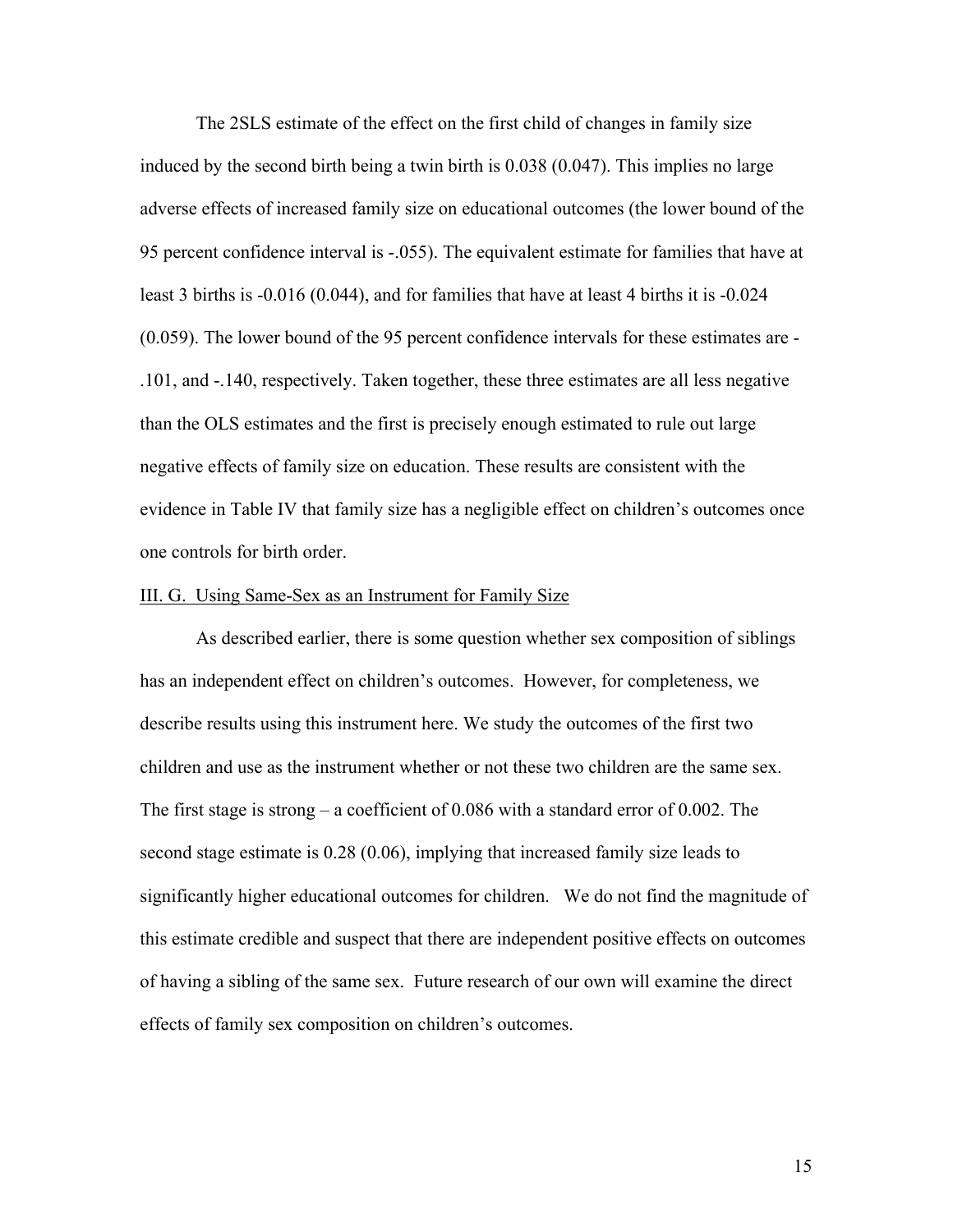### **IV. Birth Order**

Given that birth order effects appear to drive the observed negative relationship between family size and child education, we next turn our attention to birth order. Blake [1989] describes some of the factors that make empirical estimation of birth order effects difficult. First, it is necessary to fully control for family size or one will confound family size and birth order effects. Second, the presence of cohort effects in educational attainment will tend to bias results to the extent that later born children are in different cohorts from earlier born children. Thus, one needs to have multiple cohorts for each birth order and include unrestricted cohort effects. Third, it is important to include cohort effects for the parents, as, conditional on child cohort, the parents of first-borns are likely to be younger than parents of third or fourth born children.<sup>23</sup>

Studies of the effects of birth order on education have been limited by the absence of the large representative datasets necessary to thoroughly address these issues. For example, Behrman and Taubman [1986] use data on only about 1000 individuals from the National Academy of Science/National Research Council twin sample and their adult offspring. Hanushek [1992] uses a small sample of low-income black families collected from the Gary Income Maintenance Experiment. Hauser and Sewell [1985] use the Wisconsin Longitudinal Study; their data are less than ideal as, by definition, the survey respondent has completed high school. Hauser and Sewell find no evidence for birth order effects; Behrman and Taubman find some evidence that later children have lower

 $\overline{a}$ 

 $2<sup>23</sup>$  She also suggests that estimated birth order effects could be biased if spacing has an independent effect on outcomes and spacing differs on average by birth order. (Also see Powell and Steelman [1993].) To address this issue, we created 3 variables: (1) The number of children born within one year of the person, (2) the number of children born 2 or 3 years apart from the person, and (3) the number of children born 4 or 5 years apart from the person. Adding these variables to the regression had no appreciable effect on the estimated birth order effects. These specifications should be treated with some caution as spacing may be optimally chosen by families and, hence, is an endogenous variable.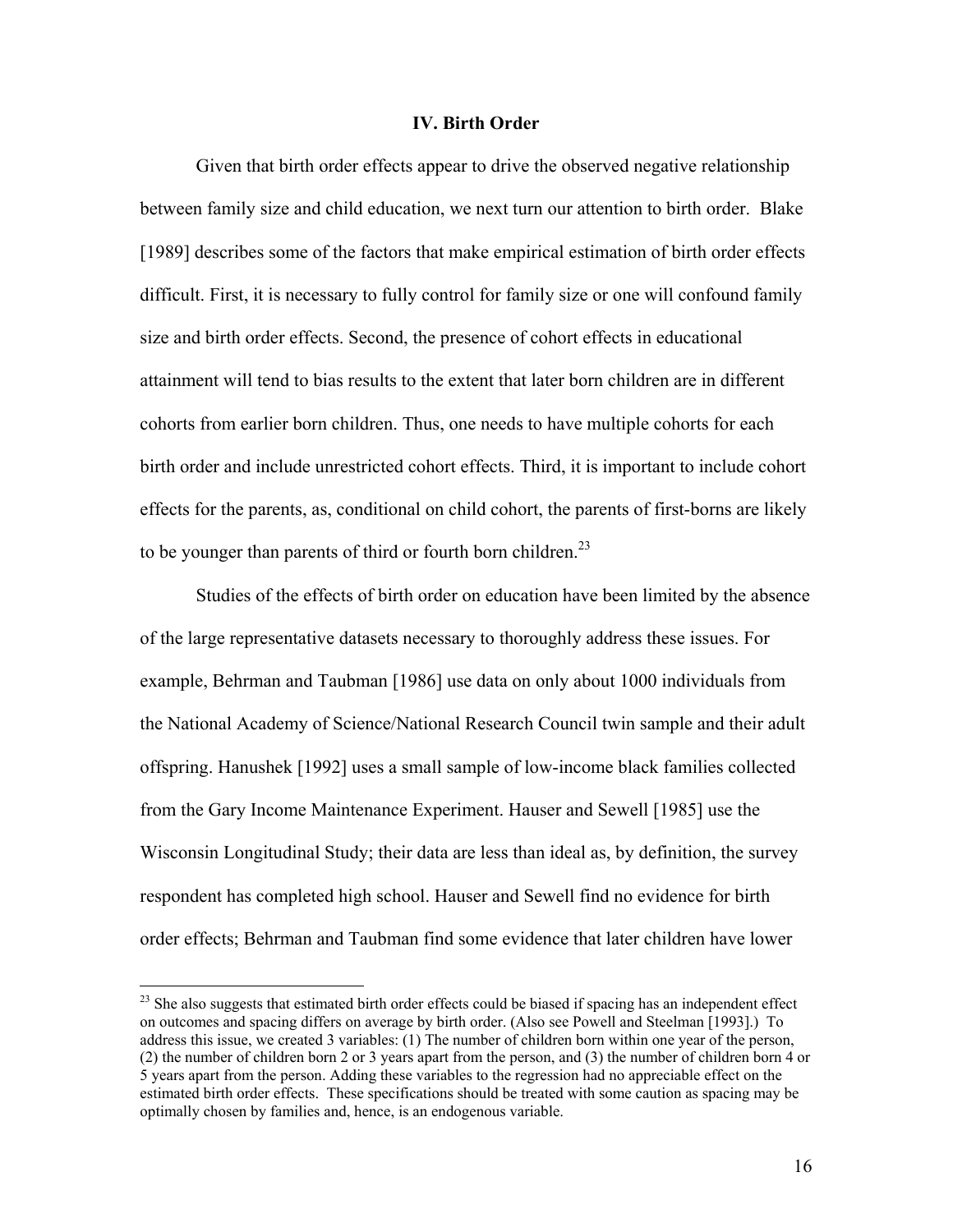education, and Hanushek observes a U-shaped pattern of achievement by birth order for large families, with oldest and youngest children doing better than middle children (although it is not clear that there are any statistically significant differences). However, all these studies estimate birth order effects quite imprecisely and, due to small samples, do not include the full set of family size indicators, cohort indicators, and parental cohort indicators we use in this paper.

More recently, Iacovou [2001] uses the British National Child Development Study (NCDS) and finds that later-born children have poorer educational outcomes than earlier born. While this a very thorough study, it does suffer from some weaknesses. First the sample size is small (about 18,000 initially) and there is much attrition over time (about 50%) so estimates are imprecise and may be subject to attrition bias. Second, all children in the sample are born the same week so, conditional on mother's cohort, birth order is strongly correlated with age at first birth and it is difficult to tease out separate effects of these two variables. $^{24}$ 

The empirical literature on the effect of birth order on children's outcomes is quite extensive; despite this, however, there have been no strong conclusions due to data and methodological limitations.<sup>25</sup> Because of our large dataset on the population of Norway over an extended period of time, we are able to overcome most of the limitations of the prior literature. Also, unlike the previous literature, we use family fixed effects models in addition to OLS. Family fixed effects allow us to estimate effects of birth order

 $\overline{a}$ 

 $24$  She does not control for age at first birth. Age at first birth is implicitly controlled for in our family fixed effects specifications. We have also added it as a control in our OLS models and doing so had little effect.  $25$  There is also an extensive literature in psychology and sociology on the effects of birth order on personality. See Conley [2004b] for a summary.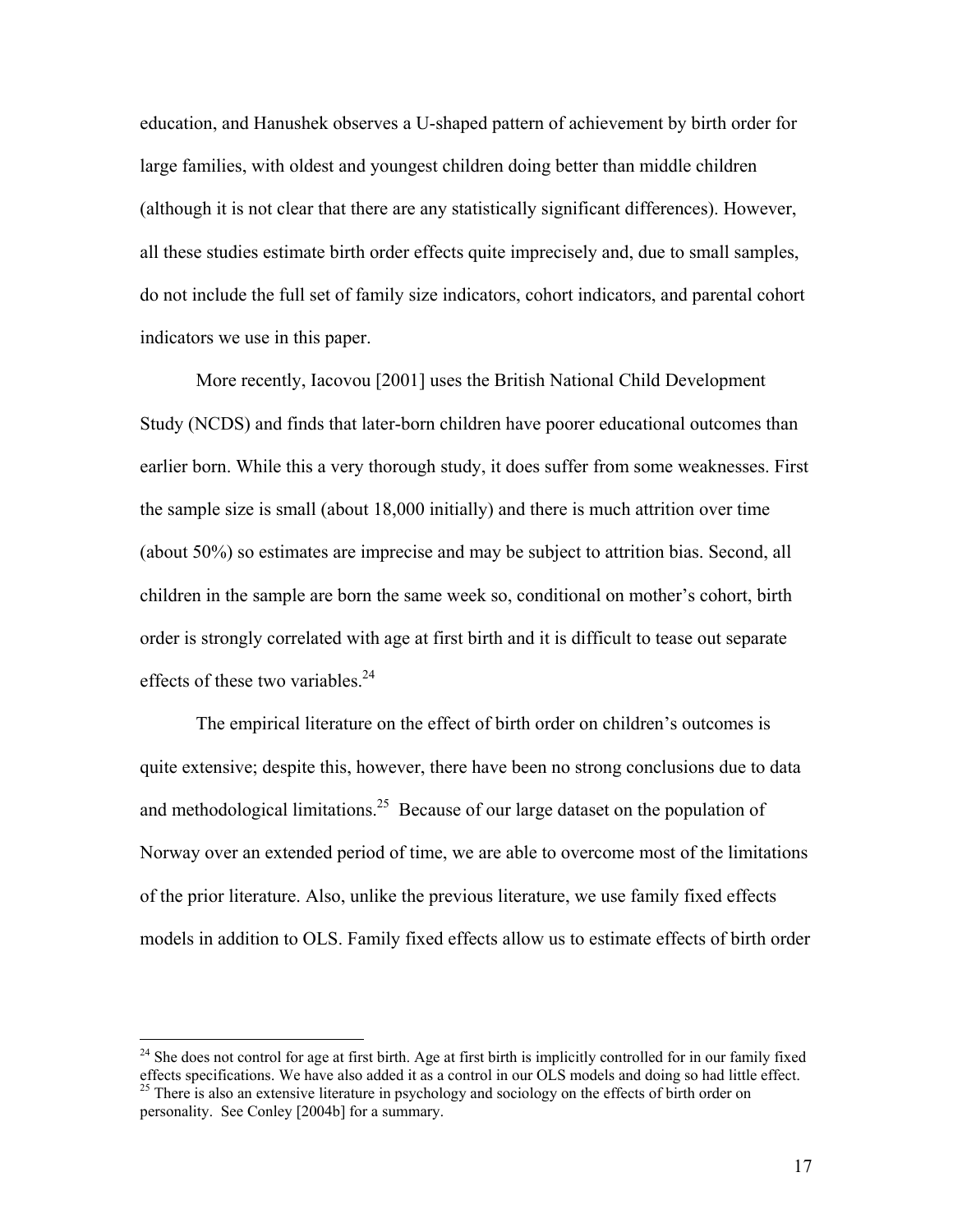*within* families, thereby differencing out any family-specific characteristics that are affecting all children.

#### IV. A. Birth Order Results

 $\overline{a}$ 

The average education level and distribution of education by birth order are listed in Table III; there is a clear pattern of declining education for higher birth orders. However, as with the case of family size effects, these summary statistics can be misleading in that we are not controlling for family size, cohort effects, or any other demographic characteristics that may be influencing these statistics. As a result, we estimate the relationship between birth order and educational attainment in a regression framework, using the same set of control variables as in the family size analysis.

 In Column 1 of Table VI, we present estimates for the full sample, including a full set of family size dummies (presented in Table IV, Column 6). Relative to the first child, we observe a steady decline in child's education by birth order. The large magnitude of the birth order effects relative to the family size effects is clear in Figure 1.

Each subsequent column in Table VI represents a separate regression for a particular family size. If we look across row one, we can see the effect of being a "second child" (omitted category is first child) is large and negative for all family sizes. This is particularly striking, given that earlier work found somewhat different effects for different family sizes [Hanushek 1992].<sup>26</sup> As in Column 1, we find a monotonic decline in average education as birth order increases. It is interesting to note that, in addition to the monotonic decline in educational attainment by birth order, we also observe a

<sup>&</sup>lt;sup>26</sup> In his work, Hanushek also focuses on the effect of school quality by including such measures in the estimation; although we do not have school quality measures, we have tried adding municipality effects (schools are organized at the municipality level) and municipality-year effects to control for geographical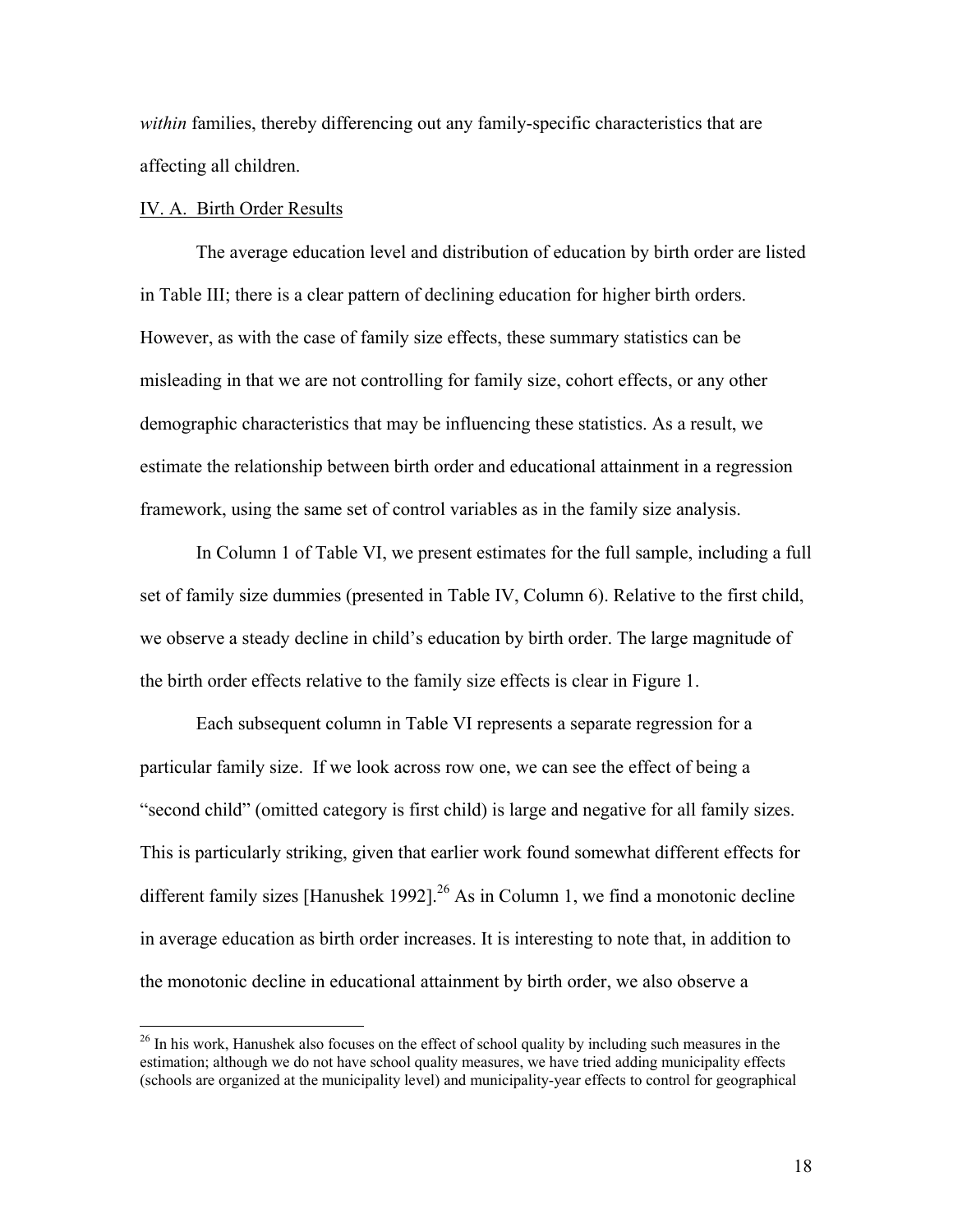negative "last child" effect. This "last child" effect could be consistent with an optimal stopping model in which parents continue to have children until they have a "poor quality" child, at which point parents may opt to discontinue childbearing.<sup>27</sup> However, this model cannot explain the monotonic decline we observe in educational attainment of the earlier children; for example, it cannot explain the large magnitudes of the second child effect in families with more than two children.<sup>28</sup>

Table VII then presents the results with family fixed effects included. These estimates are almost identical to those without family fixed effects, suggesting that the estimated birth order effects do not reflect omitted family characteristics.<sup>29</sup>

## **V. Heterogeneous Effects of Family Size and Birth Order**

In Table VIII we test the sensitivity of our results to various stratifications of our sample. In Columns 1 and 2 of Table VIII, we first break the sample by sex. As one can see, the results are quite similar for men and women; although statistically different from zero, OLS family size effects (presented in the first row; these estimates include controls for family background) become close to zero in magnitude when birth order is controlled for (row 2). When we estimate the family size coefficients using the twin instrument, we get small but imprecisely estimated coefficients for both men and women. (The third row presents the coefficient on family size for the first child for the sample of families with at least two children using twins at second birth as an instrument; the fourth row is the

and temporal differences in school quality; the inclusion of these variables does not affect our family size or birth order conclusions.

<sup>&</sup>lt;sup>27</sup> There is some evidence that early behaviors are reasonable predictors for later outcomes. (See Currie and Stabile[2004].)

<sup>&</sup>lt;sup>28</sup> This "last child" effect is also consistent with Zajonc's [1976] hypothesis that last children suffer from having nobody to teach. Also, last-born children may be more likely to have been "unwanted" children.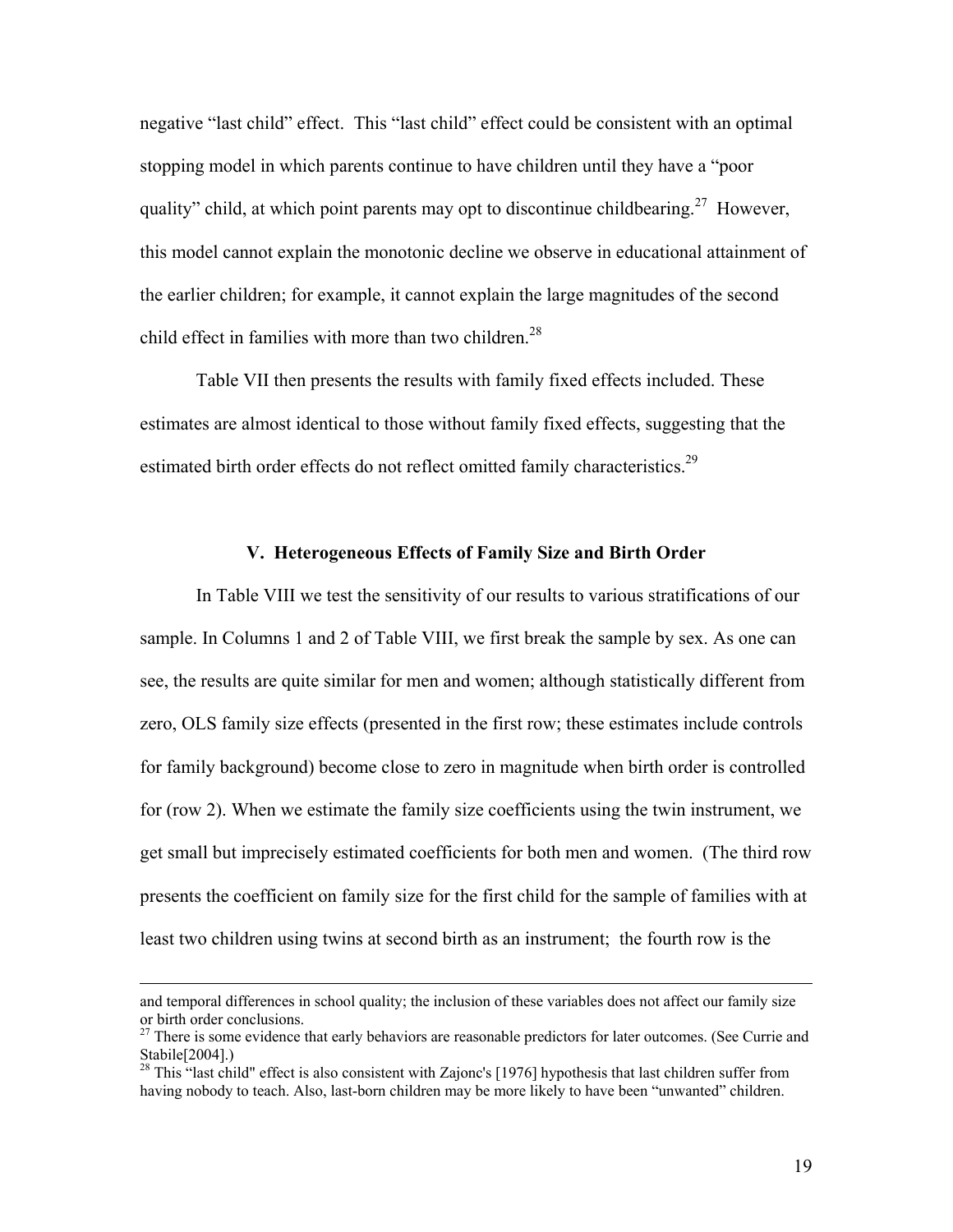effect of family size on the first two children conditional on having at least three children using twins at third birth as an instrument, and the fifth row is the effect of family size on the first three children conditional on having at least four children using twins at fourth birth as an instrument.) While, overall, the effects of family size for women seem smaller than those for men, in both cases we see small family size effects. In contrast, birth order effects are larger for women than for men.<sup>30</sup>

We also stratify our sample by mother's educational attainment. (See Columns 3 and 4 in Table VIII.) This may be a relevant break if financial constraints are driving the observed patterns; families with better educated mothers may be less financially constrained than those with lower educated mothers. We find that the magnitude of the birth order effects does not differ much across education groups; if anything, birth order effects are stronger among individuals with more educated mothers, which runs counter to the expected results if financial constraints were driving the results.

We next compare the effects of family size and birth order for earlier cohorts relative to later cohorts. Later cohorts had the benefit of more effective birth control and, as a result, parents may have exercised more control over completed family size. When we stratify our sample based on mother's cohort (those born before 1935 versus those born after), we find similar effects of family size and birth order for both samples. (See Table VIII, Columns 5 and 6.) While birth order effects are slightly smaller in the younger sample relative to the older sample, they are still quite large and significant.

 $29$  We have added controls for family size at ages 2 and 5, and this had little impact on the estimated birth order effects. This suggests that birth order is not just proxying for family size when young.  $30$  In these summary results (and in Table IX), we report birth order effects from family fixed effects

specifications except in the case where we split the sample by sex. In this case, because we are missing family members in each sample, using fixed effects induces selection effects (for example, the only 2-child families used in the female sample are families with all girls), and provides rather imprecise estimates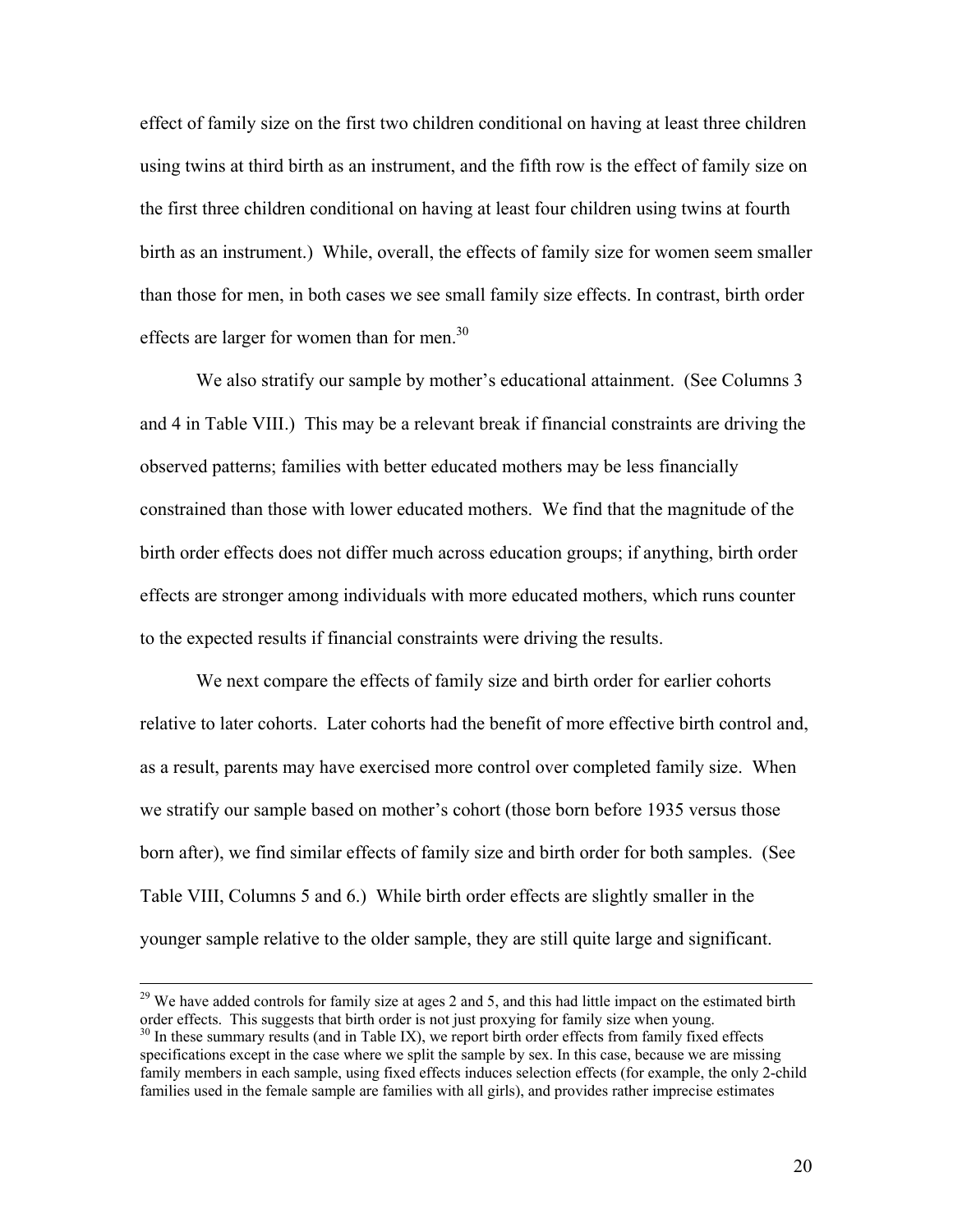It may be the case that birth order is proxying for family structure. Because we don't observe marital status of parents at each age, it may be that younger children are more likely to be from broken homes and children from broken homes have lower educational attainment. To test this, we examine the effect of family size and birth order on educational attainment for a subset of children whose parents were still married in 1987 (the first year we have information on marital status); this includes approximately 60 percent of our sample.<sup>31</sup> The results are presented in Column 7 of Table VIII. The family size results are quite consistent with the results obtained using the full sample; significant OLS coefficients, much smaller when we include birth order, and no statistically significant effects using IV. While not reported in the table, it is interesting to note that the negative only child effect observed in the full sample disappears when we use the intact family subsample, suggesting that this result is in fact being driven by family structure. Birth order effects are almost exactly the same as in the full sample, implying that these effects do not result from marital breakdown.

# **VI. Other Outcomes**

 Education is only one measure of human capital; we next examine the effect of family size and birth order on labor market outcomes such as earnings and the probability of working full time.<sup>32</sup> In addition, teenage motherhood has been associated with many

 <sup>(</sup>because so many families are omitted). When we do the male/female split, the birth order effects come from the OLS model with the full set of demographic controls and the full set of family size indicators.  $31$  Note that the youngest children in our sample would have been 12 at this time. We also tested the

sensitivity of these results to looking only at children who were at least 30 in 2000; in this case, the youngest children would have been 17 at the point we are measuring family structure. The results are entirely insensitive to this age cutoff.

<sup>&</sup>lt;sup>32</sup> There is some previous research using labor market outcomes; for example, Kessler [1991] uses data from the NLSY to examine the effects of birth order and family size on wages and employment status. He finds that neither birth order nor childhood family size significantly influences the level or growth rate of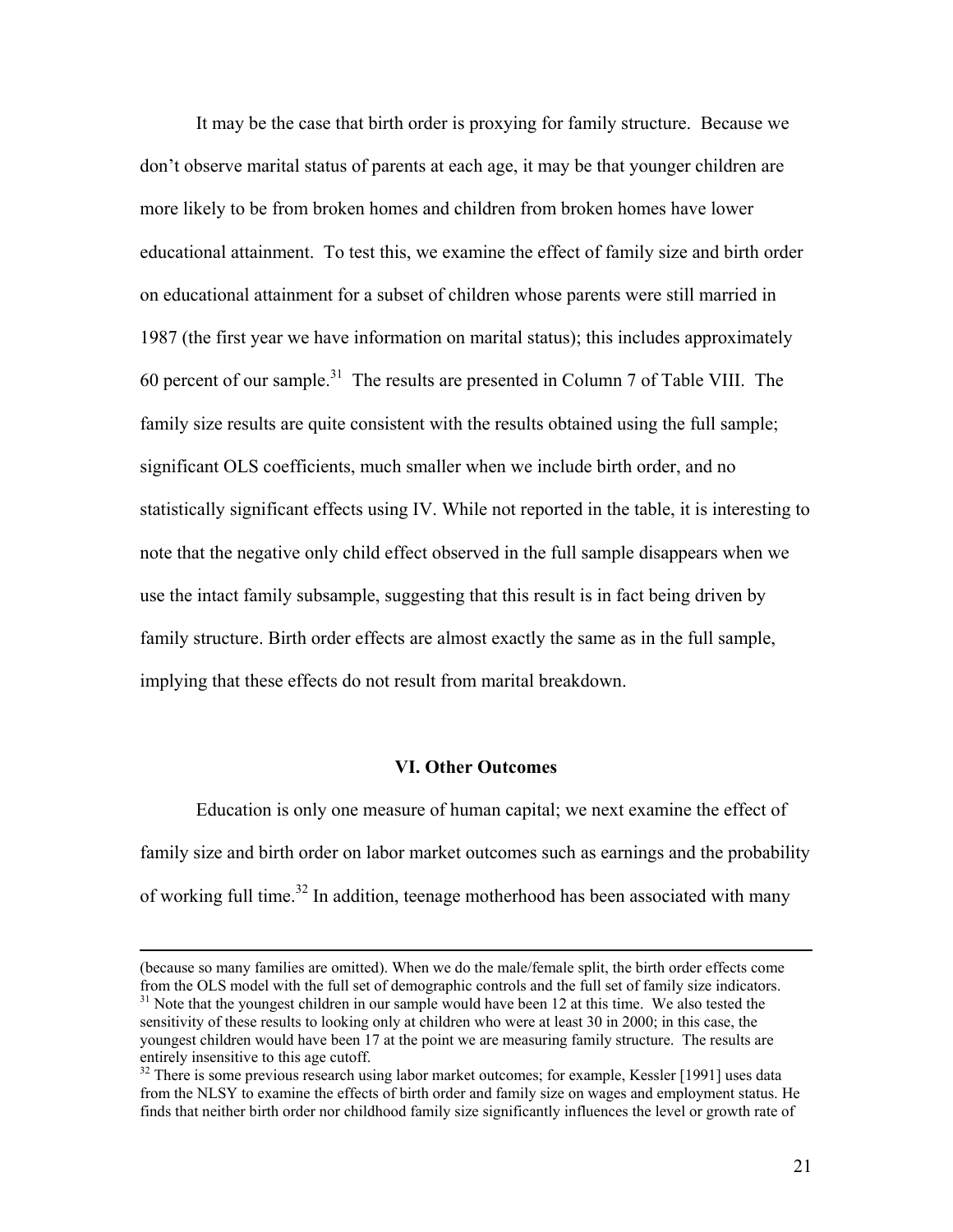long-term economic and health disadvantages such as lower education, less work experience and lower wages, welfare dependence, lower birth weights, higher rates of infant mortality, and higher rates of participation in crime (Ellwood [1988]; Jencks [1989]; Hoffman et al. [1993]). Therefore, we also study it as an outcome variable.

#### VI. A. Labor Market Outcomes

 We examine the effects of family size and birth order on the following labor market outcomes: the earnings of all labor market participants, the earnings of full time employees only, and the probability of being a full time employee. Descriptive statistics for these variables are included in Table I. Earnings are measured as total pensionqualifying earnings; they are not topcoded and include all labor income of the individual. For the purposes of studying earnings and employment, we restrict attention to individuals aged between 30 and 59 who are not full-time students. In this group, approximately 90 percent of both men and women have positive earnings. Given this high level of participation, our first outcome is log(earnings) conditional on having nonzero earnings. Since the results for this variable encompass the effects on both wage rates and hours worked, we also separately study the earnings of individuals who have a strong attachment to the labor market and work full-time (defined as  $30+$  hours per week).  $33$  As seen in Table I, about 71 percent of men and 46 percent of women are employed full time in 2000. Our third outcome variable is whether or not the individual is employed fulltime (as defined above). We have chosen this as our employment outcome as most

wages. Also, Behrman and Taubman [1986] do not find evidence for birth order effects on earnings. Both of these papers suffer from very small sample sizes (generally fewer than 1000 observations).

 $33$  To identify this group, we use the fact that our dataset identifies individuals who are employed and working full time at one particular point in the year (in the  $2<sup>nd</sup>$  quarter in the years 86-95, and in the  $4<sup>th</sup>$ quarter thereafter). An individual is labeled as employed if currently working with a firm, on temporary layoff, on up to two weeks of sickness absence, or on maternity leave.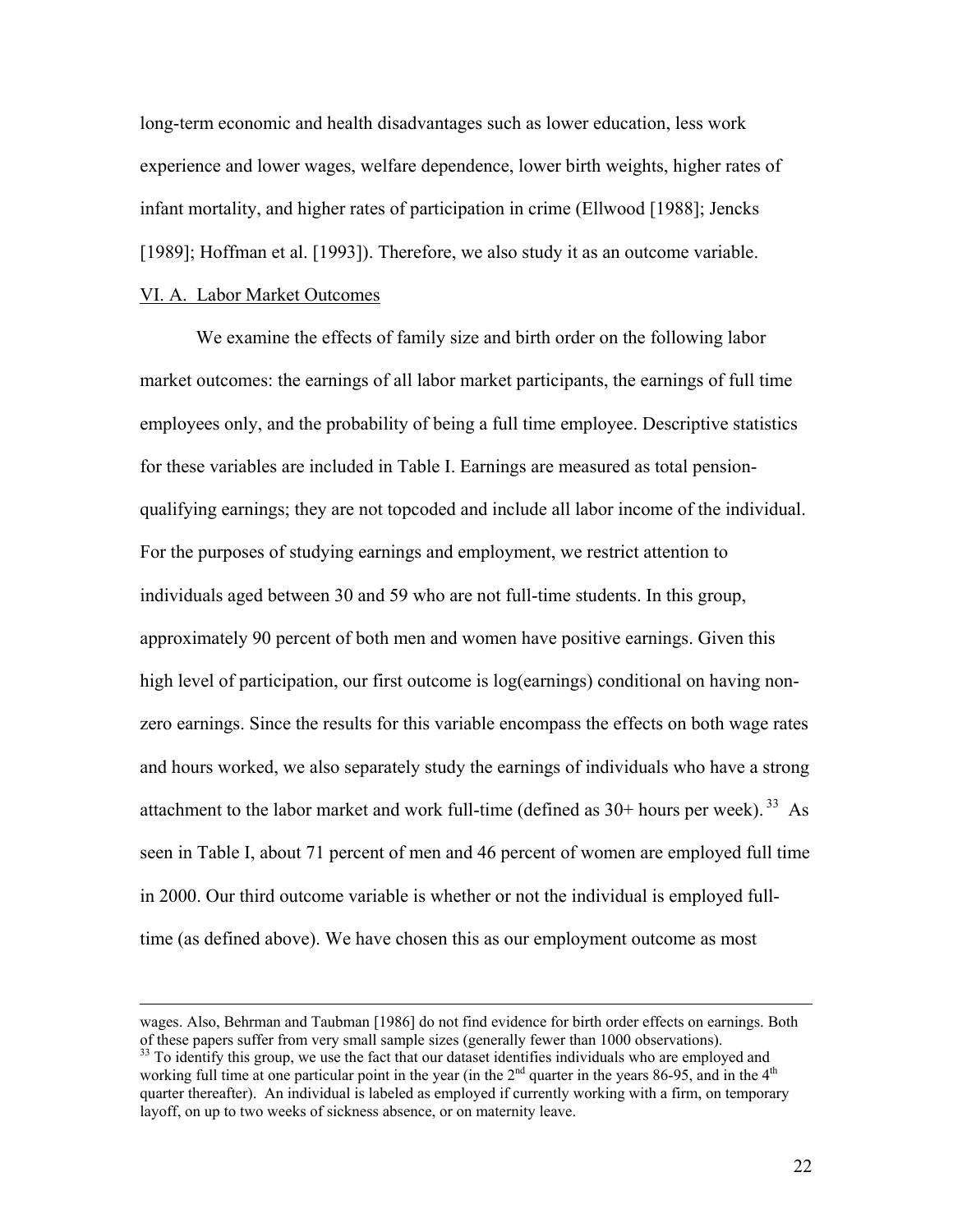individuals participate to some extent and, particularly for women, the major distinction is between full-time and part-time work.

 To maximize efficiency, we use all observations on individuals in the 1986-2000 panel, provided they are aged between 30 and 59. Because we have people from many different cohorts, individuals are in the panel for different sets of years and at different ages. Therefore, as before, we control for cohort effects. Also, we augment the previous specification by adding indicator variables for the panel year. This takes account of cyclical effects on earnings, etc. Some individuals are present in more periods than others and, hence, have greater weight in estimation. We have verified that if we weight each individual equally in estimation, we get similar but less precisely estimated coefficients. None of our conclusions change. Also, the robust standard errors take account of the fact that we have repeated observations on individuals.

 Summary results for earnings are presented in Table IX. Because of the sizeable differences in labor market experiences of men and women, we estimate separate regressions by gender. The first three columns present the results for men and the second three present the results for women. Interestingly, the earnings results are quite consistent with the results obtained using education as the outcome. The OLS family size effects become much smaller when birth order controls are introduced. Also, the family size estimates using the twins instruments are always statistically insignificant, always less negative than OLS, and generally have a positive sign. As with education, women seem to be more affected by birth order; among women, the inclusion of the birth order effects in the OLS regressions reduces the family size coefficient by more than half and the birth order effects are quite large. While the effects are significant for men, they are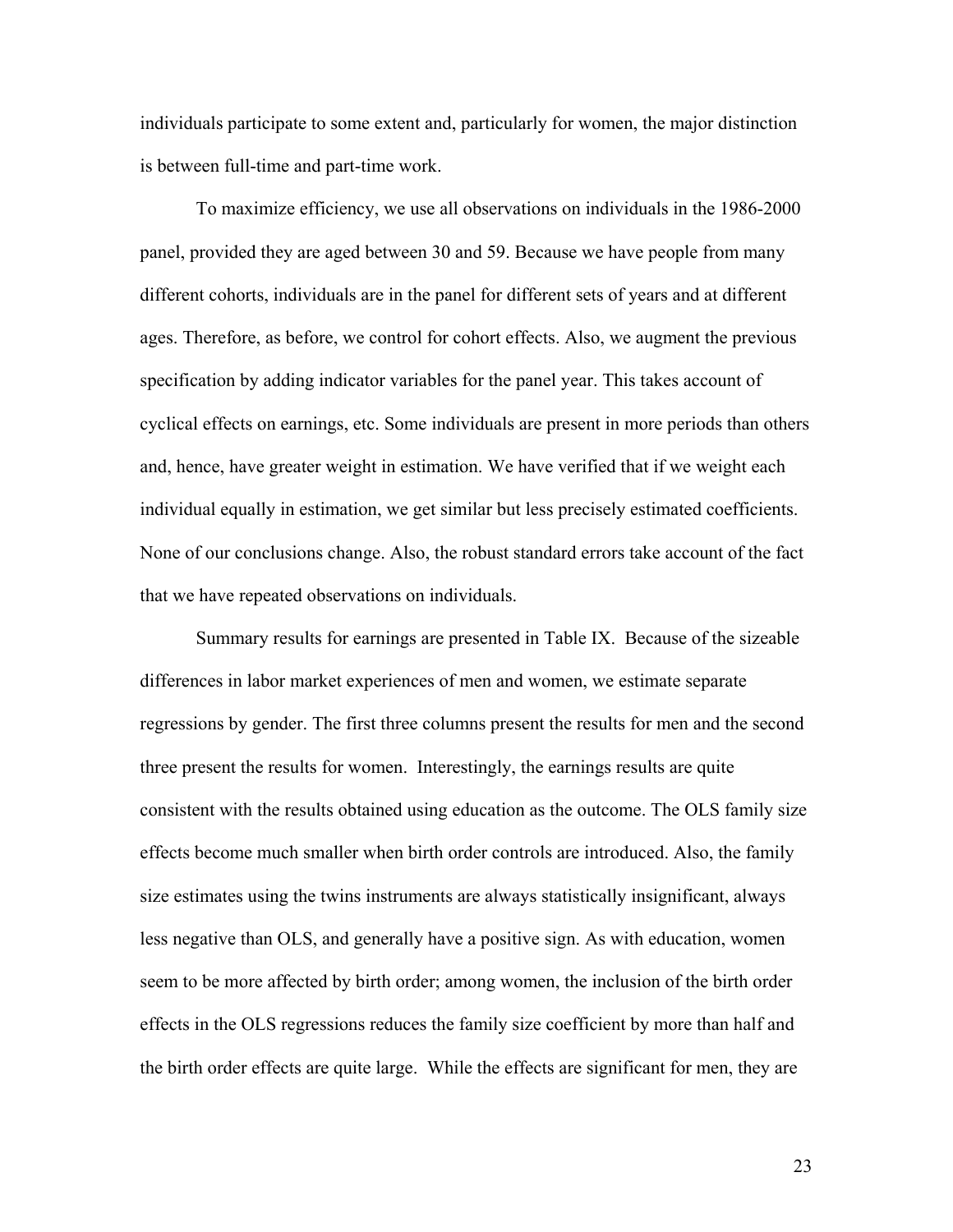much smaller in magnitude. However, the differences between men and women are much smaller when the sample is restricted to full-time employees. To get a sense of the magnitude of these earnings effects, we estimated the return to education for the full-time sample using the birth order indicators as instruments for education (including family size indicators in addition to the usual controls); when we do this, we get an implied return of approximately .05 for men and .07 for women, suggesting that much of the birth order effects on earnings is likely working through education.<sup>34</sup>

 We study the probability of working full time in Columns 3 and 6 of Table IX. For computational reasons, we use linear probability models and do the IV estimation using  $2SLS$ <sup>35</sup> We find pronounced birth order effects for women (later-borns are less likely to work full-time), and the addition of birth order effects reduces the OLS family size estimate approximately in half. However, for men, the family size coefficient is approximately the same with and without birth order effects, and the only significant birth order effect is that fifth, sixth, and seventh children are more likely to work full time than earlier born children.

# VI. B. Probability of Having a Teen Birth

1

 We present the effects of family size and birth order on the probability of having a teen birth in Table IX, Column 7. We restrict the sample to women aged at least 36 in 2000 and denote a teen birth if they have a child that is aged at least 16 in 2000 who was born before the woman was aged  $20^{36}$ . The results are quite consistent with the earlier

<sup>&</sup>lt;sup>34</sup> Despite the significant birth order effects on earnings, they have a negligible effect on the within-family earnings variance.

<sup>&</sup>lt;sup>35</sup> The heteroskedasticity that results from the linear probability model is accounted for by our robust standard errors.

<sup>&</sup>lt;sup>36</sup> This sample restriction is required because to know whether a woman had a teen birth we need to observe both mother's and child's ages, so both must appear in the administrative data.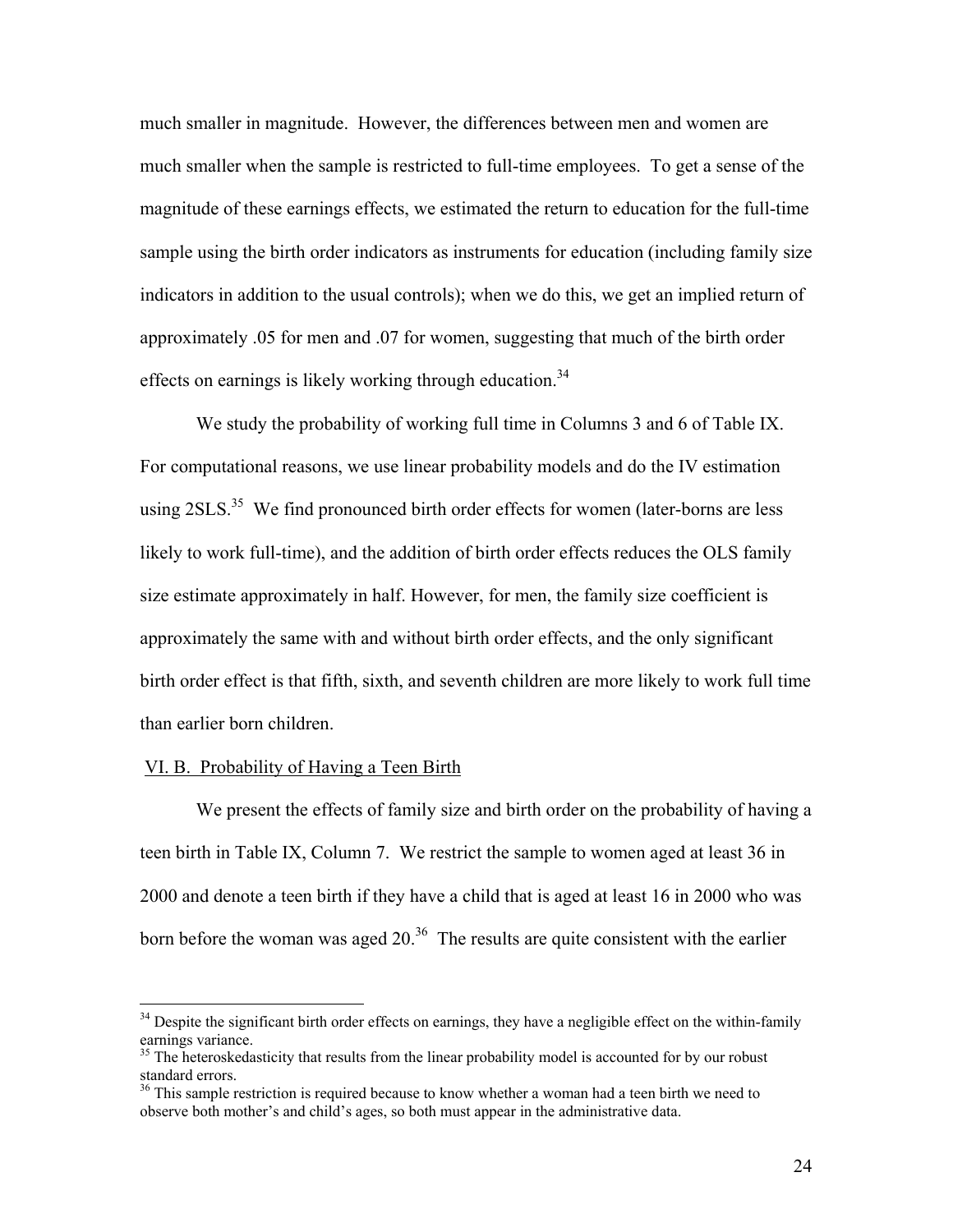results for education; a positive OLS effect of family size on teenage pregnancy that becomes significantly smaller when birth order effects are included. Once family size is instrumented for with the twins indicator, the family size effect becomes statistically insignificant. On the other hand, there are large birth order effects, with a move from being the first child to the fourth child increasing the probability of having a child as a teenager by almost five percentage points (the average probability of having a teen birth is .13).

# **VII. Conclusions**

 In this paper, we examine the effect of family size on child education using both exogenous variation in family size induced by twin births as well as extensive controls for not only parent and child cohort effects and parental education, but also birth order effects. We find evidence that there is little if any family size effect on child education once birth order is controlled for; this is true when we estimate the relationship with controls for birth order or instrument family size with twin births.

Given that family sizes continue to decline in developed countries, these results suggest that the children may not necessarily be better off than if their family had been larger. Our results imply that, though average child outcomes may improve, there may be little effect on first-born children.

In contrast, we find very large and robust effects of birth order on child education. To get a sense of the magnitude of these effects, the difference in educational attainment between the first child and the fifth child in a five child family is roughly equal to the difference between black and white educational attainment calculated from the 2000 census. We augment the education results by using earnings, whether full-time employed,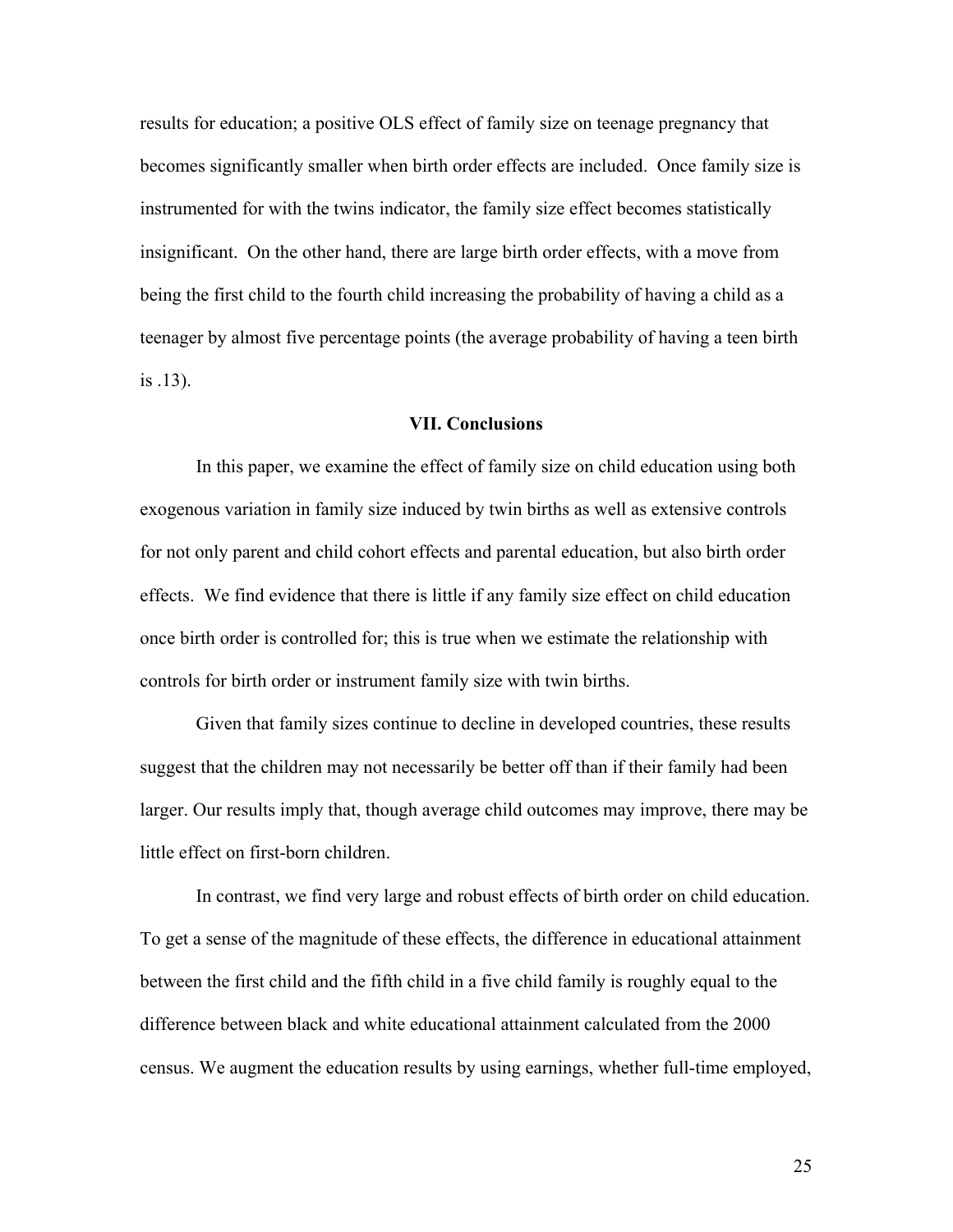and whether had a birth as a teenager as additional outcome variables. We also find strong evidence for birth order effects with these other outcomes, particularly for women. Later-born women have lower earnings (whether employed full-time or not), are less likely to work full-time, and are more likely to have their first birth as a teenager. In contrast, while later-born men have lower full-time earnings, they are not less likely to work full-time.

These sizeable birth order effects have potential methodological implications: Researchers using sibling fixed effects models to study economic outcomes may obtain biased estimates unless they take account of birth order effects in their estimation.

One important issue remains unresolved: what is causing the birth order effects we observe in the data? Our findings are consistent with optimal stopping being a small part of the explanation. Also, the large birth order effects found for highly educated mothers, allied with the weak evidence for family size effects, suggest that financial constraints may not be that important. Although a number of other theories (including time constraints, endowment effects, and parental preferences) have been proposed in the literature, we are quite limited in our ability to distinguish between these models. Finding relevant explanations will have important implications for models of household allocation (which can predict both compensatory or reinforcing behavior on the part of parents and also depend on differences in endowments and preferences) and models of child development.

Our findings so far are quite provocative; if, in fact, there is no independent tradeoff between family size and child quality, perhaps we need to revisit models of fertility and reconsider what should be included in the "production function" of children.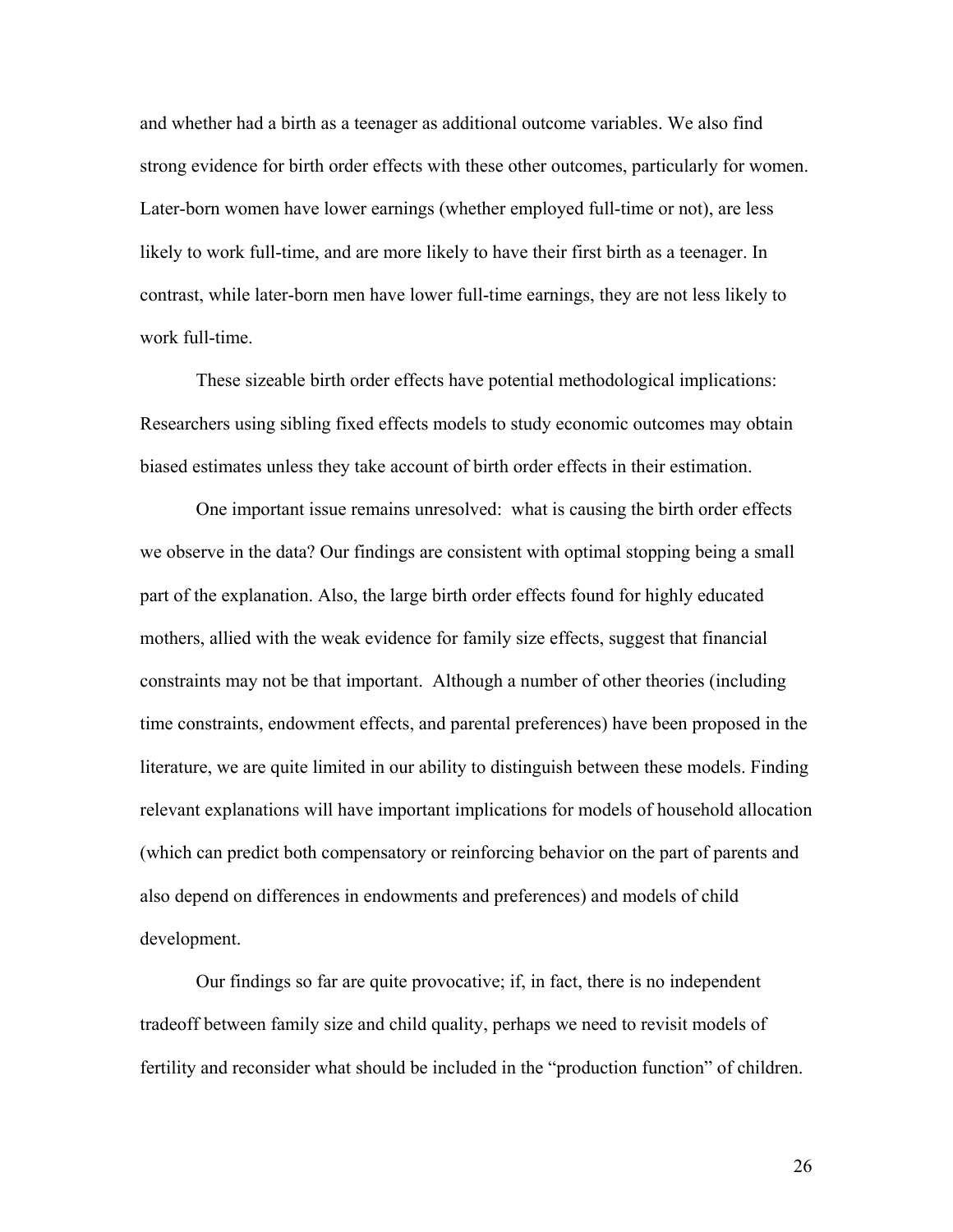What other explanations will generate the patterns we observe in the data? Clearly, our results suggest a need for more work in this area.

Sandra E. Black

Department of Economics

UCLA, IZA and NBER

sblack@econ.ucla.edu

Paul J. Devereux

Department of Economics

UCLA and IZA

devereux@econ.ucla.edu

Kjell G. Salvanes

Department of Economics

Norwegian School of Economics, Statistics Norway and IZA

Kjell.salvanes@nhh.no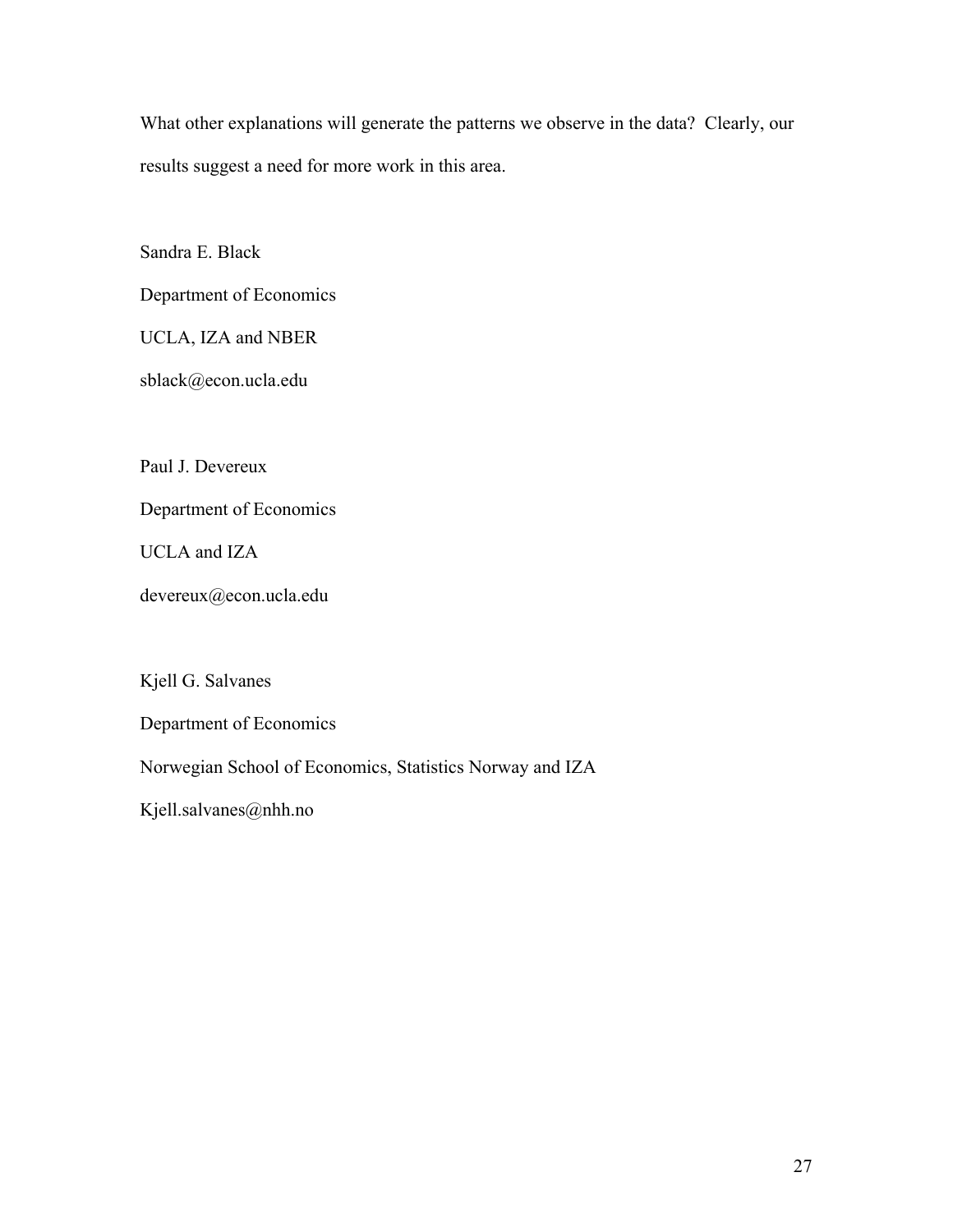# **References**

- Aakvik, Arild, Kjell G. Salvanes, and Kjell Vaage, "Measuring the Heterogeneity in the Returns to Education in Norway Using Educational Reforms," CEPR DP 4088, Revised October 2004.
- Angrist, Joshua D., and William N. Evans, "Children and Their Parents' Labor Supply: Evidence from Exogenous Variation in Family Size," *American Economic Review*, LXXXVIII (1998), 450-477.
- Becker, Gary S., "An Economic Analysis of Fertility," *Demographic an*d *Economic Change in Developed Countries*, Gary S. Becker, ed. (Princeton, NJ: Princeton University Press, 1960).
- Becker, Gary S., and Robert J. Barro, "A Reformulation of the Economic Theory of Fertility," *Quarterly Journal of Economics*, CIII (1988), 1-25.
- Becker, Gary S., and H. Gregg Lewis, "On the Interaction Between the Quantity and Quality of Children," *Journal of Political Economy*, LXXXI (1973), S279-S288.
- Becker, Gary S., and Nigel Tomes, "Child Endowments and the Quantity and Quality of Children," *Journal of Political Economy*, LXXXIV (1976), S143-S162.
- Behrman, Jere R., and Paul Taubman, "Birth Order, Schooling, and Earnings," *Journal of Labor Economics*, IV (1986), S121-145.
- Blake, Judith, *Family Size and Achievement*, (Berkeley and Los Angeles, CA: University of California Press, 1989).
- Bronars, Stephen G., and Jeff Grogger, "The Economic Consequences of Unwed Motherhood: Using Twin Births as a Natural Experiment," *American Economic Review*, LXXXIV (1994), 1141-1156.
- Butcher, Kristin F., and Anne Case, "The Effect of Sibling Sex Composition on Women's Education and Earnings," *Quarterly Journal of Economics*, CIX (1994), 531-563.
- Conley, Dalton, "What is the "true" effect of sibship size and birth order on education? Instrumental variable estimates from exogenous variation in fertility," Mimeo, 2004.
- Conley, Dalton, "Sibling Sex Composition: Effects on Educational Attainment," *Social Science Research*, XXIX (2000), 441-457.
- Conley, Dalton, *The Pecking Order: Which Siblings Succeed and Why*, (New York, NY: Pantheon Books, 2004b).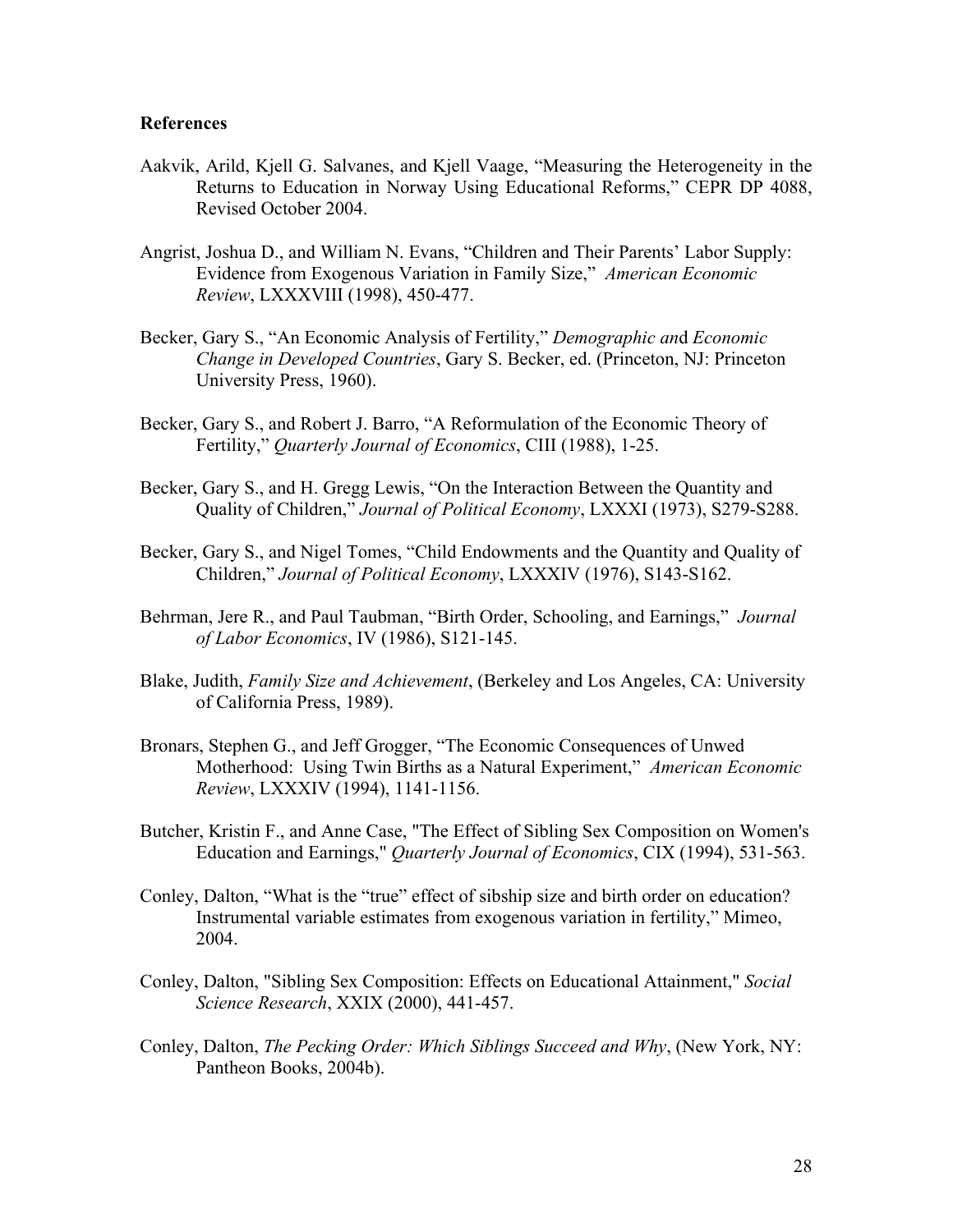- Currie, Janet, and Mark Stabile, "Child Mental Health and Human Capital Accumulation: The Case of ADHD," Working paper, 2004.
- Dahl, Gordon, and Enrico Moretti, "The Demand for Sons: Evidence from Divorce, Fertility, and Shotgun Marriage," National Bureau of Economic Research Working paper No. 10281, 2004.
- Deschenes, Olivier, "Estimating the Effects of Family Background on the Return to Schooling," University of California Santa Barbara Departmental Working Paper No. 10-02, 2002.
- Doepke, Matthias, "Accounting for Fertility Decline During the Transition to Growth," Working Paper, 2003.
- Ellwood, David, *Poor Support*, (New York, NY: Basic Books, 1988).
- Goux, Dominique, and Eric Maurin, "The Effect of Overcrowded Housing on Children's Performance at School," Mimeo, 2004.
- Guo, Guang, and Leah K. VanWey, "Sibship Size and Intellectual Development: Is the Relationship Causal?," *American Sociological Review*, LXIV (1999), 169-187.
- Hanushek, Eric A., "The Trade-off between Child Quantity and Quality," *Journal of Political Economy*, C (1992). 84-117.
- Hauser, Robert M., and Hsiang-Hui Daphne Kuo, "Does the Gender Composition of Sibships affect Women's Educational Attainment?," *Journal of Human Resources*, XXXIII (1998), 644-657
- Hauser, Robert M., and William H. Sewell, "Birth Order and Educational Attainment in Full Sibships," *American Educational Research Journal*, XXII (1985), 1-23.
- Hoffman S.D., Foster, E.M., and F.F. Furstenberg jr., "Reevaluating the Costs of Teenage Childbearing," *Demography*, XXX (1993), 1-13.
- Iacovou, Maria, "Family Composition and Children's Educational Outcomes," Working Paper, 2001.
- Jacobsen, Joyce P., James Wishart Pearce III, and Joshua L. Rosenbloom, "The Effects of Childbearing on Married Women's Labor Supply and Earnings: Using Twin Births as a Natural Experiment," *Journal of Human Resources*, XXXIV (1999), 449-474.
- Jencks, Christopher, "What is the Underclass and is it Growing?," *Focus*, XII (1989), 14-26.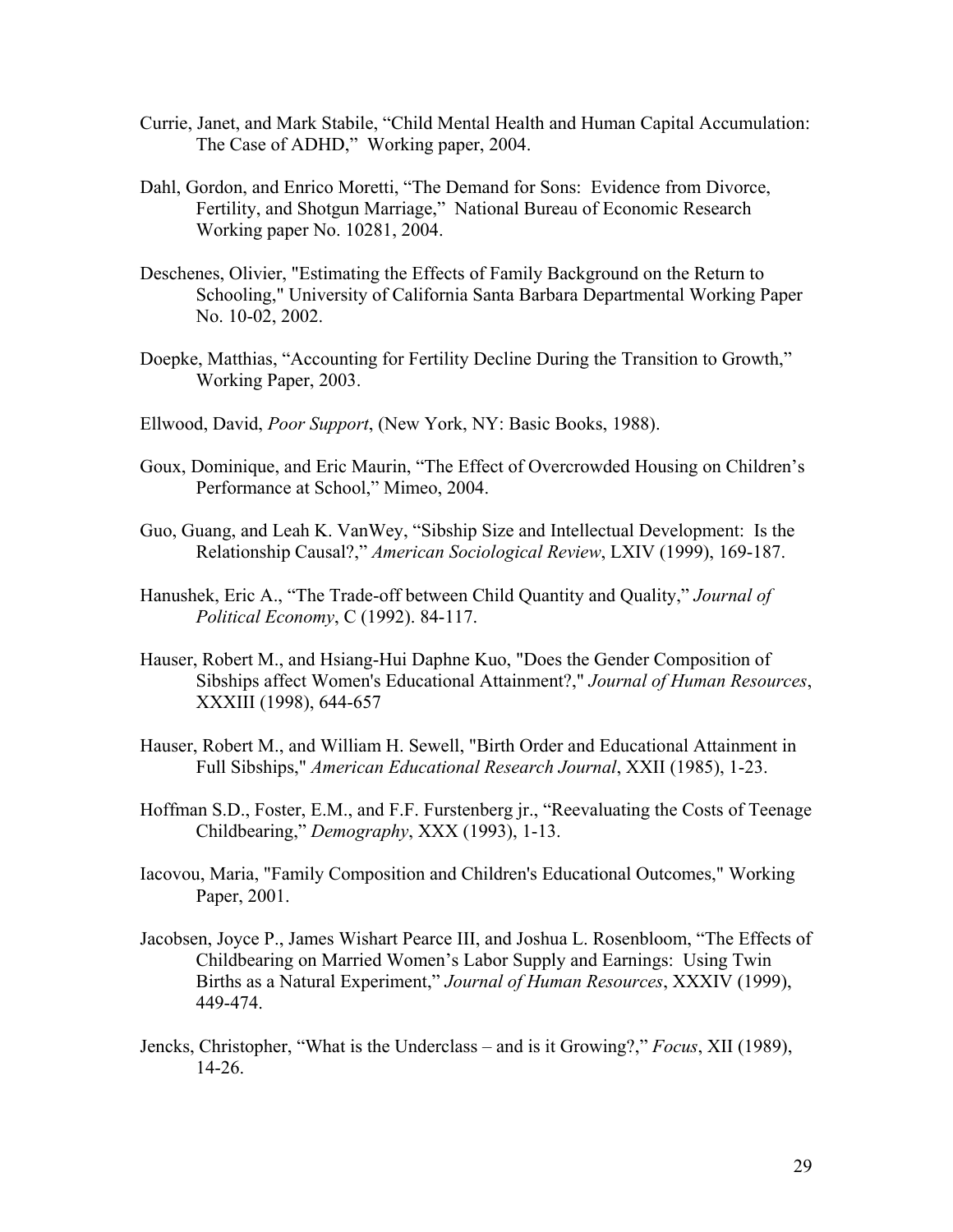Kaestner, Robert, "Are Brothers Really Better? Sibling Sex Composition and Educational Attainment Revisited," *Journal of Human Resources*, XXXII (1997), 250-284.

- Kessler, Daniel, "Birth Order, Family Size, and Achievement: Family Structure and Wage Determination," *Journal of Labor Economics*, IX (1991), 413-426.
- Lee, Jungmin, "Children and Household Education Decisions: An Asian Instrument," Working Paper, 2003.
- Møen, Jarle, Kjell G. Salvanes, and Erik Sørensen, "Documentation of the Linked Employer-Employee Data Base at the Norwegian School of Economics and Business Administration," Mimio, Norwegian School of Economics, 2004.
- Noack, Turid and Lars Ostby. 1981. *Fruktbarhet blant norske kvinner. Resultater fra fruktbarhetsundersøkelsen 1977. (fertility among Norwegian women. Results from the fertility survey 1977*. Statistics Norway. Samfunnsøkonomiske studier no. 49.
- Phillips, Meredith, "Sibship Size and Academic Achievement: What We Now Know and What We Still Need to Know—Comment on Guo & VanWey," *American Sociological Review*, LXIV (1999), 188-192.
- Powell, Brian, and Lala Carr Steelman, "The Educational Benefits of Being Spaced Out: Sibship Density and Educational Progress," *American Sociological Review*, LVIII (1993), 367-381.
- Rosenzweig Mark R., and Kenneth I. Wolpin, "Testing the Quantity-Quality Fertility Model: The Use of Twins as a Natural Experiment," *Econometrica*, XLVIII (1980), 227-240.
- Rosenzweig Mark R., and Kenneth I. Wolpin, "Natural "Natural Experiments" in Economics," *Journal of Economic Literature*, XXXVII (2000), 827-874.
- Skrede, Kari, "Drmmer, dyder, og belonning" ("Dreams and rewards") Report from Statistics Norway No 106, (1999).
- Zajonc R. B., "Family Configuration and Intelligence," *Science*, CXCII (1976), 227-236.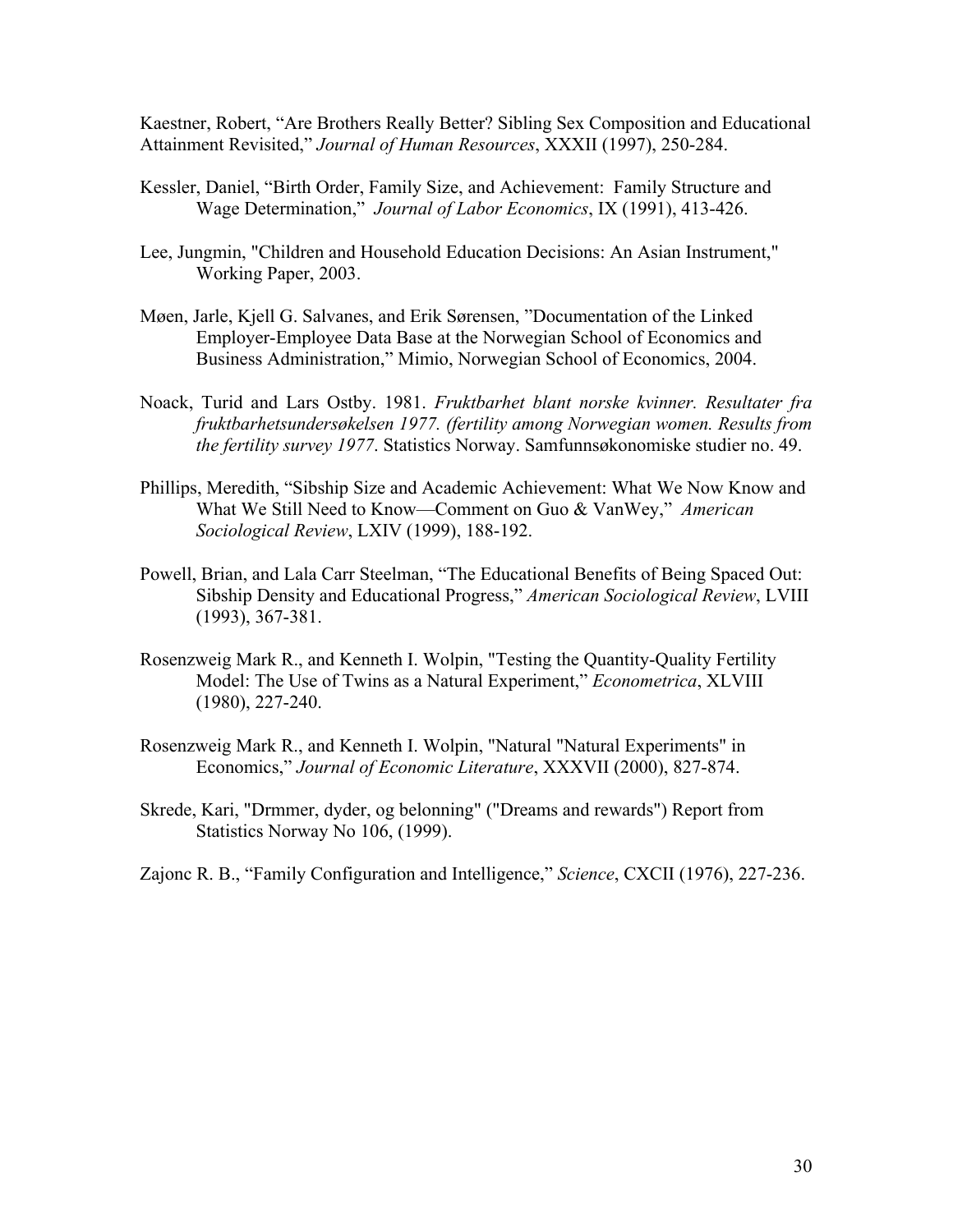| <b>Summary Statistics-Full Sample</b> |       |                    |  |  |  |  |  |
|---------------------------------------|-------|--------------------|--|--|--|--|--|
|                                       | Mean  | Standard deviation |  |  |  |  |  |
| Age in $2000$                         | 38    | 8.5                |  |  |  |  |  |
| Female                                | .48   | .50                |  |  |  |  |  |
| Education                             | 12.2  | 2.4                |  |  |  |  |  |
| Mother's Education                    | 9.5   | 2.4                |  |  |  |  |  |
| Father's Education                    | 10.4  | 3.0                |  |  |  |  |  |
| Mother's Age in 2000                  | 65    | 10.5               |  |  |  |  |  |
| Father's Age in 2000                  | 67    | 10.0               |  |  |  |  |  |
| Number of Children                    | 2.96  | 1.3                |  |  |  |  |  |
| Twins in Family                       | .015  | .12                |  |  |  |  |  |
| Men:                                  |       |                    |  |  |  |  |  |
| Log Earnings in 2000                  | 12.55 | .77                |  |  |  |  |  |
| Log FT Earnings in 2000               | 12.72 | .45                |  |  |  |  |  |
| Proportion FT in 2000                 | .71   | .45                |  |  |  |  |  |
| Women:                                |       |                    |  |  |  |  |  |
| Log Earnings in 2000                  | 12.05 | .88                |  |  |  |  |  |
| Log FT Earnings in 2000               | 12.42 | .42                |  |  |  |  |  |
| Proportion FT in 2000                 | .46   | .50                |  |  |  |  |  |
| Prob (Teen Birth)                     | .13   | .34                |  |  |  |  |  |

**Table I** 

Descriptive statistics are for 1,427,100 children from 647,035 families. All children are aged at least 25 in 2000. Twins are excluded from the sample. All children and parents are aged between 16 and 74 at some point between 1986 and 2000. Earnings are in Norwegian Kroner and FT indicates working 30+ hours per week. Source: Matched Administrative Data from Statistics Norway

|                                              | * ***** ** |            |  |  |  |  |  |  |  |
|----------------------------------------------|------------|------------|--|--|--|--|--|--|--|
| Number of Children in the Family (by Family) |            |            |  |  |  |  |  |  |  |
|                                              | Frequency  | Percentage |  |  |  |  |  |  |  |
|                                              | 116,000    | 17.9       |  |  |  |  |  |  |  |
|                                              | 264,627    | 40.9       |  |  |  |  |  |  |  |
|                                              | 171,943    | 26.9       |  |  |  |  |  |  |  |
| 4                                            | 63,810     | 9.9        |  |  |  |  |  |  |  |
|                                              | 20308      | 3.1        |  |  |  |  |  |  |  |
| 6                                            | 6674       | 1.0        |  |  |  |  |  |  |  |
|                                              | 2251       | $\cdot$    |  |  |  |  |  |  |  |
| 8                                            | 822        |            |  |  |  |  |  |  |  |
| 9                                            | 350        | .05        |  |  |  |  |  |  |  |
| $10+$                                        | 250        | .04        |  |  |  |  |  |  |  |

**Table II** 

All children are aged at least 25 in 2000. Twins are excluded from the sample. All children and parents are aged between 16 and 74 at some point between 1986 and 2000. Source: Matched Administrative Data from Statistics Norway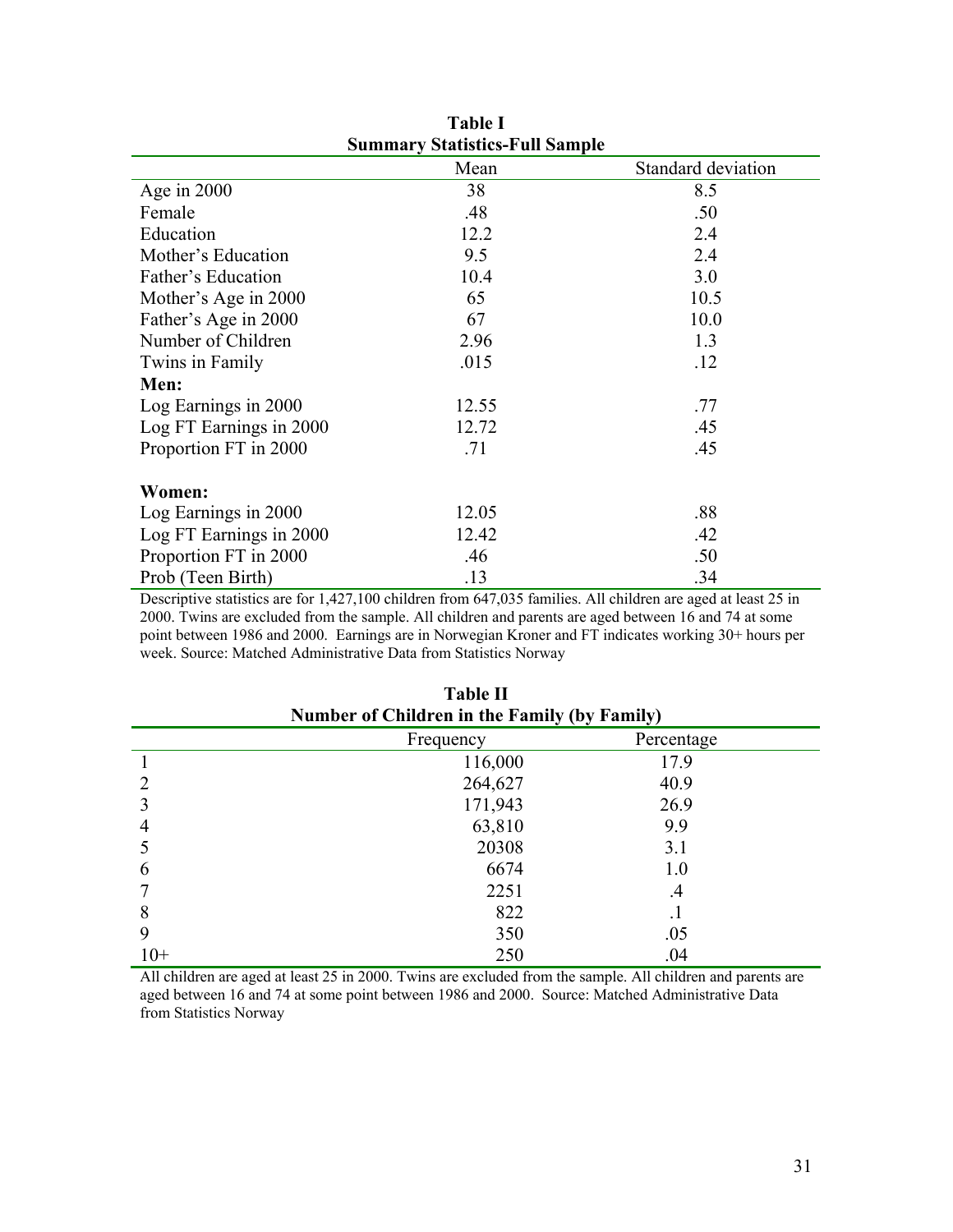| Average Education by Number of Children in Family and Birth Order |           |           |                    |                |          |            |  |  |  |  |  |
|-------------------------------------------------------------------|-----------|-----------|--------------------|----------------|----------|------------|--|--|--|--|--|
|                                                                   | Average   | Average   | Average            | Fraction       | Fraction | Fraction   |  |  |  |  |  |
|                                                                   | education | mother's  | father's           | with $\leq$ 12 | with 12  | with $>12$ |  |  |  |  |  |
|                                                                   |           | education | education          | years          | years    | years      |  |  |  |  |  |
| <b>Family size</b>                                                |           |           |                    |                |          |            |  |  |  |  |  |
| 1                                                                 | 12.0      | 9.2       | 10.1               | .44            | .25      | .31        |  |  |  |  |  |
| $\overline{2}$                                                    | 12.4      | 9.9       | 10.8               | .34            | .31      | .35        |  |  |  |  |  |
| 3                                                                 | 12.3      | 9.7       | 10.6               | .37            | .30      | .33        |  |  |  |  |  |
| 4                                                                 | 12.0      | 9.3       | 10.1               | .43            | .29      | .28        |  |  |  |  |  |
| 5                                                                 | 11.7      | 8.8       | 9.5                | .49            | .27      | .24        |  |  |  |  |  |
| 6                                                                 | 11.4      | 8.5       | 9.1                | .54            | .25      | .20        |  |  |  |  |  |
| 7                                                                 | 11.2      | 8.3       | 8.9                | .57            | .24      | .19        |  |  |  |  |  |
| 8                                                                 | 11.1      | 8.2       | 8.8                | .58            | .24      | .18        |  |  |  |  |  |
| 9                                                                 | 11.0      | 8.0       | 8.6                | .59            | .25      | .16        |  |  |  |  |  |
| $10+$                                                             | 11.0      | 7.9       | 8.8                | .59            | .26      | .15        |  |  |  |  |  |
|                                                                   |           |           | <b>Birth order</b> |                |          |            |  |  |  |  |  |
| $\mathbf{1}$                                                      | 12.2      | 9.7       | 10.6               | .38            | .28      | .34        |  |  |  |  |  |
| $\overline{2}$                                                    | 12.2      | 9.6       | 10.5               | .38            | .30      | .31        |  |  |  |  |  |
| 3                                                                 | 12.0      | 9.3       | 10.2               | .40            | .31      | .29        |  |  |  |  |  |
| 4                                                                 | 11.9      | 9.0       | 9.7                | .43            | .32      | .25        |  |  |  |  |  |
| 5                                                                 | 11.7      | 8.6       | 9.2                | .46            | .31      | .22        |  |  |  |  |  |
| 6                                                                 | 11.6      | 8.3       | 8.9                | .49            | .31      | .20        |  |  |  |  |  |
| 7                                                                 | 11.5      | 8.1       | 8.7                | .51            | .30      | .19        |  |  |  |  |  |
| 8                                                                 | 11.6      | 8.0       | 8.6                | .49            | .31      | .20        |  |  |  |  |  |
| 9                                                                 | 11.3      | 7.9       | 8.4                | .53            | .32      | .15        |  |  |  |  |  |
| $10+$                                                             | 11.3      | 7.8       | 8.7                | .52            | .32      | .15        |  |  |  |  |  |
|                                                                   |           |           | All                |                |          |            |  |  |  |  |  |
|                                                                   | 12.2      | 9.5       | 10.4               | .39            | .29      | .32        |  |  |  |  |  |

**Table III** 

Descriptive statistics are for 1,427,100 children from 647,035 families. All children are aged at least 25 in 2000. Twins are excluded from the sample. All children and parents are aged between 16 and 74 at some point between 1986 and 2000. Source: Matched Administrative Data from Statistics Norway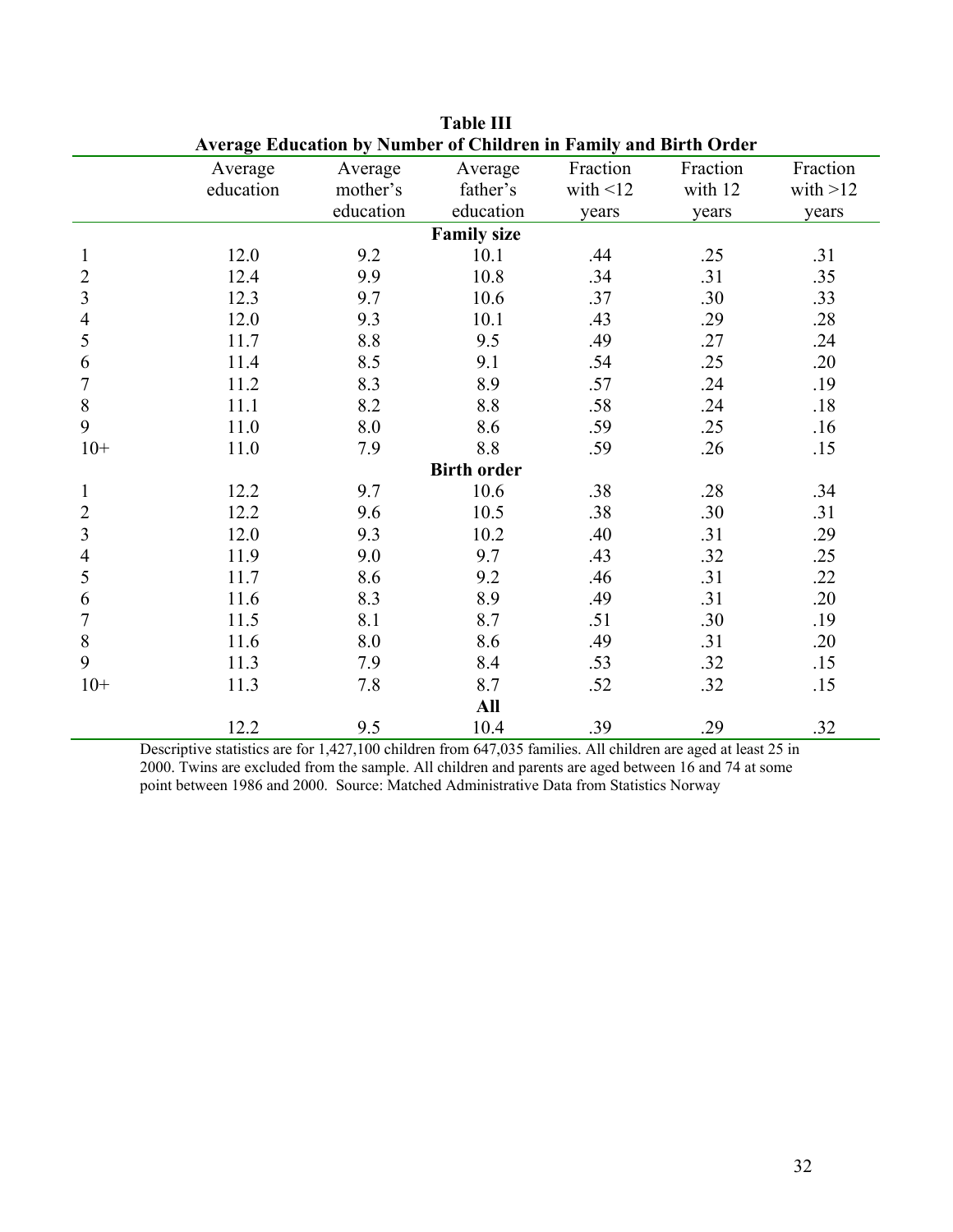| Dependent variable: | No demographic |           |           | Enver of Tannity Side on Children 5 Baucatio<br>With demographic |           | Demographic and      |  |
|---------------------|----------------|-----------|-----------|------------------------------------------------------------------|-----------|----------------------|--|
| Child's education   | controls       |           | controls  |                                                                  |           | birth order controls |  |
|                     |                |           |           |                                                                  |           |                      |  |
| Number of children  | $-182*$        |           | $-.095*$  |                                                                  | $-.013*$  |                      |  |
|                     | (.002)         |           | (.002)    |                                                                  | (.002)    |                      |  |
| 2 child family      |                | $.272*$   |           | $.096*$                                                          |           | $.257*$              |  |
|                     |                | (.009)    |           | (.008)                                                           |           | (.008)               |  |
| 3 child family      |                | $.132*$   |           | $.001*$                                                          |           | $.270*$              |  |
|                     |                | (.009)    |           | (.008)                                                           |           | (.009)               |  |
| 4 child family      |                | $-.176*$  |           | $-149*$                                                          |           | .195*                |  |
|                     |                | (.010)    |           | (.009)                                                           |           | (.010)               |  |
| 5 child family      |                | $-.481*$  |           | $-.279*$                                                         |           | $.115*$              |  |
|                     |                | (.014)    |           | (.012)                                                           |           | (.013)               |  |
| 6 child family      |                | $-.730*$  |           | $-.394*$                                                         |           | .034                 |  |
|                     |                | (.021)    |           | (.018)                                                           |           | (.019)               |  |
| 7 child family      |                | $-.882*$  |           | $-472*$                                                          |           | $-0.018$             |  |
|                     |                | (.034)    |           | (.029)                                                           |           | (.031)               |  |
| 8 child family      |                | $-947*$   |           | $-.502*$                                                         |           | $-.039$              |  |
|                     |                | (.053)    |           | (.045)                                                           |           | (.046)               |  |
| 9 child family      |                | $-1.036*$ |           | $-.522*$                                                         |           | $-.037$              |  |
|                     |                | (.072)    |           | (.065)                                                           |           | (.067)               |  |
| 10 child family     |                | $-1.198*$ |           | $-.614*$                                                         |           | $-.090$              |  |
|                     |                | (.084)    |           | (.075)                                                           |           | (.079)               |  |
| Second child        |                |           |           |                                                                  | $-.294*$  | $-.342*$             |  |
|                     |                |           |           |                                                                  | (.004)    | (.004)               |  |
| Third child         |                |           |           |                                                                  | $-494*$   | $-.538*$             |  |
|                     |                |           |           |                                                                  | (.007)    | (.007)               |  |
| Fourth child        |                |           |           |                                                                  | $-.632*$  | $-.621*$             |  |
|                     |                |           |           |                                                                  | (.010)    | (.010)               |  |
| Fifth child         |                |           |           |                                                                  | $-718*$   | $-.648*$             |  |
|                     |                |           |           |                                                                  | (.015)    | (.015)               |  |
| Sixth child         |                |           |           |                                                                  | $-.782*$  | $-.661*$             |  |
|                     |                |           |           |                                                                  | (.023)    | (.023)               |  |
| Seventh child       |                |           |           |                                                                  | $-.854*$  | $-.709*$             |  |
|                     |                |           |           |                                                                  | (.037)    | (.037)               |  |
| Eighth child        |                |           |           |                                                                  | $-.753*$  | $-.605*$             |  |
|                     |                |           |           |                                                                  | (.059)    | (.057)               |  |
| Ninth child         |                |           |           |                                                                  | $-945*$   | $-.800*$             |  |
|                     |                |           |           |                                                                  | (.081)    | (.082)               |  |
| Tenth child         |                |           |           |                                                                  | $-1.131*$ | $-981*$              |  |
|                     |                |           |           |                                                                  | (.116)    | (.111)               |  |
| N                   | 1,427,100      | 1,427,100 | 1,427,100 | 1,427,100                                                        | 1,427,100 | 1,427,100            |  |
| $R^2$               | .0465          | .0498     | .1949     | .1954                                                            | .1989     | .1999                |  |

| Table IV Effect of Family Size on Children's Education |  |
|--------------------------------------------------------|--|
|--------------------------------------------------------|--|

\* indicates statistical significance at the 5 percent level. Standard errors (in parentheses) allow for correlation of errors within family. All regressions include indicators for age, mother's age, and sex.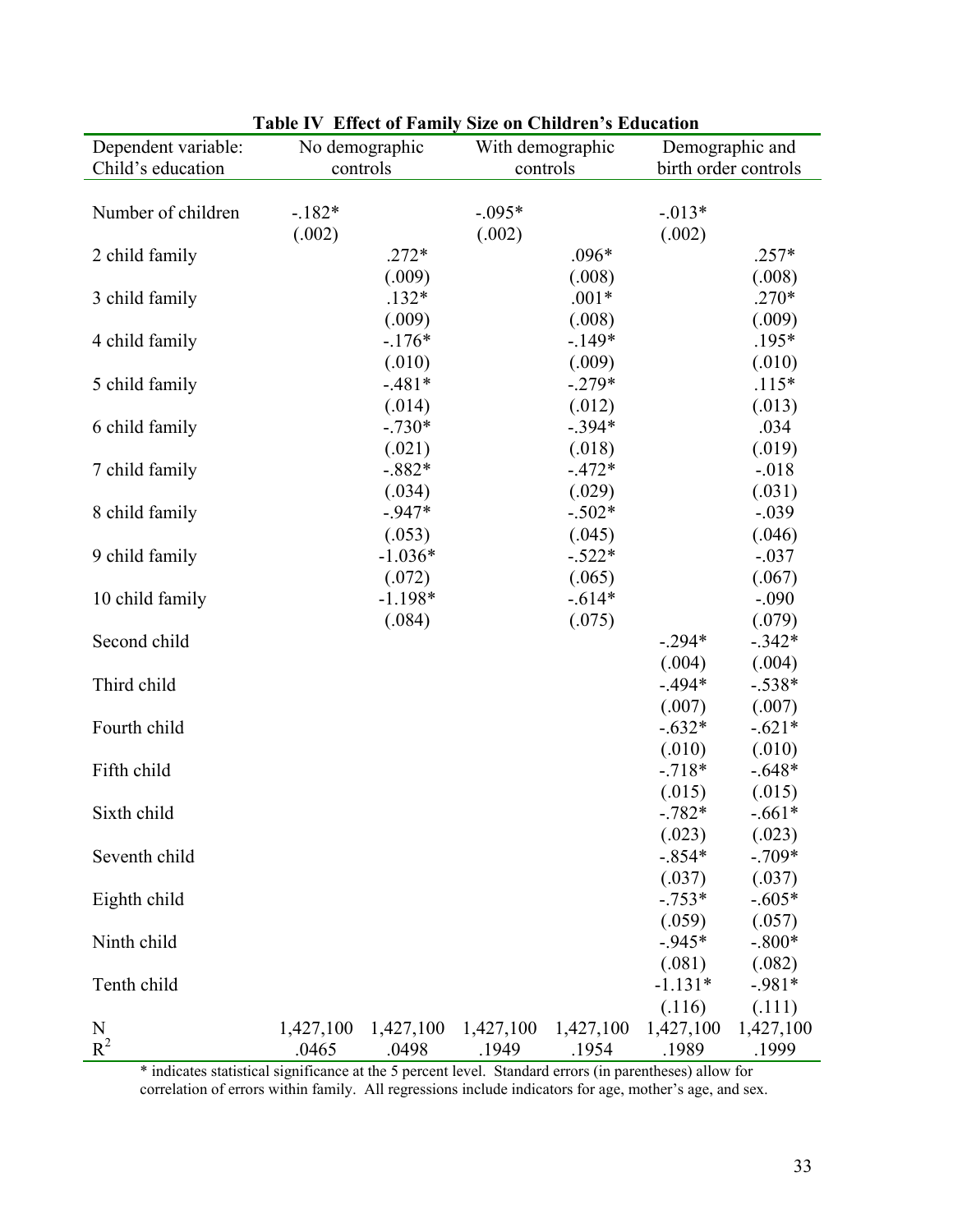Demographic controls include indicators for mother's education, father's education, and father's age. N represents number of individuals.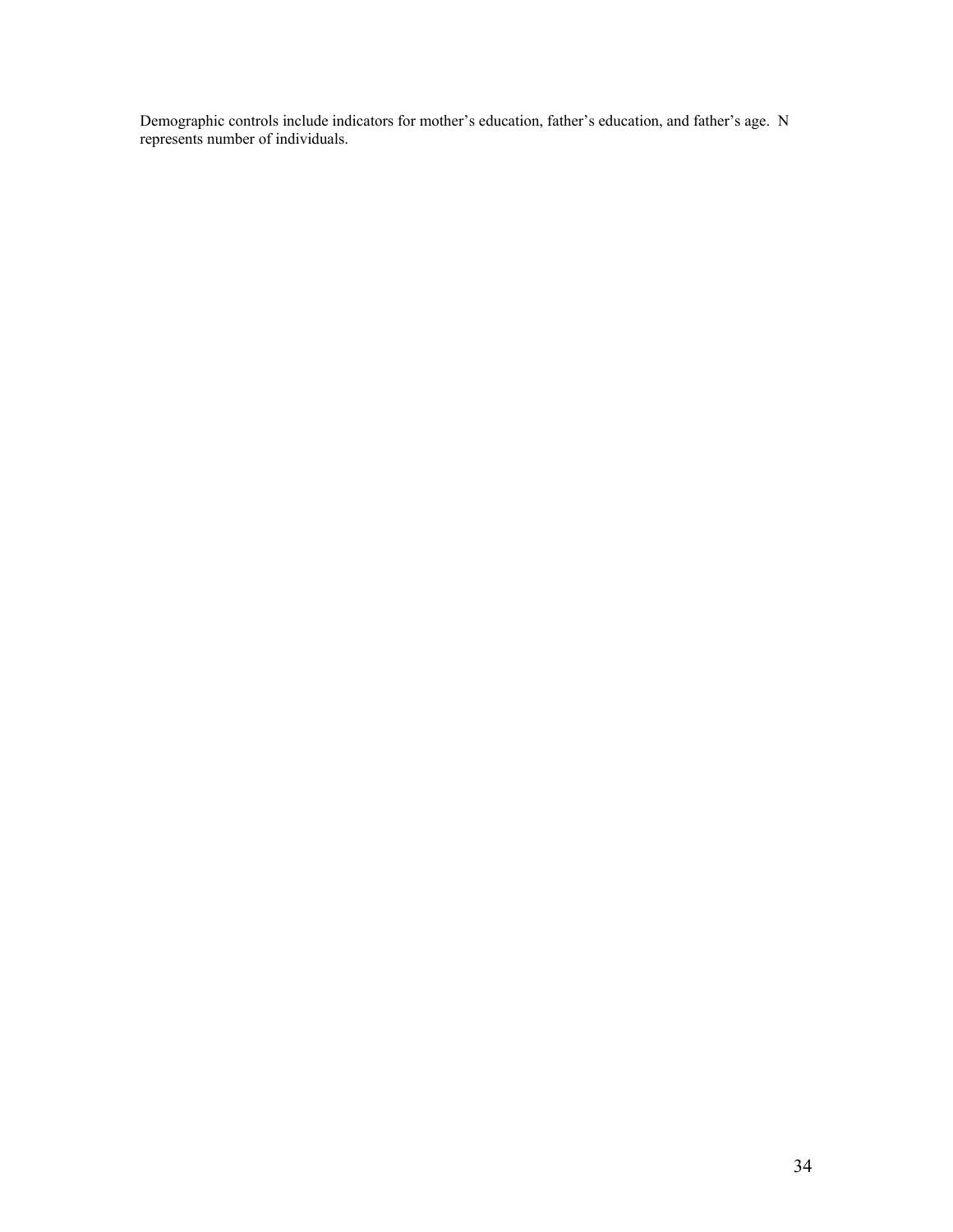| <b>Looking at Children Born Before Potential Twin Birth</b> |            |             |              |         |  |  |  |  |
|-------------------------------------------------------------|------------|-------------|--------------|---------|--|--|--|--|
|                                                             | OLS (Twins | First stage | Second stage | N       |  |  |  |  |
|                                                             | sample)    |             |              |         |  |  |  |  |
| <b>Instrument: Twin at second birth</b>                     |            | $.676*$     |              | 525,952 |  |  |  |  |
| (Sample: First child in families with                       |            | (.013)      |              |         |  |  |  |  |
| 2 or more births)                                           |            |             |              |         |  |  |  |  |
| Number of children in family                                | $-.060*$   |             | .038         |         |  |  |  |  |
|                                                             | (.003)     |             | (.047)       |         |  |  |  |  |
| <b>Instrument: Twin at third birth</b>                      |            | $.755*$     |              | 500,406 |  |  |  |  |
| (Sample: First and second children)                         |            | (.012)      |              |         |  |  |  |  |
| in families with 3 or more births)                          |            |             |              |         |  |  |  |  |
| Number of children in family                                | $-.076*$   |             | $-.016$      |         |  |  |  |  |
|                                                             | (.004)     |             | (.044)       |         |  |  |  |  |
| Second child                                                | $-.314*$   |             | $-.324*$     |         |  |  |  |  |
|                                                             | (.006)     |             | (.010)       |         |  |  |  |  |
| <b>Instrument: Twin at fourth birth</b>                     |            | $.817*$     |              | 259,349 |  |  |  |  |
| (Sample: First, second and third                            |            | (.016)      |              |         |  |  |  |  |
| children in families with 4 or more                         |            |             |              |         |  |  |  |  |
| births)                                                     |            |             |              |         |  |  |  |  |
| Number of children in family                                | $-0.059*$  |             | $-.024$      |         |  |  |  |  |
|                                                             | (.006)     |             | (.059)       |         |  |  |  |  |
| Second child                                                | $-.305*$   |             | $-.310*$     |         |  |  |  |  |
|                                                             | (.010)     |             | (.013)       |         |  |  |  |  |
| Third child                                                 | $-.531*$   |             | $-.542*$     |         |  |  |  |  |
|                                                             | (.013)     |             | (.023)       |         |  |  |  |  |

# **Table V Effect of Family Size on Education of Children Using Presence of Twin Birth As an Instrument**

\* indicates statistical significance at the 5 percent level. Standard errors (in parentheses) allow for correlation of errors within family. All regressions include indicators for age, mother's age, mother's education, father's education, father's age, and sex. N represents number of individuals.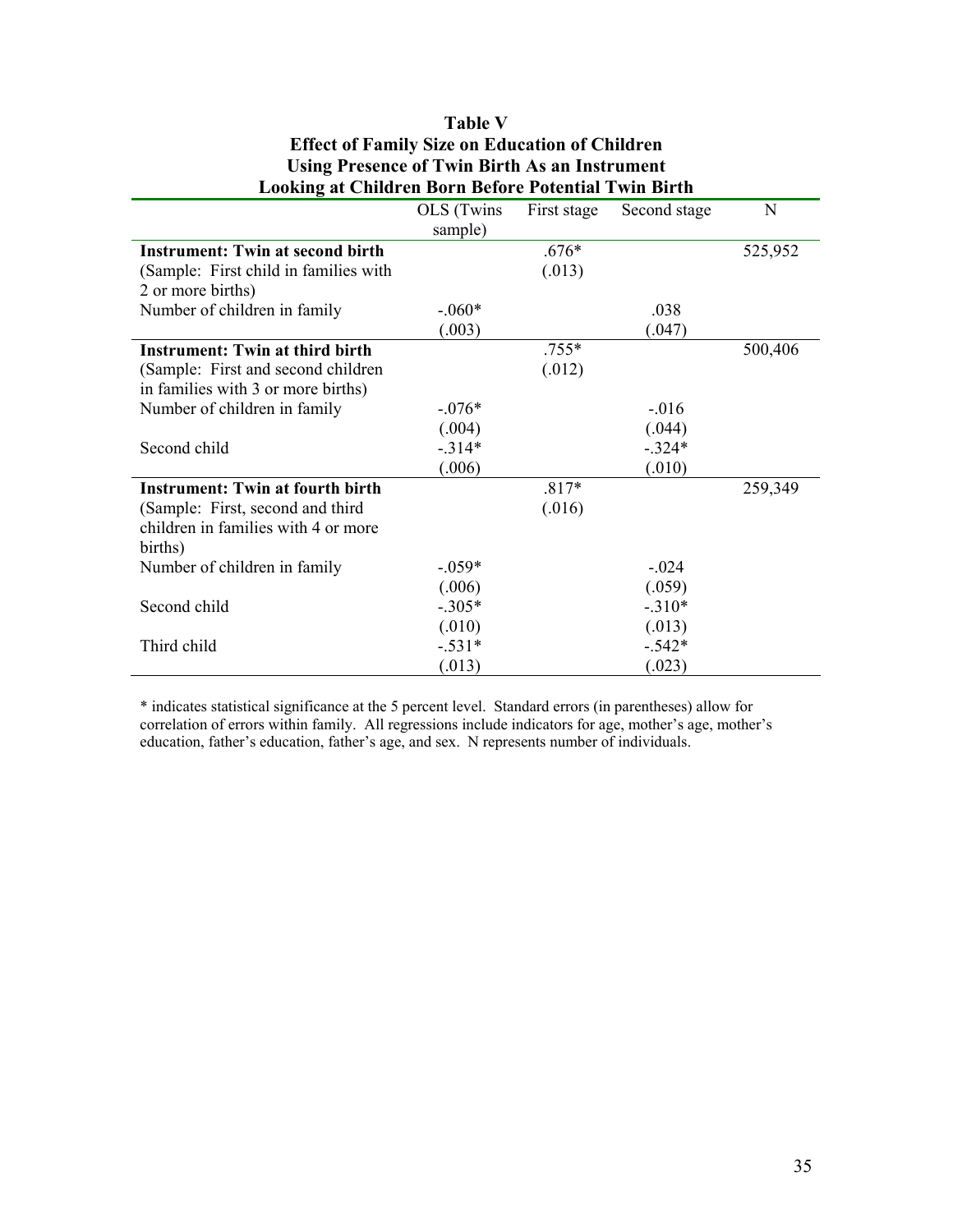|               |                           |          |          |          | <b>Estimated by Family Size</b> |          |          |           |           |           |
|---------------|---------------------------|----------|----------|----------|---------------------------------|----------|----------|-----------|-----------|-----------|
|               | All families <sup>1</sup> | Two      | Three    | Four     | Five                            | Six      | Seven    | Eight     | Nine      | Ten       |
|               |                           | child    | child    | child    | child                           | child    | child    | child     | child     | child     |
|               |                           | family   | family   | family   | family                          | family   | family   | family    | family    | family    |
| Second child  | $-.342*$                  | $-.378*$ | $-318*$  | $-.327*$ | $-.278*$                        | $-.256*$ | $-.247*$ | $-449*$   | $-0.284*$ | $-.350*$  |
|               | (.004)                    | (.007)   | (.007)   | (.012)   | (.020)                          | (.035)   | (.063)   | (.104)    | (.172)    | (.174)    |
| Third child   | $-.538*$                  |          | $-.610*$ | $-.558*$ | $-488*$                         | $-493*$  | $-460*$  | $-.632*$  | $-.595*$  | $-.626*$  |
|               | (.007)                    |          | (.011)   | (.015)   | (.024)                          | (.040)   | (.072)   | (.115)    | (.189)    | (.208)    |
| Fourth child  | $-.621*$                  |          |          | $-768*$  | $-.646*$                        | $-.659*$ | $-.610*$ | $-.695*$  | $-.480*$  | $-.877*$  |
|               | (.010)                    |          |          | (.021)   | (.030)                          | (.047)   | (.081)   | (.134)    | (.199)    | (.226)    |
| Fifth child   | $-.648*$                  |          |          |          | $-.815*$                        | $-.701*$ | $-.704*$ | $-.841*$  | $-.662*$  | $-936*$   |
|               | (.015)                    |          |          |          | (.040)                          | (.059)   | (.097)   | (.150)    | (.222)    | (.245)    |
| Sixth child   | $-.661*$                  |          |          |          |                                 | $-.872*$ | $-.742*$ | $-.813*$  | $-.638*$  | $-1.042*$ |
|               | (.023)                    |          |          |          |                                 | (.073)   | (.117)   | (.171)    | (.257)    | (.262)    |
| Seventh child | $-.709*$                  |          |          |          |                                 |          | $-.873*$ | $-1.024*$ | $-.696*$  | $-1.241*$ |
|               | (.037)                    |          |          |          |                                 |          | (.141)   | (.203)    | (.271)    | (.287)    |
| Eighth child  | $-.605*$                  |          |          |          |                                 |          |          | $-1.013*$ | $-460$    | $-1.445*$ |
|               | (.057)                    |          |          |          |                                 |          |          | (.236)    | (.319)    | (.314)    |
| Ninth child   | $-.800*$                  |          |          |          |                                 |          |          |           | $-816*$   | $-1.569*$ |
|               | (.082)                    |          |          |          |                                 |          |          |           | (.373)    | (.343)    |
| Tenth child   | $-981*$                   |          |          |          |                                 |          |          |           |           | $-1.919*$ |
|               | (.111)                    |          |          |          |                                 |          |          |           |           | (.399)    |
| N             | 1,427,100                 | 478,957  | 449,799  | 227,697  | 92,203                          | 36,645   | 14,412   | 6,074     | 2,878     | 2,435     |

**Table VI Effect of Birth Order on Children's Education** 

\* indicates statistical significance at the 5 percent level. Standard errors (in parentheses) allow for correlation of errors within family. Each column represents a

separate regression. All regressions include indicators for age, mother's age, mother's education, father's education, father's age, and sex.<br><sup>1</sup> In this specification, indicator variables for family size are also included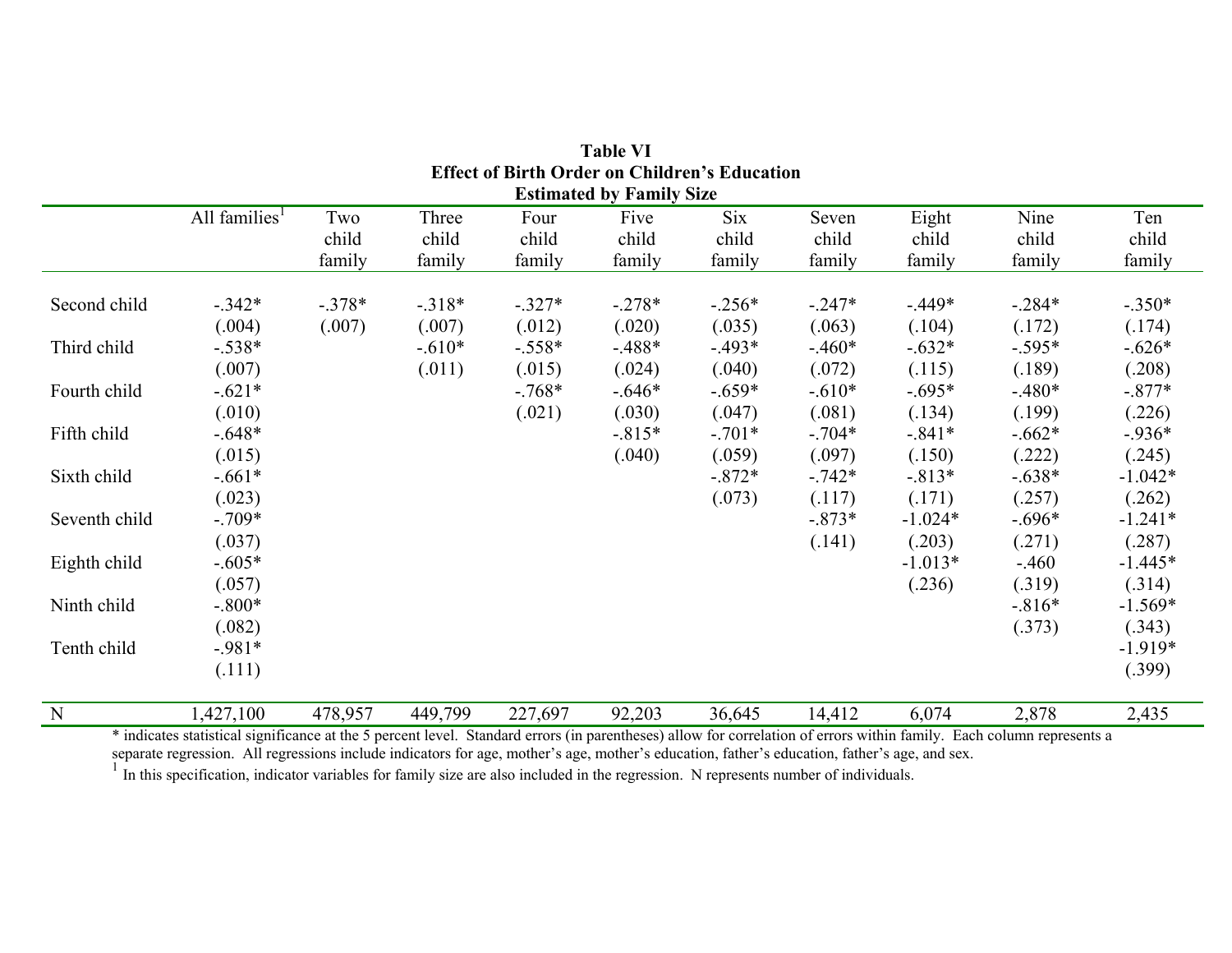| <b>Estimated by Family Size</b><br><b>Family Fixed Effects</b>                     |                       |         |          |          |          |          |          |           |          |           |  |
|------------------------------------------------------------------------------------|-----------------------|---------|----------|----------|----------|----------|----------|-----------|----------|-----------|--|
| <b>Six</b><br>Ten<br>All<br>Two<br>Three<br>Four<br>Five<br>Seven<br>Eight<br>Nine |                       |         |          |          |          |          |          |           |          |           |  |
|                                                                                    | families <sup>1</sup> | child   | child    | child    | child    | child    | child    | child     | child    | child     |  |
|                                                                                    |                       | family  | family   | family   | family   | family   | family   | family    | family   | family    |  |
| Second child                                                                       | $-.340*$              | $-415*$ | $-315*$  | $-.313*$ | $-.264*$ | $-.231*$ | $-216*$  | $-472*$   | $-.280$  | $-.366*$  |  |
|                                                                                    | (.005)                | (.011)  | (.009)   | (.012)   | (.021)   | (.034)   | (.059)   | (.096)    | (.151)   | (.170)    |  |
| Third child                                                                        | $-.531*$              |         | $-.598*$ | $-.524*$ | $-458*$  | $-451*$  | $-.410*$ | $-.681*$  | $-.593*$ | $-.666*$  |  |
|                                                                                    | (.009)                |         | (.017)   | (.018)   | (.027)   | (.042)   | (.070)   | (.111)    | (.172)   | (.188)    |  |
| Fourth child                                                                       | $-.612*$              |         |          | $-.708*$ | $-.592*$ | $-.593*$ | $-.532*$ | $-.778*$  | $-498*$  | $-918*$   |  |
|                                                                                    | (.014)                |         |          | (.028)   | (.037)   | (.054)   | (.086)   | (.135)    | (.203)   | (.214)    |  |
| Fifth child                                                                        | $-.641*$              |         |          |          | $-.734*$ | $-.611*$ | $-.575*$ | $-.950*$  | $-.696*$ | $-967*$   |  |
|                                                                                    | (.020)                |         |          |          | (.051)   | (.069)   | (.107)   | (.164)    | (.242)   | (.246)    |  |
| Sixth child                                                                        | $-.659*$              |         |          |          |          | $-749*$  | $-.604*$ | $-939*$   | $-.686*$ | $-1.081*$ |  |
|                                                                                    | (.028)                |         |          |          |          | (.090)   | (.132)   | (.197)    | (.286)   | (.284)    |  |
| Seventh child                                                                      | $-.706*$              |         |          |          |          |          | $-.674*$ | $-1.160*$ | $-.791*$ | $-1.293*$ |  |
|                                                                                    | (.042)                |         |          |          |          |          | (.164)   | (.237)    | (.339)   | (.328)    |  |
| Eighth child                                                                       | $-.607*$              |         |          |          |          |          |          | $-1.153*$ | $-.612$  | $-1.532*$ |  |
|                                                                                    | (.062)                |         |          |          |          |          |          | (.286)    | (.396)   | (.368)    |  |
| Ninth child                                                                        | $-.808*$              |         |          |          |          |          |          |           | $-998*$  | $-1.647*$ |  |
|                                                                                    | (.094)                |         |          |          |          |          |          |           | (.472)   | (.416)    |  |
| Tenth child                                                                        | $-940*$               |         |          |          |          |          |          |           |          | $-1.982*$ |  |
|                                                                                    | (.118)                |         |          |          |          |          |          |           |          | (.483)    |  |
| N                                                                                  | 1,427,100             | 478,957 | 449,799  | 227,697  | 92,203   | 36,645   | 14,412   | 6,074     | 2,878    | 2,435     |  |

**Table VII Effect of Birth Order on Children's Education** 

\* indicates statistical significance at the 5 percent level. Standard errors are in parentheses. Each column represents a separate regression. All regressions include indicators for age and sex. N represents number of individuals.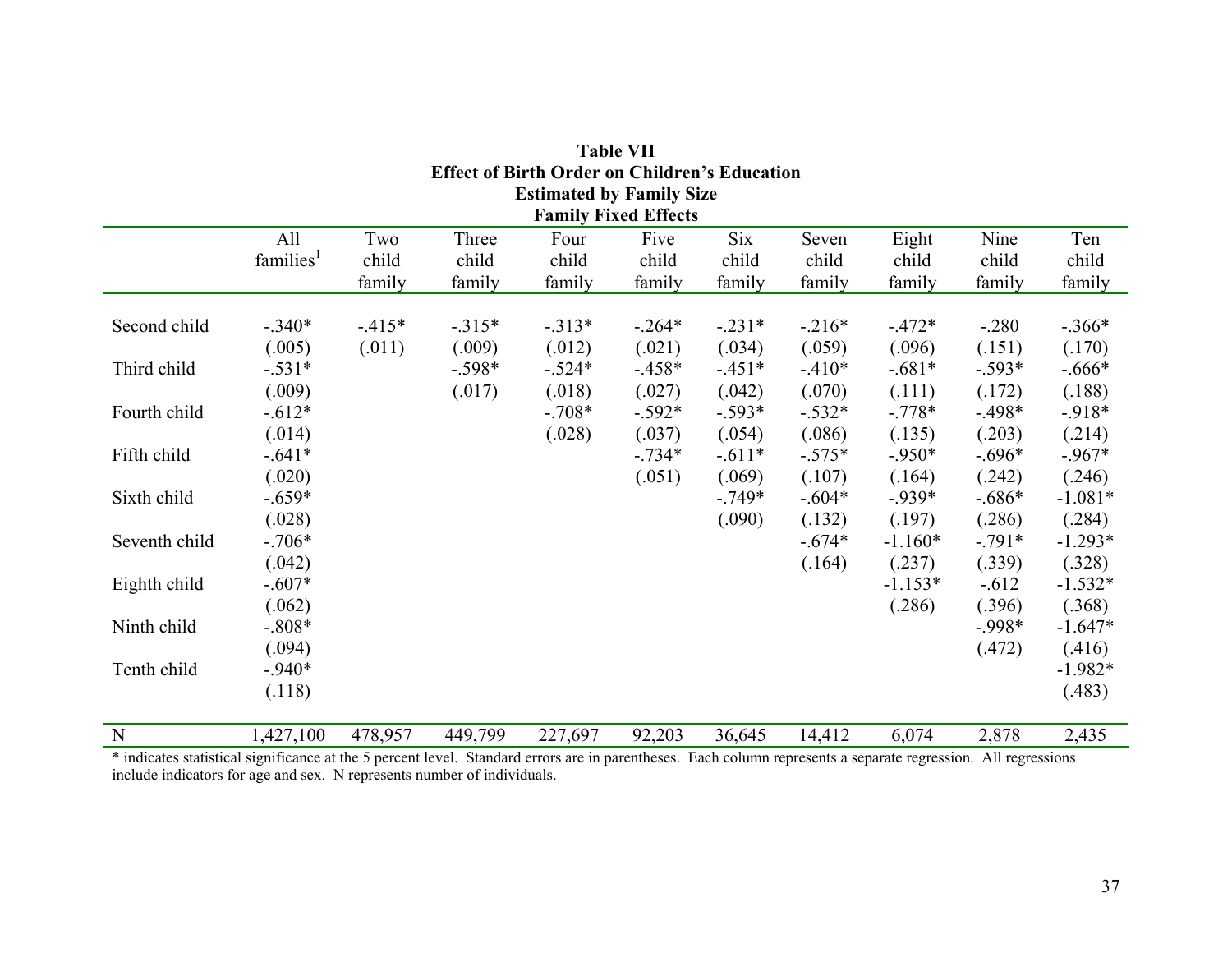| By Gender, Mother's Education, Cohort, and Family Structure |              |                |                    |           |           |          |           |  |  |
|-------------------------------------------------------------|--------------|----------------|--------------------|-----------|-----------|----------|-----------|--|--|
|                                                             | <b>Males</b> | <b>Females</b> | Mother's           | Intact    |           |          |           |  |  |
|                                                             |              |                | education          | education | born      | born     | families  |  |  |
|                                                             |              |                | $\leq 12$          | $>12$     | before    | after    |           |  |  |
|                                                             |              |                |                    |           | 1935      | 1935     |           |  |  |
|                                                             |              |                | <b>Family size</b> |           |           |          |           |  |  |
| <b>OLS</b>                                                  | $-.093*$     | $-.095*$       | $-.099*$           | $-.021*$  | $-.083*$  | $-.120*$ | $-116*$   |  |  |
|                                                             | (.002)       | (.002)         | (.002)             | (.007)    | (.003)    | (.003)   | (.003)    |  |  |
| OLS with birth                                              | $-.025*$     | .002           | $-0.015*$          | $.071*$   | $-0.016*$ | $-.011*$ | $-.032*$  |  |  |
| order                                                       | (.003)       | (.003)         | (.002)             | (.008)    | (.003)    | (.003)   | (.003)    |  |  |
| IV – twin at $2^{nd}$                                       | .031         | .054           | .044               | $-.089$   | .100      | $-.007$  | .016      |  |  |
| birth                                                       | (.066)       | (.078)         | (.052)             | (.122)    | (.077)    | (.058)   | (.062)    |  |  |
| IV – twin at $3^{rd}$                                       | $-.031$      | $-.001$        | $-.042$            | .098      | .018      | $-.051$  | $-0.066$  |  |  |
| birth                                                       | (.060)       | (.057)         | (.047)             | (.121)    | (.069)    | (.054)   | (.055)    |  |  |
| IV – twin at $4^{\text{th}}$                                | $-.079$      | $-.036$        | $-0.012$           | $-169$    | $-.065$   | .022     | .001      |  |  |
| birth                                                       | (.077)       | (.078)         | (.062)             | (.203)    | (.085)    | (.077)   | (.074)    |  |  |
|                                                             |              |                | <b>Birth order</b> |           |           |          |           |  |  |
| Second child                                                | $-.301*$     | $-.382*$       | $-.329*$           | $-.293*$  | $-.389*$  | $-.305*$ | $-.311*$  |  |  |
|                                                             | (.006)       | (.006)         | (.006)             | (.019)    | (.008)    | (.007)   | (.007)    |  |  |
| Third child                                                 | $-462*$      | $-.615*$       | $-.504*$           | $-.523*$  | $-.601*$  | $-.476*$ | $-.500*$  |  |  |
|                                                             | (.009)       | (.010)         | (.010)             | (.036)    | (.014)    | (.014)   | (.012)    |  |  |
| Fourth child                                                | $-.513*$     | $-.732*$       | $-.583*$           | $-.626*$  | $-.691*$  | $-.549*$ | $-.587*$  |  |  |
|                                                             | (.014)       | (.014)         | (.014)             | (.056)    | (.020)    | (.021)   | (.018)    |  |  |
| Fifth child                                                 | $-.538*$     | $-.766*$       | $-.620*$           | $-.667*$  | $-.725*$  | $-.579*$ | $-.625*$  |  |  |
|                                                             | (.022)       | (.022)         | (.020)             | (.088)    | (.026)    | (.031)   | (.026)    |  |  |
| Sixth child                                                 | $-.527*$     | $-.803*$       | $-646*$            | $-.679*$  | $-.745*$  | $-.603*$ | $-.657*$  |  |  |
|                                                             | (.034)       | (.035)         | (.028)             | (.149)    | (.036)    | (.049)   | (.036)    |  |  |
| Seventh child                                               | $-.528*$     | $-.907*$       | $-.687*$           | $-.874*$  | $-.818*$  | $-.588*$ | $-.728*$  |  |  |
|                                                             | (.052)       | (.057)         | (.042)             | (.264)    | (.051)    | (.084)   | (.054)    |  |  |
| Eighth child                                                | $-.380*$     | $-.871*$       | $-.599*$           | $-1.046*$ | $-.711*$  | $-.536*$ | $-.664*$  |  |  |
|                                                             | (.087)       | (.085)         | (.063)             | (.395)    | (.074)    | (.135)   | (.078)    |  |  |
| Ninth child                                                 | $-.669*$     | $-945*$        | $-.825*$           | $-1.136$  | $-921*$   | $-.715*$ | $-812*$   |  |  |
|                                                             | (.109)       | (.131)         | (.096)             | (.702)    | (.110)    | (.226)   | (.120)    |  |  |
| Tenth child                                                 | $-912*$      | $-1.058*$      | $-914*$            | $-2.378*$ | $-1.099*$ | $-426$   | $-1.239*$ |  |  |
|                                                             | (.151)       | (.169)         | (.119)             | (.934)    | (.136)    | (.313)   | (.142)    |  |  |

**Table VIII Family Size and Birth Order Effects** 

\* indicates statistical significance at the 5 percent level. All family size regressions include indicators for age, sex, mother's age, mother's education, father's education, and father's age. The third row presents the coefficient on family size for the first child for the sample of families with at least two children, using twins at second birth as an instrument; the fourth row is the effect of family size on the first two children conditional on having at least three children using twins at third birth as an instrument, and the fifth row is the effect of family size on the first three children conditional on having at least four children using twins at fourth birth as an instrument. The IV estimates include a full set of birth order controls. The Birth order estimates come from family fixed effects specifications that include age indicators plus a sex indicator except for Columns 1 and 2, where birth order effects are from specifications that include the controls listed above plus a full set of family size indicators. N represents number of individuals. Sample sizes are: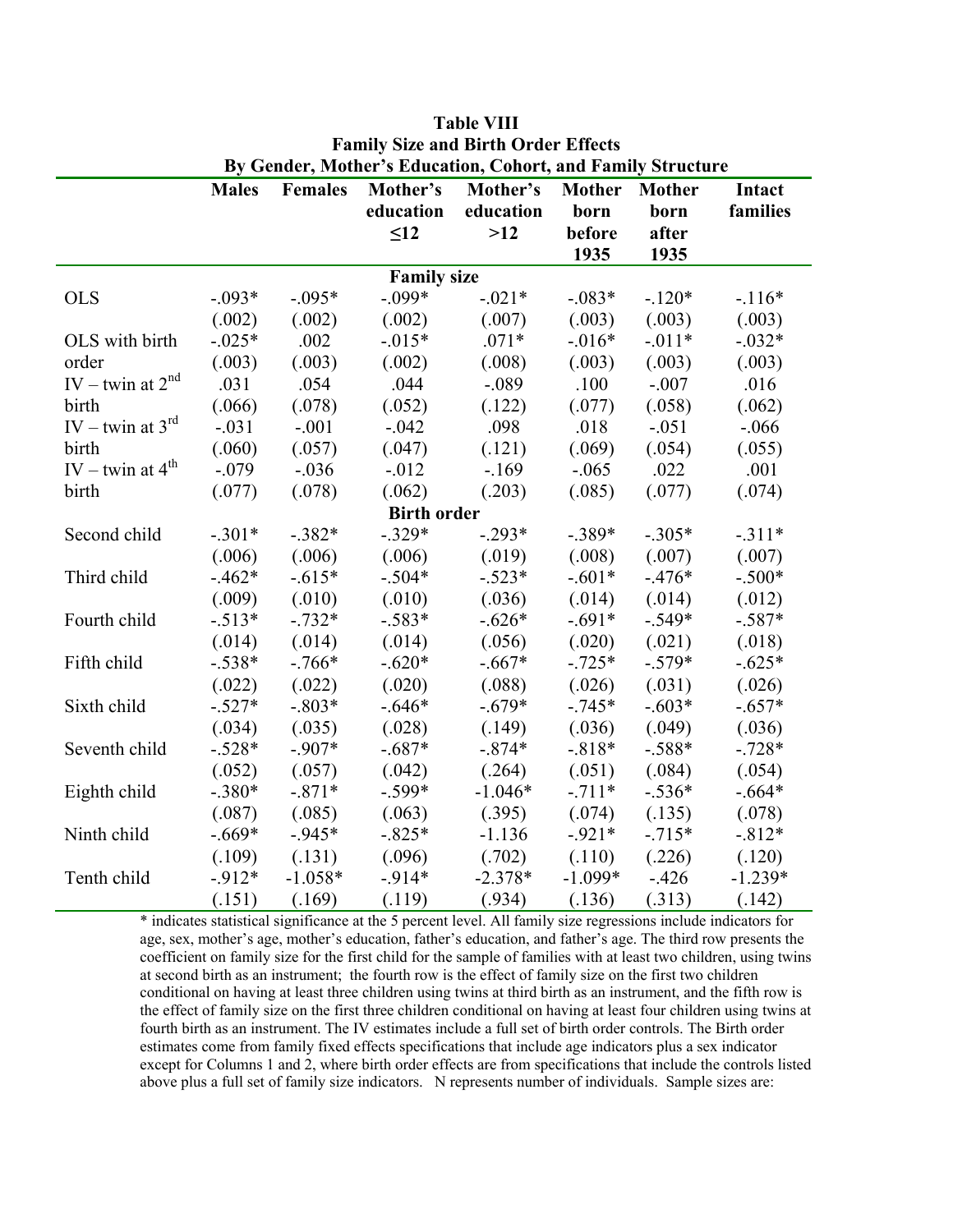744,292 for Column 1, 682,808 for Column 2, 1,251,988 for Column 3, 162,291 for Column 4, 709,700 for Column 5, 717,400 for Column 6, and 772,985 for Column 7.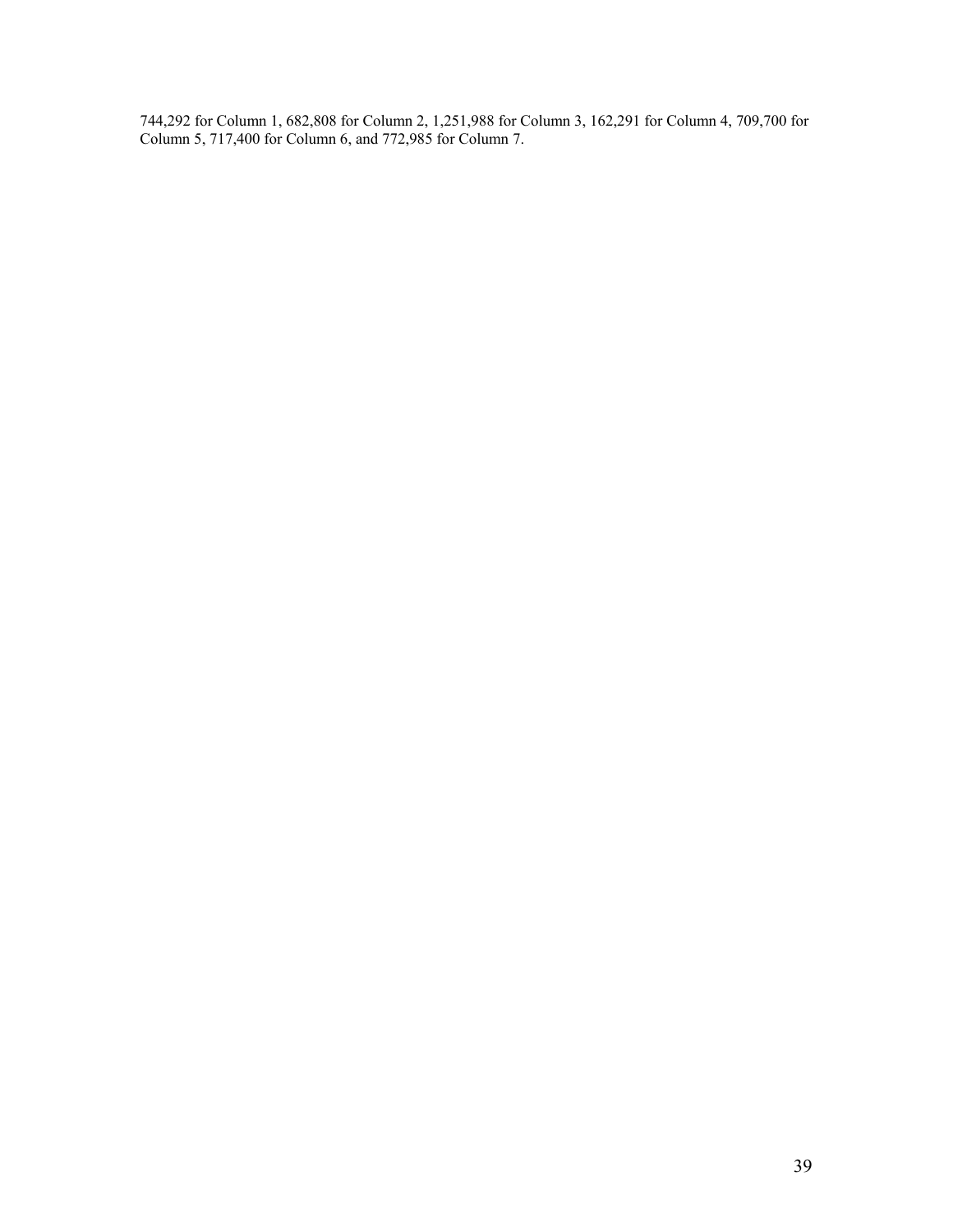| <b>Family Size and Birth Order Effects</b> |            |            |                    |            |            |           |            |  |  |  |
|--------------------------------------------|------------|------------|--------------------|------------|------------|-----------|------------|--|--|--|
| Men<br>Women                               |            |            |                    |            |            |           |            |  |  |  |
|                                            | Log        | Log        |                    | Log        | Log        |           | Prob of    |  |  |  |
|                                            | (earnings) | (earnings) | Prob               | (earnings) | (earnings) | Prob      | teen birth |  |  |  |
|                                            |            | given full | work full          |            | given full | work full |            |  |  |  |
|                                            |            | time       | time               |            | time       | time      |            |  |  |  |
|                                            |            |            | <b>Family size</b> |            |            |           |            |  |  |  |
| <b>OLS</b>                                 | $-0.015*$  | $-.010*$   | $-.040*$           | $-.020*$   | $-0.011*$  | $-.010*$  | $.016*$    |  |  |  |
|                                            | (.001)     | (.0004)    | (.0004)            | (.001)     | (.0005)    | (.0004)   | (.0005)    |  |  |  |
| OLS with birth                             | $-0.012*$  | $-.006*$   | $-.011*$           | $-.010*$   | $-.010*$   | $-.006*$  | $.010*$    |  |  |  |
| order                                      | (.001)     | (.0005)    | (.0005)            | (.001)     | (.001)     | (.001)    | (.001)     |  |  |  |
| IV – twin at $2^{nd}$                      | $-.003$    | $-.005$    | $-.005$            | .030       | .015       | .021      | $-.018$    |  |  |  |
| birth                                      | (.020)     | (.014)     | (.013)             | (.026)     | (.016)     | (.015)    | (.013)     |  |  |  |
| IV – twin at $3^{rd}$                      | .013       | .019       | $-.010$            | .013       | .005       | .013      | $-.005$    |  |  |  |
| birth                                      | (.018)     | (.012)     | (.012)             | (.022)     | (.014)     | (.012)    | (.011)     |  |  |  |
| IV – twin at $4^{\text{th}}$               | .022       | .002       | $-.003$            | .013       | $-.006$    | .024      | .026       |  |  |  |
| birth                                      | (.020)     | (.014)     | (.013)             | (.026)     | (.016)     | (.015)    | (.015)     |  |  |  |
|                                            |            |            | <b>Birth order</b> |            |            |           |            |  |  |  |
| Second child                               | $-0.012*$  | $-0.018*$  | .0016              | $-.042*$   | $-.027*$   | $-.021*$  | $.022*$    |  |  |  |
|                                            | (.002)     | (.001)     | (.0013)            | (.003)     | (.002)     | (.001)    | (.001)     |  |  |  |
| Third child                                | $-.028*$   | $-.031*$   | $-.001$            | $-.066*$   | $-.040*$   | $-.031*$  | $.040*$    |  |  |  |
|                                            | (.003)     | (.002)     | (.002)             | (.004)     | (.002)     | (.002)    | (.002)     |  |  |  |
| Fourth child                               | $-.031*$   | $-.038*$   | .001               | $-.088*$   | $-0.052*$  | $-.035*$  | $.050*$    |  |  |  |
|                                            | (.004)     | (.003)     | (.003)             | (.006)     | (.004)     | (.003)    | (.003)     |  |  |  |
| Fifth child                                | $-.030*$   | $-.040*$   | $.010*$            | $-.091*$   | $-.057*$   | $-.038*$  | $.056*$    |  |  |  |
|                                            | (.007)     | (.004)     | (.005)             | (.009)     | (.006)     | (.005)    | (.006)     |  |  |  |
| Sixth child                                | $-.025*$   | $-.038*$   | $.018*$            | $-.077*$   | $-.048*$   | $-.038*$  | $.054*$    |  |  |  |
|                                            | (.012)     | (.007)     | (.008)             | (.015)     | (.009)     | (.008)    | (.009)     |  |  |  |
| Seventh child                              | $-0.013$   | $-.036*$   | $.028*$            | $-.111*$   | $-.091*$   | $-.056*$  | $.084*$    |  |  |  |
|                                            | (.020)     | (.012)     | (.012)             | (.025)     | (.018)     | (.013)    | (.017)     |  |  |  |
| Eighth child                               | $-.033$    | $-.051*$   | $-.008$            | $-114*$    | $-.109*$   | $-.041*$  | $.064*$    |  |  |  |
|                                            | (.034)     | (.019)     | (.020)             | (.041)     | (.031)     | (.019)    | (.025)     |  |  |  |
| Ninth child                                | $-.011$    | $-.025$    | .039               | $-144*$    | $-.080$    | $-.105*$  | .066       |  |  |  |
|                                            | (.047)     | (.022)     | (.029)             | (.074)     | (.049)     | (.029)    | (.042)     |  |  |  |
| Tenth child                                | $-017$     | $-.085$    | .044               | $-212$     | $-.208*$   | $-.035$   | .050       |  |  |  |
|                                            | (.053)     | (.043)     | (.039)             | (.087)     | (.056)     | (.041)    | (.054)     |  |  |  |

**Table IX Family Size and Birth Order Effects** 

\* indicates statistical significance at the 5 percent level. All family size regressions include indicators for age, sex, mother's age, mother's education, father's education, and father's age. The third row presents the coefficient on family size for the first child for the sample of families with at least two children, using twins at second birth as an instrument; the fourth row is the effect of family size on the first two children conditional on having at least three children using twins at third birth as an instrument, and the fifth row is the effect of family size on the first three children conditional on having at least four children using twins at fourth birth as an instrument. The IV estimates include a full set of birth order controls. The Birth Order estimates come from specifications that include the controls listed above plus a full set of family size indicators. The sample sizes differ between columns. In column 1 there are 5,503,423 observations on 590,879 men; in column 2 there are 4,125,280 observations on 525,225 men, in column 3 there are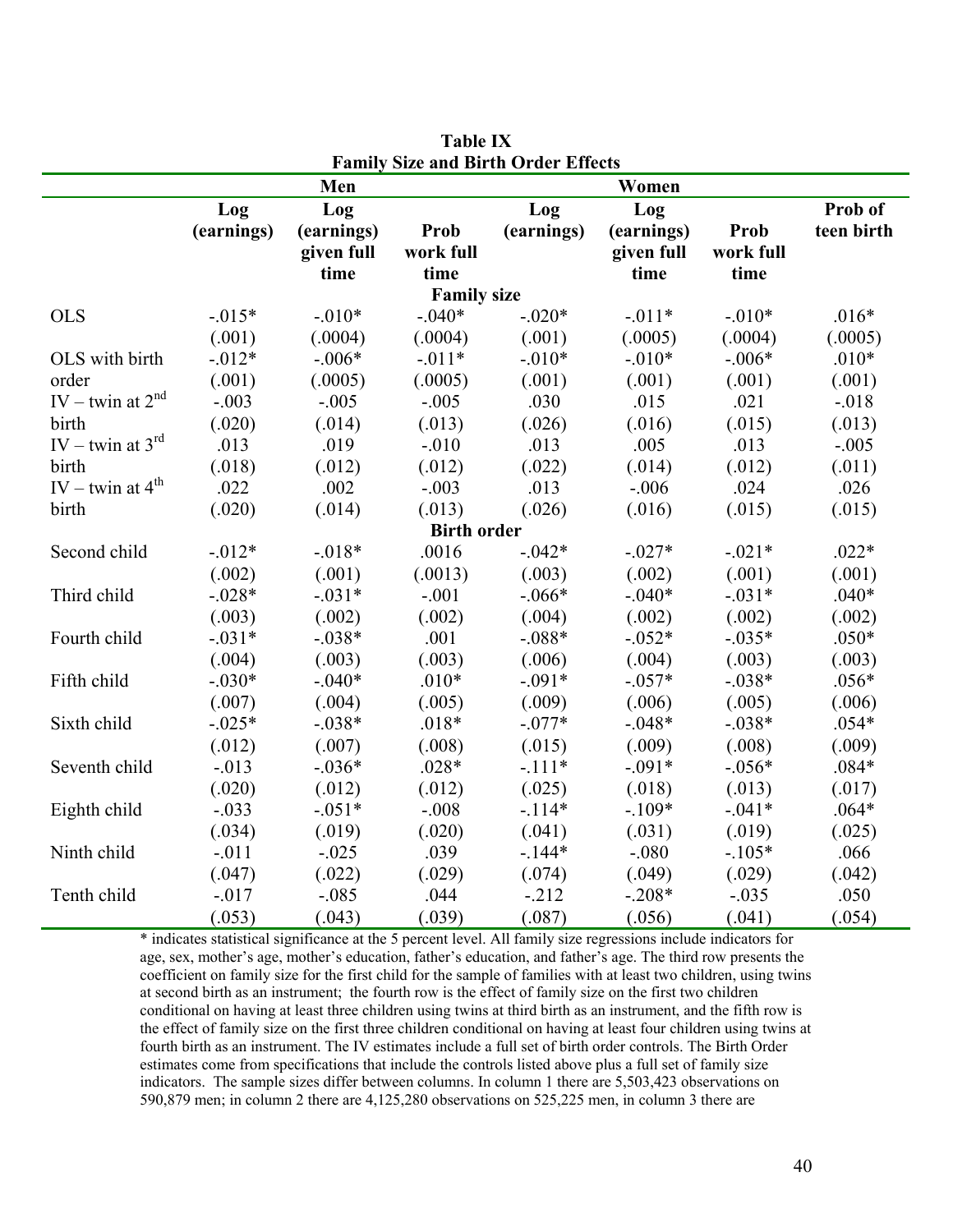5,900,902 observations on 604,703 men, in column 4 there are 4,532,190 observations on 528,137 women, in column 5 there are 2,080,870 observations on 368,887 women, in column 6 there are 5,154,202 observations on 547,819 women, and in column 7 there are 378,534 women with one observation per person.